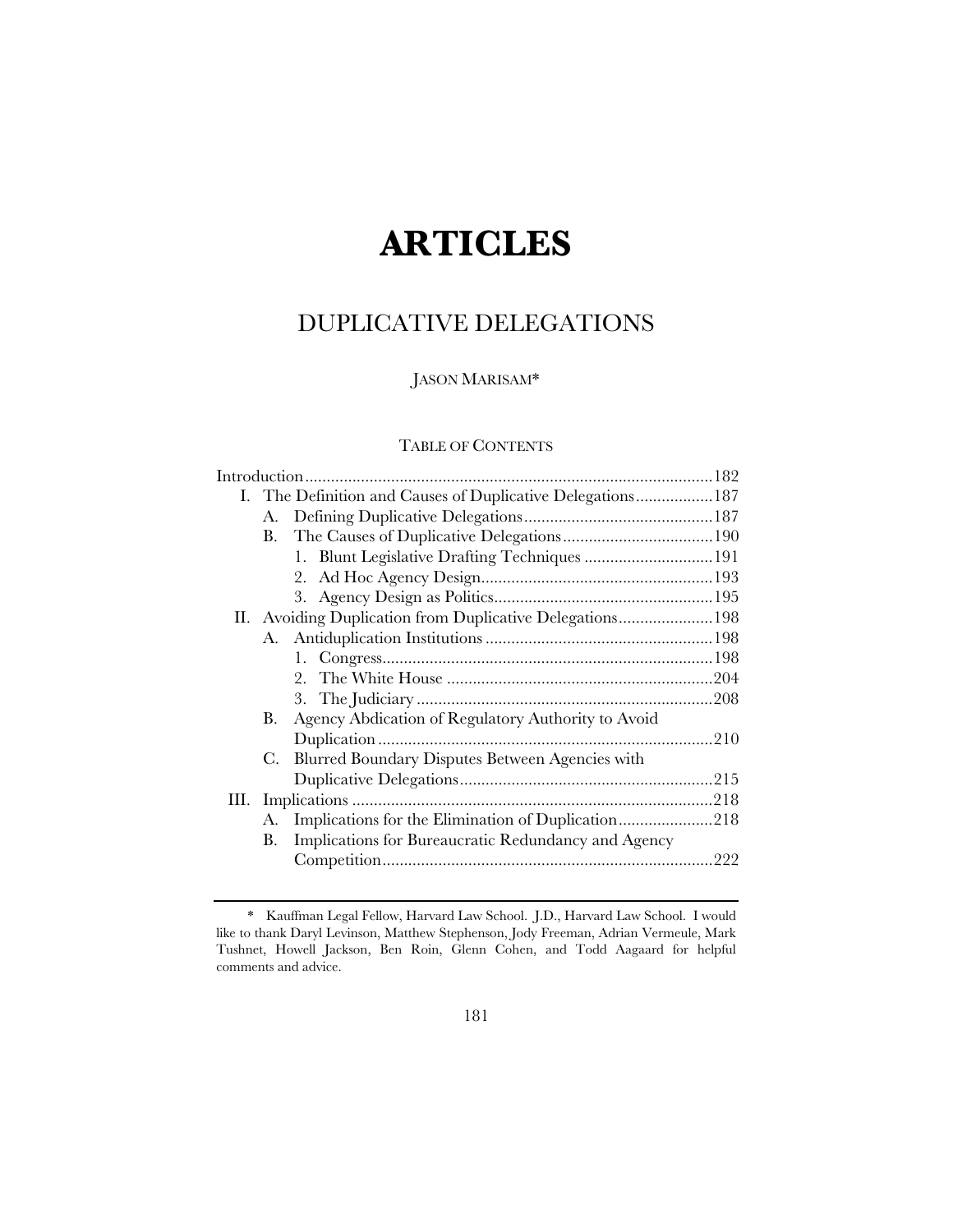182 *ADMINISTRATIVE LAW REVIEW* [63:2

| b. A Jurisdictional Competition Model 228 |  |
|-------------------------------------------|--|
|                                           |  |
|                                           |  |
|                                           |  |

#### **INTRODUCTION**

The United States Code is riddled with "duplicative delegations" delegations in separate statutes or statutory provisions that may reasonably be construed as granting the same regulatory authority to different agencies. For example, the Food and Drug Administration's (FDA's) authority under the Food, Drug, and Cosmetic Act<sup>1</sup> duplicates the Department of Agriculture's authority under the Meat Inspection Act.2 The Environmental Protection Agency's (EPA's) authority under the Safe Drinking Water Act<sup>3</sup> duplicates the FDA's authority under its statute.<sup>4</sup> The Department of Labor's (DOL's) authority under the Occupational Safety and Health Act<sup>5</sup> duplicates the EPA's authority under the Clean Air Act (CAA).6 And so on.

Duplicative delegations pervade our regulatory and legal systems. For a recent example of duplicative delegations that gained public attention, consider the reform of financial regulation. Before 2010, the Office of Thrift Supervision oversaw savings and loan associations, and the Office of the Comptroller of the Currency oversaw national banks. Because some financial products are issued by both banks and savings and loans, the two agencies had authority to oversee some of the same financial products.7 For decades, politicians had called for the consolidation of the agencies to eliminate inefficient duplication and streamline oversight.8 But it was not until after the 2008 financial crisis—when several major savings and loans

<sup>1. 21</sup> U.S.C. §§ 301–399 (2006).

<sup>2.</sup> *Id.* §§ 601–695. For a discussion of the overlap between these two Acts, see generally Richard A. Merrill & Jeffrey K. Francer, *Organizing Federal Food Safety Regulation*, 31 SETON HALL L. REV. 61 (2000).

<sup>3. 42</sup> U.S.C. §§ 300f–300j (2006).

<sup>4</sup>*. See* 21 U.S.C. § 321(f) (2006) (defining "food" broadly to include drink).

<sup>5. 29</sup> U.S.C. §§ 651–678 (2006).

<sup>6. 42</sup> U.S.C. §§ 7401–7671q (2006).

<sup>7</sup>*. See, e.g.*, SPGGC, LLC v. Blumenthal, 505 F.3d 183, 188 (2d Cir. 2007).

<sup>8</sup>*. See New Congress More Likely to Realign Banking Agencies*, BANKING POL'Y REP., Jan. 2, 1995, at 10.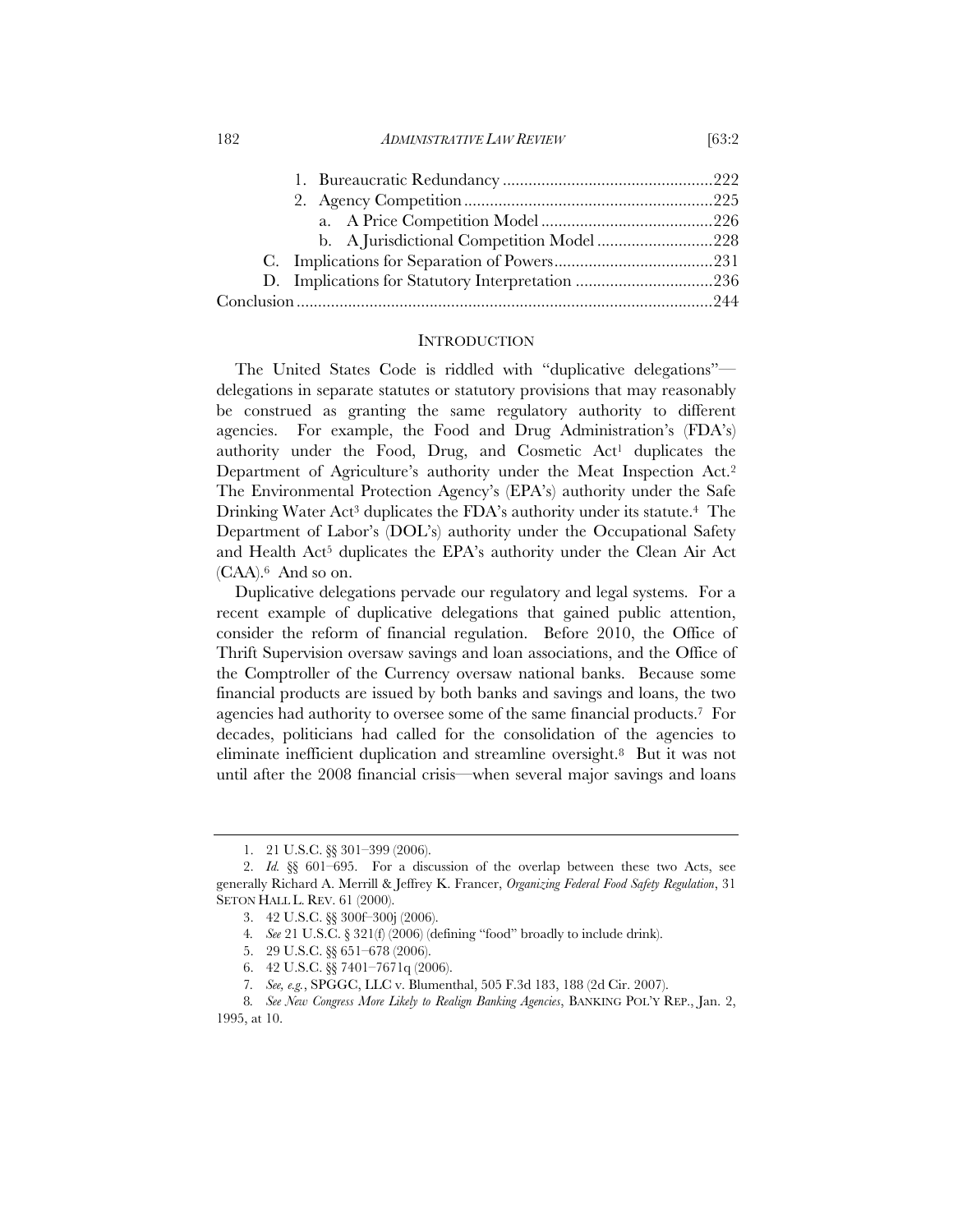collapsed9—that there were enough votes on Capitol Hill to eliminate the duplicative delegations between the two agencies. Thus, the 2010 financial reform legislation abolished the Office of Thrift Supervision and transferred many of its functions to the Office of the Comptroller of the Currency.10

Questions regarding some duplicative delegations have reached the Supreme Court. For example, both the EPA and the Atomic Energy Commission (AEC) asserted authority to regulate radioactive emissions from nuclear facilities under their respective authorizing statutes. To avoid duplicative and conflicting regulations, the White House's Office of Management and Budget (OMB) mediated an interagency agreement that left the AEC with sole authority to set emission limits for nuclear facilities.<sup>11</sup> However, because the EPA was seen as the more stringent regulator, $12$  a public advocacy group sued the EPA, arguing that the agency was compelled to regulate nuclear emissions under the Clean Water Act.13 The case landed before the Supreme Court, which effectively endorsed the terms of the interagency agreement by narrowly interpreting the word *pollutant* in the EPA's authorizing statute to exclude pollutants from nuclear facilities.14

High profile cases aside, agencies must deal with duplicative delegations on a routine basis. As the regulatory system continues to grow in size and complexity, so too will the duplicative delegations. Although duplicative delegations pervade our legal and regulatory system, their causes and effects have gone largely unexamined. In this Article, I conceptualize and analyze the significant phenomenon that I call duplicative delegations. I look at real-world regulatory dynamics to determine how duplicative delegations arise, how they impact the design of legal and regulatory institutions, and how they affect the balance of powers among the branches of government.

This Article tells two stories about duplicative delegations. One is about the fight against interagency duplication. Here, I argue that because the costs of avoiding duplicative delegations *ex ante* are too great, Congress and the White House should rely on comparatively cheaper *ex post* institutions to screen out duplication among agencies. However, because these *ex post*

<sup>9.</sup> Binyamin Appelbaum, *Onetime Cop, Out of Business: Financial Bill Will Close Regulator of Fading Industry*, N.Y. TIMES, July 14, 2010, at B1.

<sup>10.</sup> Dodd–Frank Wall Street Reform and Consumer Protection Act, Pub. L. No. 111- 203, § 312, 124 Stat. 1376, 1521–23 (2010).

<sup>11</sup>*. See, e.g.*, Richard Goldsmith, *Nuclear Power Meets the 101st Congress, a "One-Act" Comedy: Regulation of Nuclear Regulatory Commission Licensees Under the Clean Air Act*, 12 VA. ENVTL. L.J. 103, 105–06 (1992) (describing how this regulation progressed).

<sup>12</sup>*. See id.* at 105 (pointing to the Environmental Protection Agency's (EPA's) "vigor").

<sup>13.</sup> Train v. Colo. Pub. Interest Research Grp., Inc., 426 U.S. 1 (1976).

<sup>14</sup>*. Id.* at 9–10, 23–25.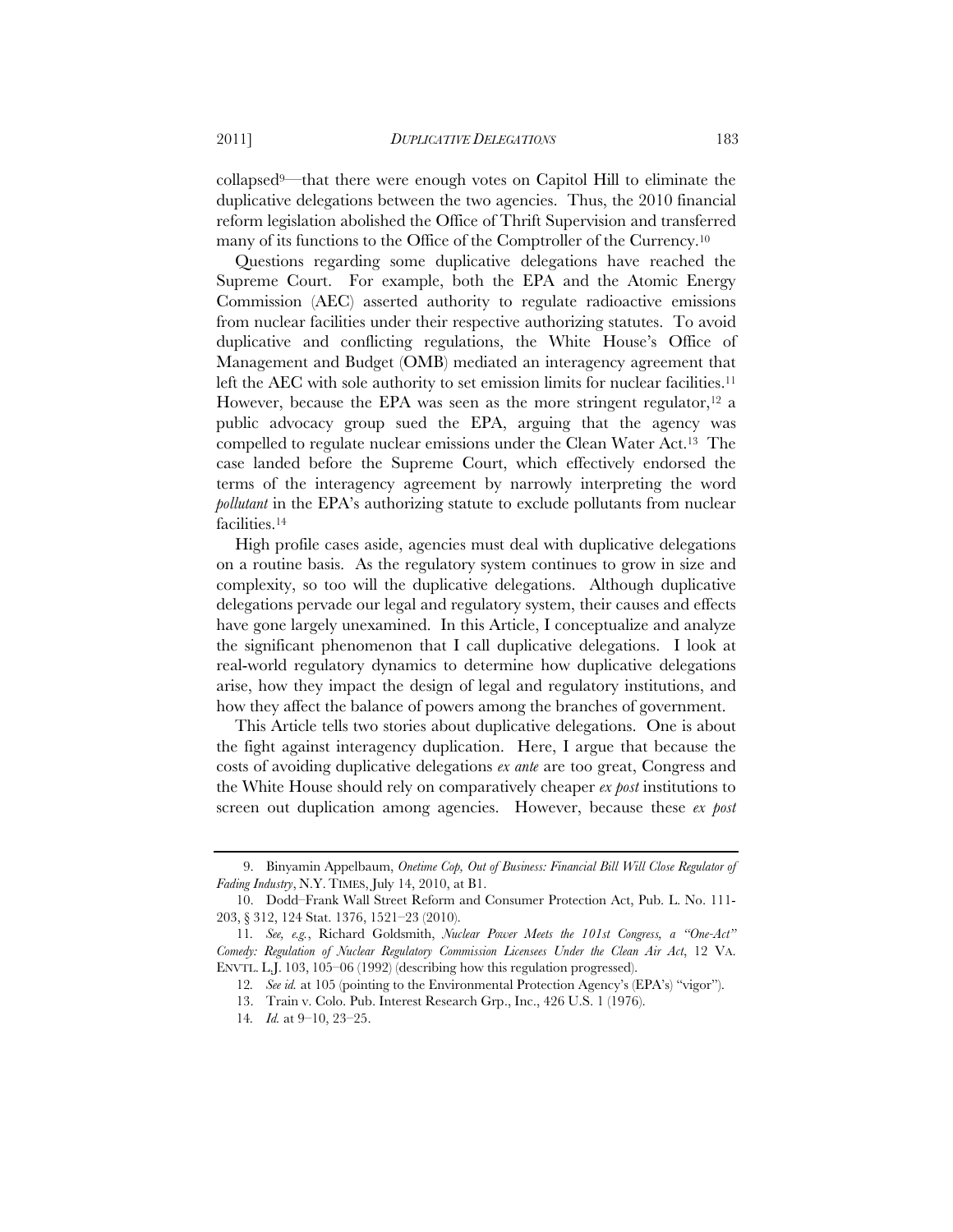institutions also have their costs, it is efficient to let some duplication persist. The other story is about balance of powers. Here, I show that duplicative delegations afford the Executive significantly more discretion than it usually has to determine which agencies perform particular tasks. Descriptively, the President and agencies routinely divvy up tasks and set jurisdictional metes and bounds among agencies with duplicative delegations*.*  Normatively I argue that, because the Executive is better than the Judiciary at allocating tasks among agencies, courts should defer to executive arrangements reconciling duplicative delegations.

Both of these stories begin with an understanding of the causes of duplicative delegations. In the few instances in which scholars have puzzled over cases that involve the delegation of the same authority to more than one agency, they have sometimes assumed that Congress created the duplication to spur agency competition.15 However, I show that duplicative delegations are largely either unintentional or incidental to other legislative aims. Duplicative delegations typically emerge as the by-product of the political, ad hoc process through which agencies are designed. Congress's reliance on blunt drafting tools such as savings clauses and broad, ambiguous delegations also produces duplicative delegations.

Although duplicative delegations are indeed largely incidental and unintentional creations, they are pervasive and critically important to the design of the regulatory system. If all agencies availed themselves of the duplicative authority delegated to them, ceaseless duplication and interagency conflict would plague the regulatory system. Duplication would drain government coffers, interagency conflict would undermine coherent regulatory goals, and overlapping oversight would burden regulated entities. To avoid such a scenario, the Legislative and Executive Branches—and to a lesser extent the Judiciary—have crafted what I call "antiduplication institutions" designed to screen out interagency duplication and conflict. On the legislative side, these institutions include statutory commands that agencies must consult with each other before acting, entire statutory schemes that require agencies to consider whether their proposed regulatory actions duplicate or conflict with other agencies' actions, public hearings on duplication, and agency consolidation. On the executive side, antiduplication institutions include centralized review of proposed agency regulations, centralized resolution of interagency jurisdictional disputes, interagency bodies that allocate tasks among agencies, the designation of a "lead agency" in regulatory matters involving multiple agencies, and White House czars who coordinate agencies' actions. Courts also screen for duplicative or conflicting actions when they

<sup>15</sup>*. See* discussion *infra* Part I.B.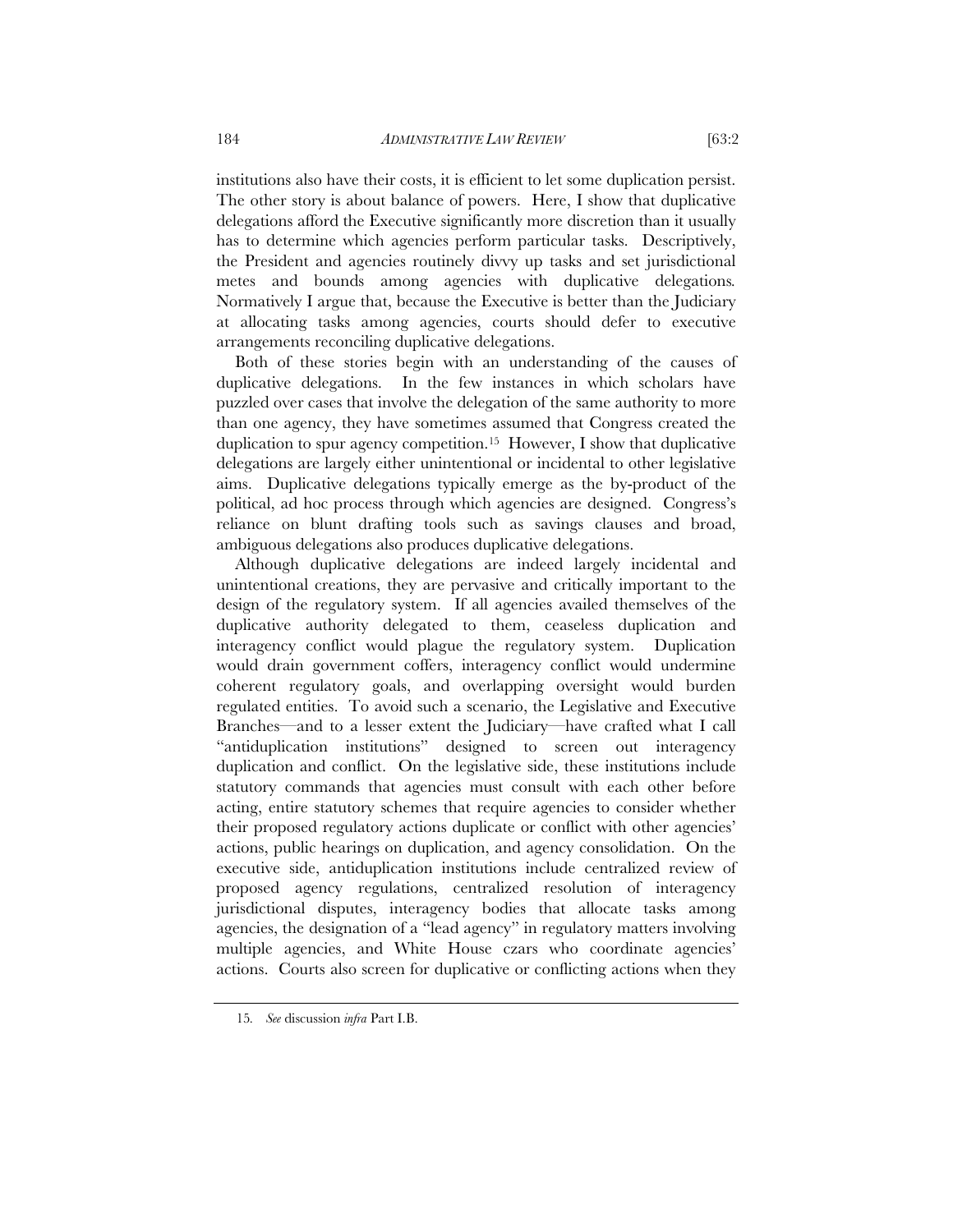review agency decisions. Although these institutions have been discussed separately in legal literature, they have not previously been recognized for their common antiduplication qualities. By grouping these institutions together in this way, I show how they collectively screen out duplication and shape agency behavior by providing strong incentives for agencies to coordinate and collaborate and thus avoid duplication and conflict.

Indeed, duplicative delegations and antiduplication institutions have a significant impact on agency behavior. If agencies with duplicative delegations are to avoid duplication, they cannot simply regulate as they see fit within the reasonable boundaries of their delegated jurisdiction. Rather, they must coordinate with other agencies to ensure that their actions are neither duplicative nor conflicting. I show that the primary way that agencies with duplicative delegations avoid duplication is by abdicating their authority to perform tasks that other agencies already perform or are better suited to perform. Agencies abdicate either by narrowly interpreting the scope of their jurisdiction or by deciding not to exercise authority under their discretion. An agency may unilaterally abdicate a regulatory task to another agency. Or, abdication may take place as part of a larger interagency negotiating process during which agencies divide tasks among themselves.

Although abdication is a prevalent agency practice, duplication and conflict do still persist. One significant source of persistent duplication comes from what I call "blurred boundary disputes." These disputes arise when previously clear jurisdictional dividing lines between agencies are unsettled by changes in the regulated environment or by the introduction of new agencies or new regulatory schemes. As agencies jockey for position in the shifting jurisdictional spaces, multiple agencies with duplicative delegations sometimes stake claims to the same tasks. However, given the top–down pressure on agencies to avoid duplication and conflict, blurred boundary disputes are unlikely to drag on for too long before new expectations about which agencies should perform which tasks are adopted.

After describing the causes and effects of duplicative delegations, I discuss their implications for fighting interagency duplication and for balance of powers. I first address the commentary that calls for Congress and the White House to do significantly more to reduce duplication among agencies.16 I show that the costs of preventing duplicative delegations *ex ante* are prohibitive and that *ex post* antiduplication institutions—while comparatively cheaper—also have significant costs. Ultimately, I argue

<sup>16</sup>*. See, e.g.*, Brett M. Kavanaugh, *Separation of Powers During the Forty-Fourth Presidency and Beyond*, 93 MINN. L. REV. 1454, 1470–75 (2009) (arguing that the Executive in particular should reduce duplicative delegations).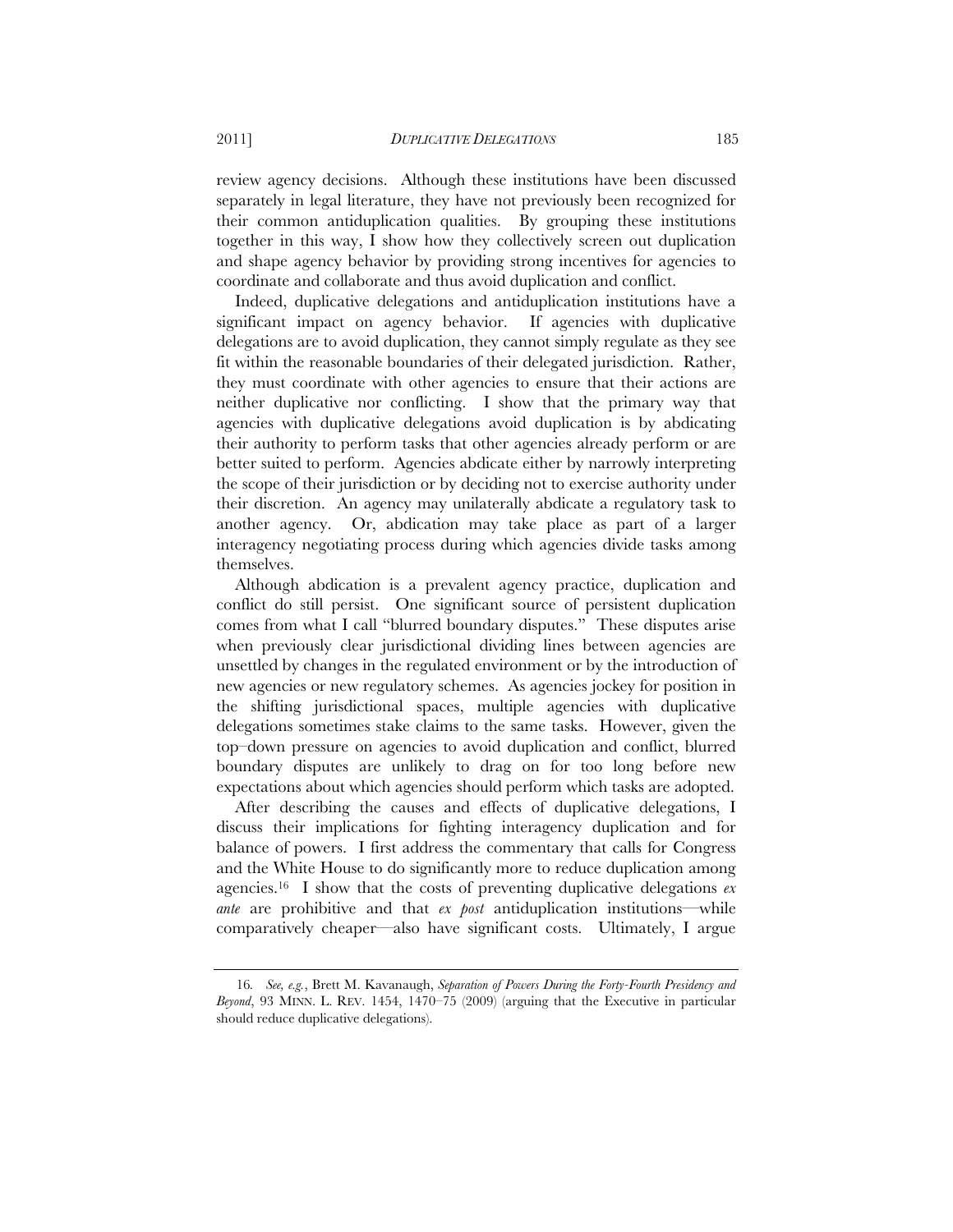that the proper course of action for Congress and the Executive is one close to the status quo. Because it is too costly for Congress to avoid drafting duplicative delegations *ex ante*, Congress should leave it to existing *ex post*

institutions to screen out duplication as best they can. I then respond to the literature that stresses the benefits of duplication from healthy agency competition and bureaucratic redundancies that guard against regulatory failure.<sup>17</sup> Some scholars embracing this view argue against antiduplication efforts because such efforts squelch these benefits.18 However, I show that competition and redundancy among agencies with duplicative delegations are generally not cost-effective, and thus there is little reason for Congress and the White House to reform their antiduplication efforts to focus more on fostering these beneficial forms of duplication.

Next, I analyze duplicative delegations from a constitutional separation of powers perspective. When Congress delegates to a single agency, the President must act through that particular agency.<sup>19</sup> By contrast, when Congress delegates directly to the President, the President has maximum discretion to assign decisionmaking authority within the Executive because, under the President's subdelegation power,<sup>20</sup> the President may subdelegate to the agency of his choosing. There are significant benefits to according the President maximum discretion to empower agencies as he sees fit, but there are significant costs too—in particular, the risks of arbitrary decisionmaking and abuse of power. As it turns out, duplicative delegations provide the Executive a level of discretion to allocate responsibilities among agencies that is less than the discretion accorded through delegation to the President but greater than the discretion accorded when Congress clearly names a specific agency to act. With duplicative delegations, the Executive has discretion to select which agency should perform which tasks. But that discretion is limited to the few agencies with duplicative delegations and to the set of tasks covered by those delegations. This intermediate level of discretion captures some of the key benefits of delegating directly to the President but with fewer of the costs. Indeed, although duplicative delegations are largely unintentional or incidental creations, I suggest that,

<sup>17</sup>*. See* Neal Kumar Katyal, *Internal Separation of Powers: Checking Today's Most Dangerous Branch from Within*, 115 YALE L.J. 2314, 2324 (2006); Anne Joseph O'Connell, *The Architecture of Smart Intelligence: Structuring and Overseeing Agencies in the Post-9/11 World*, 94 CALIF. L. REV. 1655 (2006) (arguing that delegating the same function to two agencies may benefit both).

<sup>18</sup>*. See, e.g.*, Dara Kay Cohen et al., *Crisis Bureaucracy*: *Homeland Security and the Political Design of Legal Mandates*, 59 STAN. L. REV. 673, 710–12 (2006). *See generally* Jacob E. Gersen, *Overlapping and Underlapping Jurisdiction in Administrative Law*, 2006 SUP. CT. REV. 201 (2007) (explaining how the Executive power fits into this framework).

<sup>19</sup>*. See infra* notes 276–77 and accompanying text.

<sup>20. 3</sup> U.S.C. §§ 301–303 (2006).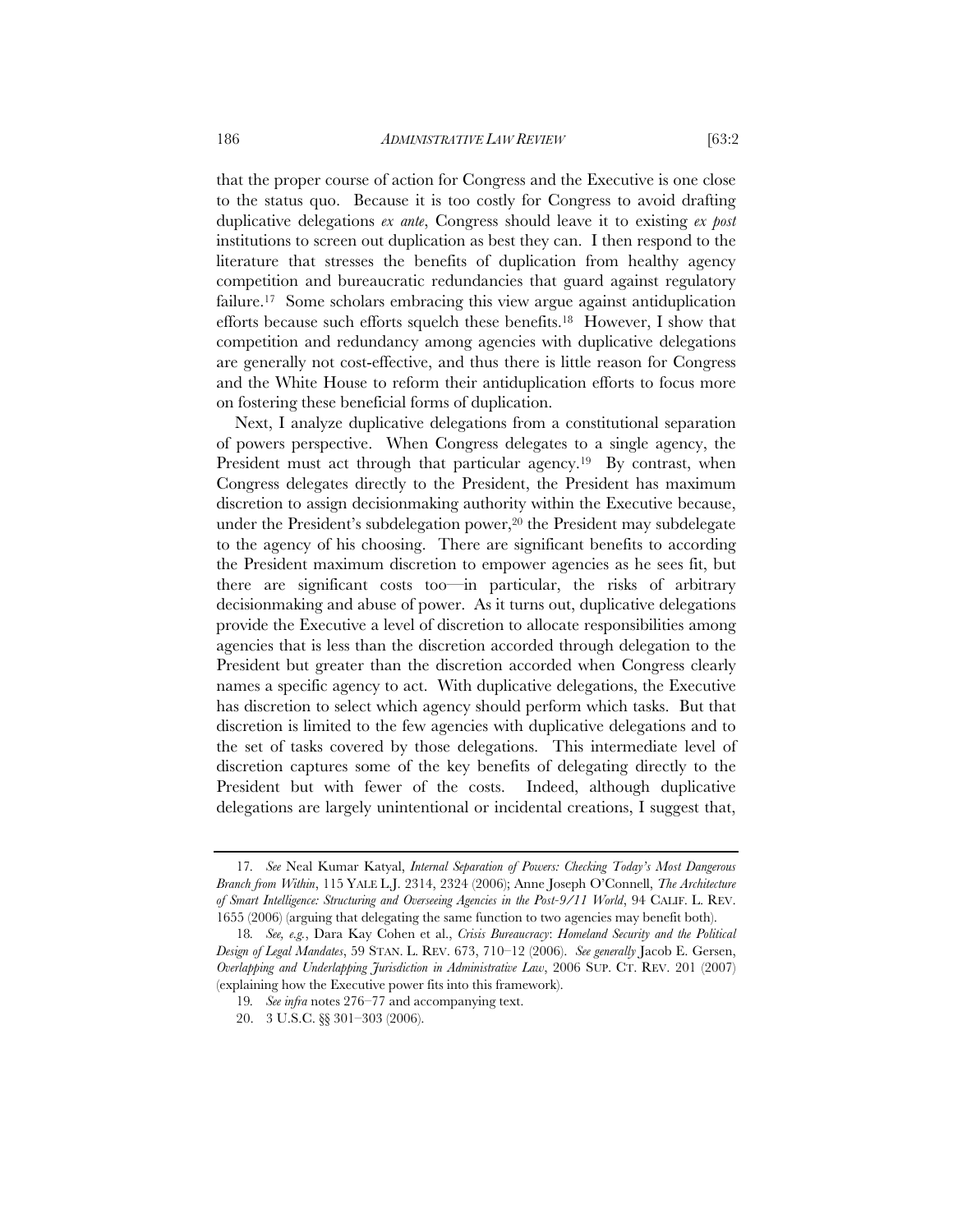in some regulatory contexts, they are a happy accident because this intermediate level of discretion is beneficial under some conditions.

Finally, I consider how courts should reconcile duplicative delegations. Because of the Executive's comparative advantage at allocating tasks among agencies according to their expertise and policymaking interests, I propose an interpretive default rule under which courts would defer to executive arrangements reconciling duplicative delegations. As a constitutional separation of powers matter, I show that the default rule is not constitutionally problematic and is consistent with precedent on executive powers. As a doctrinal matter, whether agencies' positions will warrant *Chevron* deference or a lesser form of deference will depend on context-specific factors.

This Article proceeds as follows. Part I sharpens the definition of duplicative delegations and then discusses the root causes of duplicative delegations. Part II lays out the antiduplication institutions that the three branches have put in place to prevent duplication and conflict. It then discusses how duplicative delegations lead to agency abdication and blurred boundary disputes. Part III discusses implications. Part IV concludes.

#### I. THE DEFINITION AND CAUSES OF DUPLICATIVE DELEGATIONS

#### *A. Defining Duplicative Delegations*

Duplicative delegations are delegations in separate statutes or statutory provisions that may reasonably be construed as granting the same regulatory authority to different agencies. In this section, I sharpen this definition by showing how duplicative delegations arise through any combination of broad and narrow delegations. I then clarify the scope of duplicative delegations by distinguishing them from less problematic or better understood statutory arrangements that direct multiple agencies to address the same regulatory problem.

Some duplicative delegations arise because of overlap created between two broad delegations to two different agencies. For example, the CAA gives the EPA broad authority to regulate emissions of toxins into the environment, $2<sup>1</sup>$  and the Occupational Safety and Health Act gives the DOL broad authority to regulate the use of toxins in workplaces.22 Under the

<sup>21. 42</sup> U.S.C. §§ 7401–7671q (2006). For analyses of the Clean Air Act, see generally Thomas O. McGarity, *The Clean Air Act at a Crossroads: Statutory Interpretation and Longstanding Administrative Practice in the Shadow of the Delegation Doctrine*, 9 N.Y.U. ENVTL. L.J. 1 (2000), and Cass R. Sunstein, *Is the Clean Air Act Unconstitutional?*, 98 MICH. L. REV. 303 (1999).

<sup>22. 29</sup> U.S.C. §§ 651–678 (2006). For analyses of this Act, see generally Thomas O. McGarity & Sidney A. Shapiro, *OSHA's Critics and Regulatory Reform*, 31 WAKE FOREST L.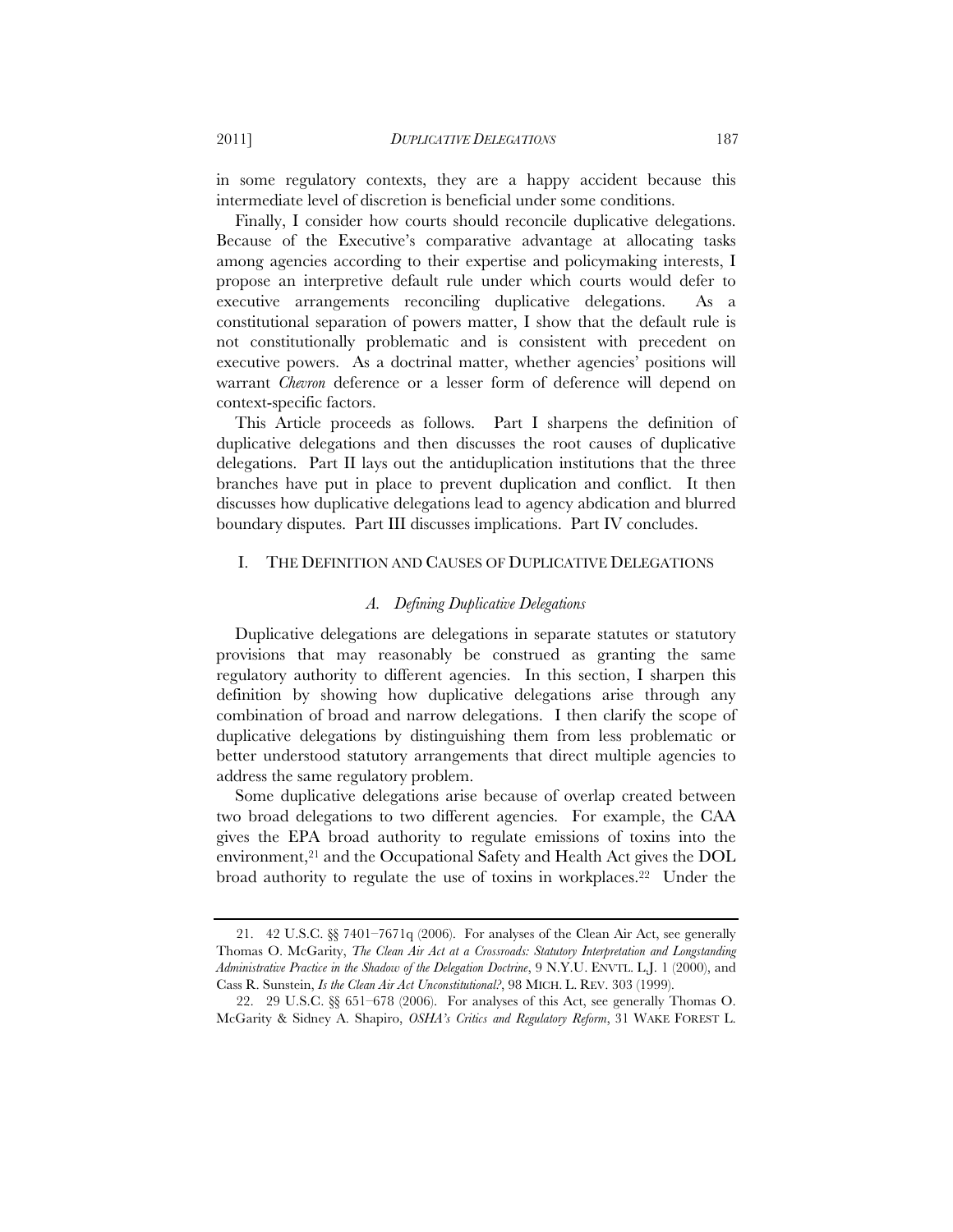the same toxins by some of the same regulated entities. Other duplicative delegations arise because a broad delegation to one agency may reasonably be construed as encompassing the authority granted to another agency in a narrow delegation. For example, the Bureau of Alcohol, Tobacco, Firearms, and Explosives (ATF) has authority under the Federal Alcohol Administration Act to regulate the labeling of alcoholic beverages,<sup>23</sup> while the FDA has broad authority under the Food, Drug, and Cosmetic Act to regulate all food and beverage labeling.24 The latter power includes the former—thus both agencies have the statutory authority to regulate the labeling of alcoholic beverages. Duplicative delegations also occur even when both agencies have relatively specific delegations—mostly because of complexities in the regulated environment. For example, the EPA has authority under the Toxic Substances Control Act to regulate new genetically modified microorganisms,25 while the United States Department of Agriculture (USDA) has authority under the Plant Protection Act to regulate "plant pests."26 However, some new microorganisms are also plant pests.27 Thus, both agencies have authority to regulate some of the same microorganisms.

In all of these examples above, the duplicative delegations emerged in separate statutes. Duplicative delegations may also arise from separate provisions in the same statute, though. For example,  $\S$  402 of the Clean Water Act authorizes the EPA to permit discharges of pollutants other than dredged or fill materials into waterways,  $28$  while § 404 of the Clean Water Act authorizes the Army Corps of Engineers to permit the discharge of dredged or fill materials into waterways.29 However, because it is unclear in the statute whether "fill materials" include solid waste, either agency

REV. 587 (1996) (analyzing attempts to improve the Occupational Safety and Health Act's effectiveness), and Cass R. Sunstein, *Is OSHA Unconstitutional?*, 94 VA. L. REV. 1407 (2008) (discussing whether the grants of broad power to the Occupational Safety and Health Administration (OSHA) violate the nondelegation doctrine).

<sup>23. 27</sup> U.S.C. § 215 (2006).

<sup>24. 21</sup> U.S.C. § 343 (2006). For an analysis of this Act, see generally Lars Noah, *The Little Agency that Could (Act with Indifference to Constitutional and Statutory Structures)*, 93 CORNELL L. REV. 901 (2008) (examining the methods by which the Food and Drug Administration (FDA) exercises its powers).

<sup>25. 15</sup> U.S.C. § 2602, §§ 2601–2629 (2006).

<sup>26. 7</sup> U.S.C. § 7702(14), §§ 7701–7786 (2006).

<sup>27</sup>*. See* 7 C.F.R. §§ 340.1–340.2 (2010) (listing taxonomical groups of microorganisms that the EPA may regulate as plant pests).

<sup>28. 33</sup> U.S.C. § 1342(a) (2006).

<sup>29.</sup> *Id.* §§ 1344(a), (d).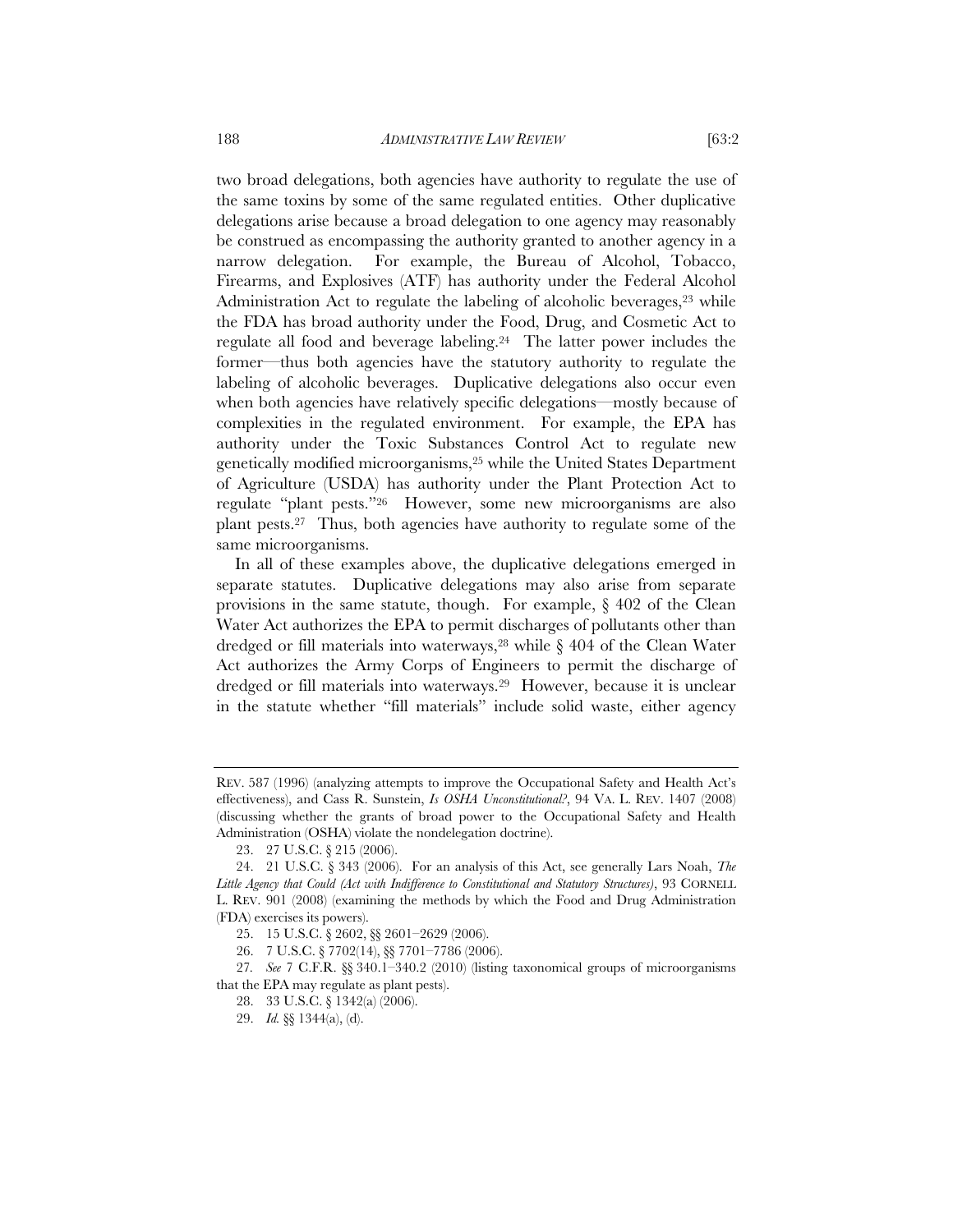could reasonably claim authority to permit the discharge of solid waste.30

Under my definition, duplicative delegations are distinct from several similar but less problematic or better understood jurisdictional arrangements. Duplicative delegations grant the same authority to more than one agency without providing clear instructions about the division of responsibility among the agencies. By contrast, with joint delegations Congress grants the same authority to multiple agencies but clearly directs those agencies to work together and share responsibility for a jointly prepared agency action.31 Joint jurisdictional arrangements are less problematic than duplicative delegations because there is less ambiguity about what Congress expects of the agencies.

Furthermore, duplicative delegations are distinct from jurisdictional arrangements in which Congress directs one agency to consult with another agency before acting.32 With these consultative arrangements, the consulted agency's role is "merely advisory."33 Thus, unlike with duplicative delegations, the two agencies do not have the power to perform the same tasks. Congressional commands that agencies consult with each other are not a focus of this Article, but as I show later, they are a tool that Congress uses to prevent duplicative efforts among agencies with duplicative delegations.

Finally, duplicative delegations are distinct from, but sometimes coincide with, fragmented delegations. Fragmented delegations grant multiple agencies the authority to address a regulatory problem, but each agency is responsible for its own piece of that problem.34 These fragmented delegations may arise in separate statutes or in a single statutory scheme that allocates regulatory tasks to multiple agencies. For example, various statutes divide oversight of offshore energy projects among several agencies—the Department of the Interior (Interior), Army Corps of

<sup>30</sup>*. See* Coeur Alaska, Inc. v. Se. Alaska Conservation Council, 129 S. Ct. 2458, 2467– 68 (2009) (analyzing which agency has statutory authority to regulate discharge, thus precluding the other from acting).

<sup>31</sup>*. See, e.g.*, 6 U.S.C. § 596a (Supp. III 2009) (acknowledging that the agencies are being asked to work toward a common objective in the context of global nuclear detection architecture).

<sup>32.</sup> For a discussion of the value of consultation among agencies, see J.R. DeShazo & Jody Freeman, *Public Agencies as Lobbyists*, 105 COLUM. L. REV. 2217 (2005), and Eric Biber, *Too Many Things To Do: How to Deal with the Dysfunctions of Multiple-Goal Agencies*, 33 HARV. ENVTL. L. REV. 1 (2009).

<sup>33.</sup> Natural Res. Def. Council v. Reilly, 983 F.2d 259, 267 (D.C. Cir. 1993).

<sup>34.</sup> For analyses of regulatory fragmentation, see William W. Buzbee, *The Regulatory Fragmentation Continuum, Westway and the Challenges of Regional Growth*, 21 J.L. & POL. 323 (2005), and Jody Freeman & Daniel A. Farber, *Modular Environmental Regulation*, 54 DUKE L.J. 795 (2005).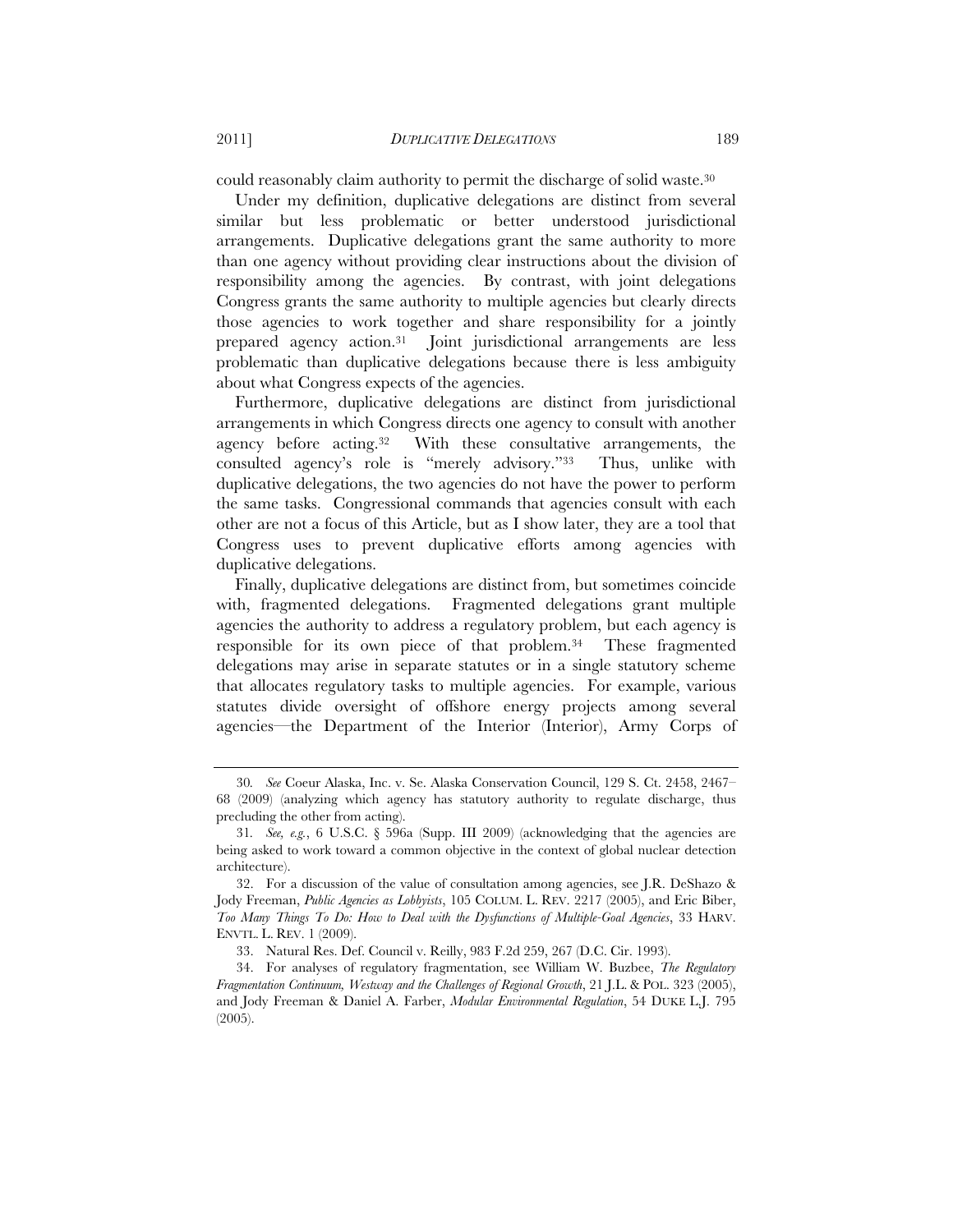Engineers, EPA, Federal Aviation Administration, and Coast Guard.35 For the most part, the agencies' oversight comes in a fragmented form with each agency overseeing its own piece of the project. But the Corps—under the Rivers and Harbors Act36—and Interior—under the Outer Continental Shelf Lands Act37—both have authority to consider the project's impact on navigation. Thus, although the oversight authority as a whole is fragmented among many agencies, at least one small piece of the review process—the navigation piece—is subject to review by more than one agency. For this small piece, the delegations to the agencies are duplicative.

#### *B. The Causes of Duplicative Delegations*

Having defined the phenomenon of duplicative delegations, I now explore the root causes of duplicative delegations. Some scholars have adopted models of legislative behavior that assume Congress delegates the same task to more than one agency because it intends to spur agency competition or capture the benefits of bureaucratic redundancies.38 But there is no evidence that Congress intends to trigger agency competition or build redundancies via duplicative delegations with any frequency. Indeed, the two political scientists who have looked at the issue empirically have separately concluded that "most of the duplication, fragmentation, and overlap in the administrative state is not purposefully chosen to take auxiliary precautions or improve effectiveness via competition,"39 and that "the intentional creation of redundancy is quantitatively of small importance when compared with the less dramatic causes."40 What are

<sup>35.</sup> For a list of each agency's role and authorizing statute, see MINERALS MGMT. SERV., U.S. DEP'T OF THE INTERIOR, FINAL ENVIRONMENTAL IMPACT STATEMENT FOR CAPE WIND ENERGY PROJECT § 1 (2009), http://www.mms.gov/offshore/ RenewableEnergy/PDFs/FEIS/Section1.0Introduction.pdf.

<sup>36. 33</sup> U.S.C. §§ 401–467n (2006).

<sup>37. 43</sup> U.S.C. §§ 1331–1356a (2006).

<sup>38</sup>*. See, e.g.*, Gersen, *supra* note 18, at 212–13 (describing how the use of a partial or completely overlapping jurisdictional scheme acts as an incentive to encourage agencies to develop relevant expertise), Todd Kunioka & Lawrence S. Rothenberg, *The Politics of Bureaucratic Competition: The Case of Natural Resource Policy*, 12 J. POL'Y ANALYSIS & MGMT. 700, 700–01, 721–22 (1993) (theorizing that the political motivation behind creating the U.S. Forest Service and the National Parks Service's duplicative authority over federal land administration was primarily to provide politicians with an expanded "menu of options" when solving problems), Michael M. Ting, *A Strategic Theory of Bureaucratic Redundancy*, 47 AM. J. POL. SCI. 274, 274–76, 287 (2003) (developing a game theory model to help principals such as Congress—determine how much redundancy in their agents—agencies—may create efficiency).

<sup>39.</sup> DAVID E. LEWIS, PRESIDENTS AND THE POLITICS OF AGENCY DESIGN 7 (2003).

<sup>40.</sup> JONATHAN B. BENDOR, PARALLEL SYSTEMS: REDUNDANCY IN GOVERNMENT 41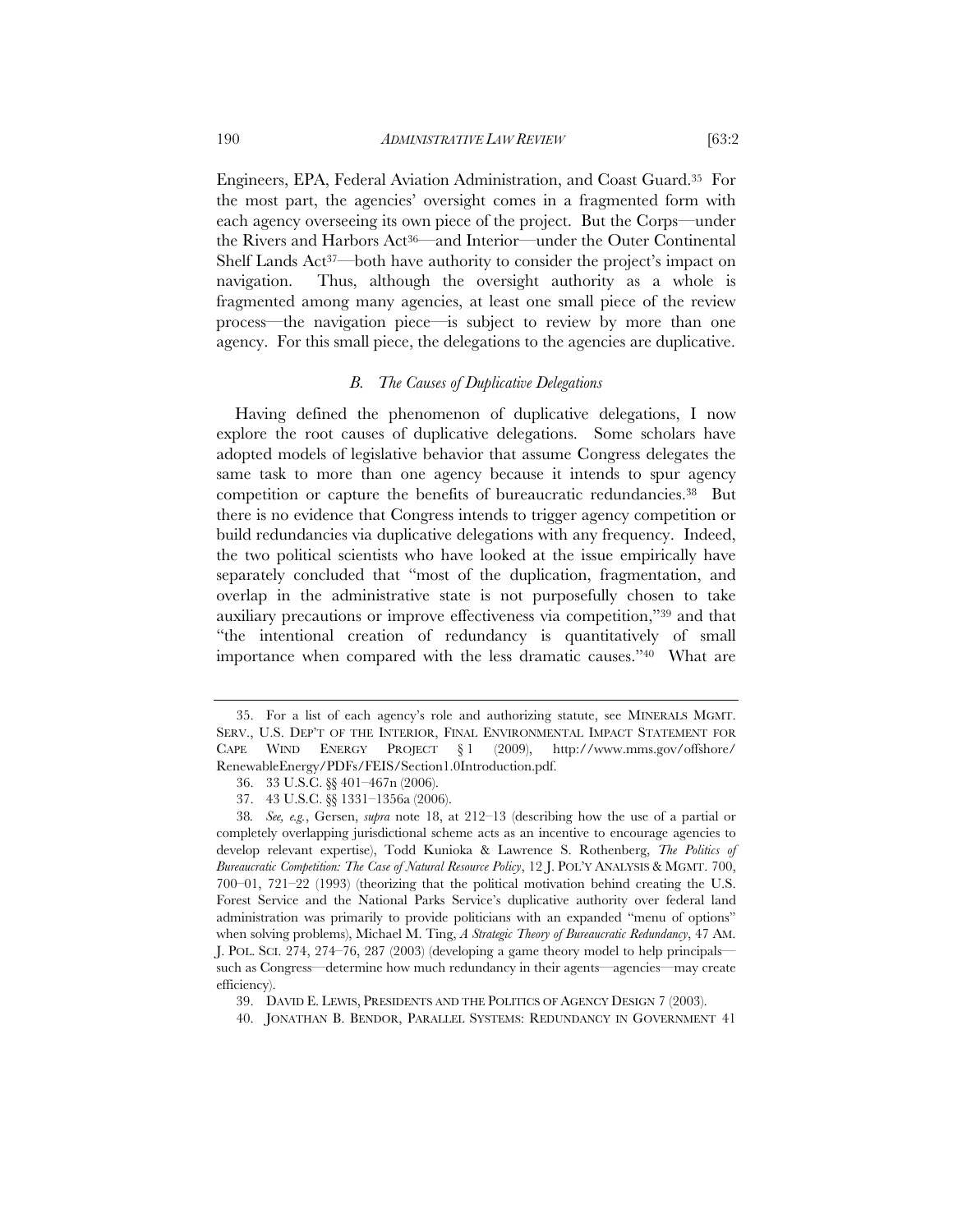these less dramatic causes of duplicative delegations? In this section, I expand on the observations of those political scientists and present three systemic causes that are responsible for many if not most duplicative delegations: congressional reliance on blunt drafting techniques, ad hoc agency designs, and politically motivated agency designs.

#### *1. Blunt Legislative Drafting Techniques*

Congress creates duplicative delegations by using two legislative drafting practices: savings clauses, which state that statutes do not supersede earlier statutes, and broad, ambiguous delegations. Congress must use these drafting techniques to ensure that agencies have the flexibility and authority needed to regulate. Nevertheless, these techniques make it more likely that different agencies will have delegations that can be construed as granting them the same authority.

Congress relies on savings clauses because it is impossible to ensure that the statute at hand does not unintentionally duplicate any earlier statute. Every newly introduced bill that delegates some authority to an agency brings with it the risk of duplicating an earlier delegation to a different agency. It would require a Herculean effort for lawmakers to harmonize each new delegation so that it did not duplicate earlier delegations. There are simply too many agencies with too many previous delegations. Such harmonization is made even more difficult by Congress's committee structures.<sup>41</sup> Different committees oversee different agencies. Thus, it is easy for one committee to slip a delegation to its agency into a bill and not notice when another committee later slips a similar delegation into a different bill for its agency. Even thorough attempts at harmonization to avoid duplication cannot foresee all future regulatory problems that may raise jurisdictional issues among agencies. For example, when Congress expanded the FDA's authority to regulate unsafe food additives with the Food Additives Amendment of 1958, it attempted to harmonize that statute with the USDA's Meat Inspection Act of 1906.<sup>42</sup> Congress specifically

<sup>(1985).</sup> 

<sup>41</sup>*. See* J.R. DeShazo & Jody Freeman, *The Congressional Competition to Control Delegated Power*, 81 TEX. L. REV. 1443, 1488–90 (2003) (demonstrating, through a discussion of the congressional committee structure, the complicated oversight of various agencies); *see also*  HAROLD SEIDMAN, POLITICS, POSITION, AND POWER 70 (2d ed. 1975).

<sup>42</sup>*. Compare* Food Additives Amendment of 1958, 21 U.S.C. § 348 (2006) (delegating to the FDA the authority to review all food additives), *with* Meat Inspection Act of 1906, 21 U.S.C. § 624 (2006) (delegating to the U.S. Department of Agriculture (USDA) the authority to regulate all meat products). Congress made efforts to reconcile the duplicative delegation created by passing the Food Additives Amendment. For further treatment of this issue, see Pub. Citizen v. Foreman, 631 F.2d 969, 971–72 (D.C. Cir. 1980).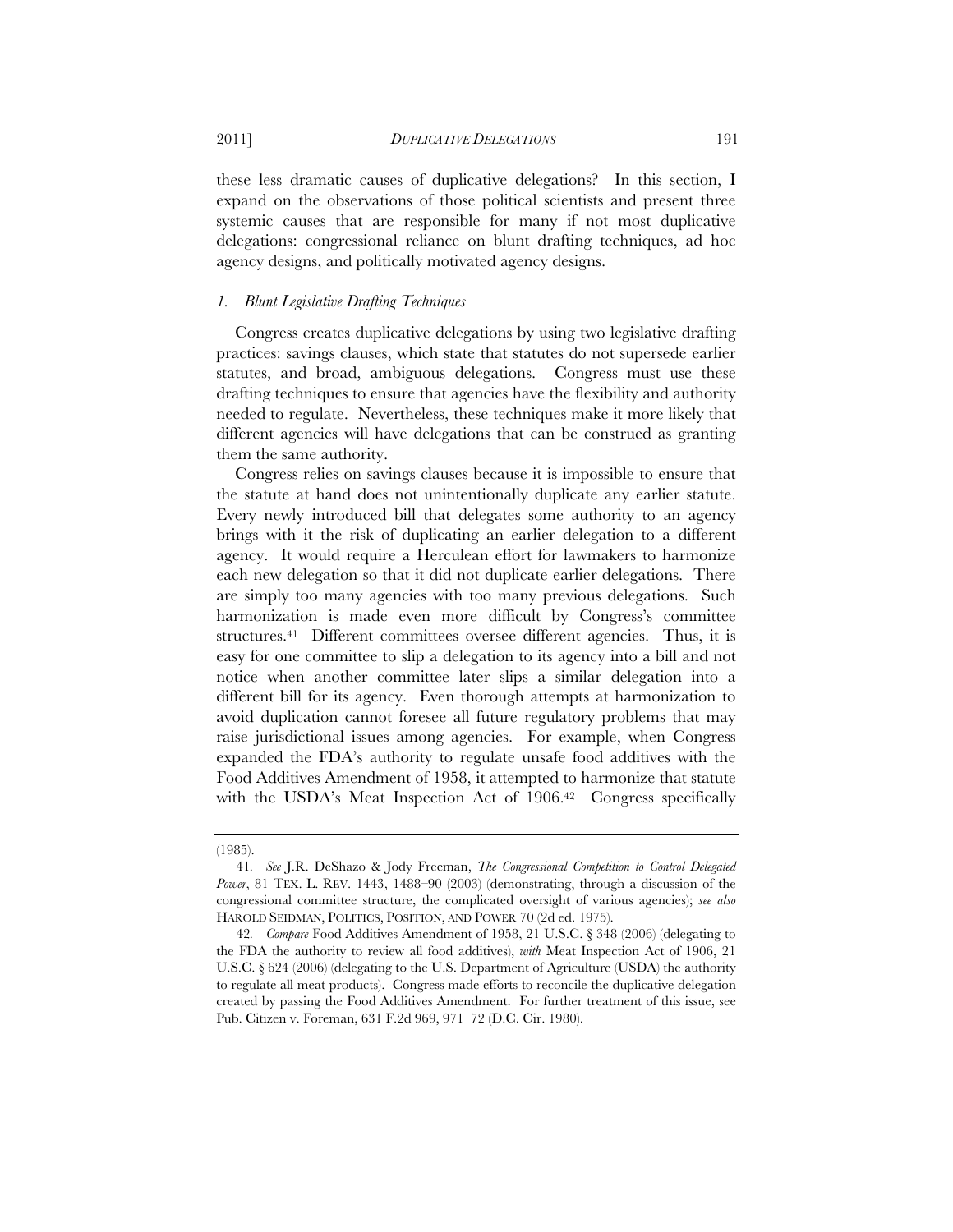stated in the new bill that any meat additive that the USDA had approved prior to 1958 was presumed safe and therefore exempt from FDA review.<sup>43</sup> But the question soon arose in federal court whether a meat additive approved by the USDA prior to 1958 for one purpose (color fixing) but now used for another purpose (food preservation) was exempt from FDA review and subject only to USDA regulation.<sup>44</sup> Thus, even with Congress's attempt to provide a bright-line rule to prevent the FDA from duplicating or interfering with the USDA's earlier work, complete harmonization between a new delegation and an earlier delegation proved out of reach.

Because complete harmonization to avoid duplication is impossible, Congress must ensure that new delegations do not have the unintended effect of stripping agencies of existing regulatory authority that they may exercise. Thus, Congress sometimes drafts savings clauses to the effect that no jurisdictional mandates in the new statute supersede jurisdictional mandates in earlier statutes. These savings clauses—while necessary to avoid unintentionally undermining agencies' authority—lead to duplicative delegations. For example, in the Clean Water Act, Congress directed the EPA to regulate the discharge of any pollutant into navigable waters of the United States.45 Decades later, in the Nonindigenous Aquatic Nuisance Prevention and Control Act of 1990, Congress delegated to the Coast Guard the authority to regulate ballast-related discharges of invasive species into the Great Lakes.46 But at the same time, Congress included a savings clause stating that the delegation to the Coast Guard "shall . . . not affect or supersede any requirements or prohibitions pertaining to the discharge of ballast water" under the Clean Water Act.<sup>47</sup> Therefore, after passage of the 1990 statute, both the EPA and the Coast Guard had authority to regulate ballast water discharges into the Great Lakes—the EPA through a broad mandate under the Clean Water Act and the Coast Guard through a narrower mandate in the later statute.

The need for broad, ambiguous authorizing statutes in a modern, complex risk environment is the second drafting technique that contributes to duplicative delegations.48 In theory, it is possible for Congress to draft

<sup>43. 21</sup> U.S.C. § 321(s)(4) (2006); *see also Foreman*, 631 F.2d at 972 (discussing the "grandfather," or "prior sanction," exemption).

<sup>44</sup>*. See Foreman*, 631 F.2d at 975, 977 (finding that although there was duplicative jurisdiction, the USDA regulation was appropriate).

<sup>45. 33</sup> U.S.C. § 1342 (2006).

<sup>46. 16</sup> U.S.C. § 4711(a)–(b) (2006).

<sup>47</sup>*. Id.* § 4711(b)(2)(C).

<sup>48.</sup> For reasons why legislators may delegate in broad terms, see Matthew C. Stephenson, *Legislative Allocation of Delegated Power: Uncertainty, Risk, and the Choice Between Agencies and Courts*, 119 HARV. L. REV. 1035, 1036–37 (2006).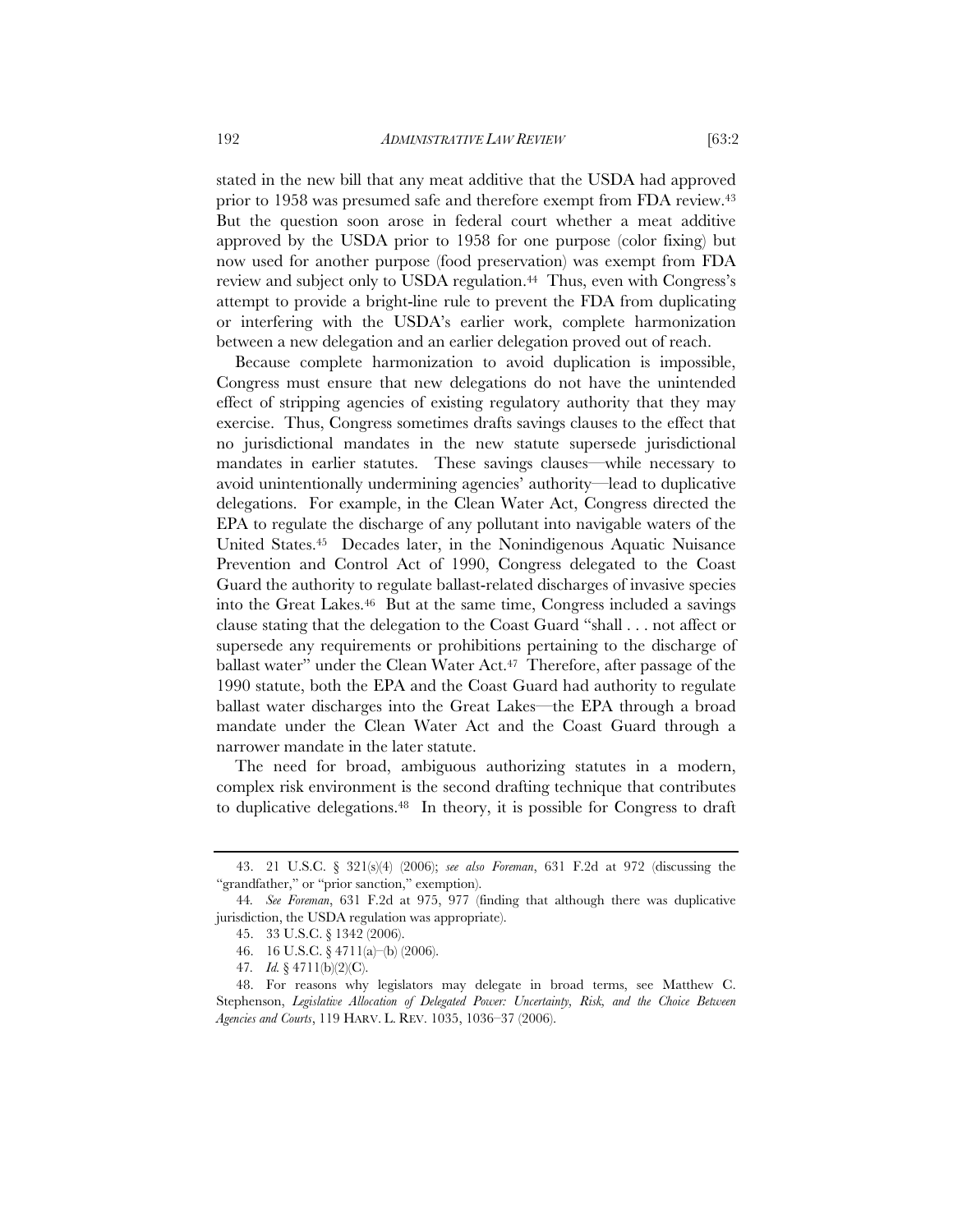statutes that clearly delineate agencies' borders. While clear, narrow delegations would not get rid of all duplicative delegations, they would eliminate many of the duplicative delegations that come from overlap among broad delegations. But in practice, relying heavily on clear, narrow delegations would have undesirable consequences.49 Such statutes would interfere with federal agencies' abilities to respond to new information and changing regulatory environments.50 Agencies would have to turn to Congress every time a slight change in the regulatory environment created a new problem. Congressional committees would likely have trouble keeping up with the demand for new or amended delegations, adding exponentially to the time it would take an agency to address often rapid change in a regulated area. Given these costs, it is understandable that Congress often chooses to delegate in broad, ambiguous terms that allow agencies the flexibility to respond to changing regulatory environments. But again, by doing so, duplicative delegations result.

#### *2. Ad Hoc Agency Design*

Agency design is ad hoc. Agencies' missions are not crafted to fit seamlessly into the existing regulatory structure but rather to respond to particular regulatory problems as they arise. Because of this ad hoc design process, delegations to agencies are often duplicative. Consider delegations to the Nuclear Regulatory Commission (NRC) and the EPA. Each agency's mission was crafted in response to a distinct regulatory problem. In the 1950s, when nuclear energy first became viable in the United States, Congress charged the AEC (now the NRC) with regulating the producers of nuclear power.51 Later, in the 1970s, when air and water pollution became salient problems, Congress delegated to the EPA broad authority to regulate air and water emissions.52 The by-product of these ad hoc agency designs was that both agencies could reasonably claim to have been delegated authority to regulate emissions into the air and water from

52*. See generally* Clean Air Act, 42 U.S.C. §§ 7401–7671 (2006) (air emissions); Clean Water Act, 33 U.S.C. §§ 1251–1387 (2006) (water emissions).

<sup>49</sup>*. See generally* Jerry L. Mashaw, *Prodelegation: Why Administrators Should Make Political Decisions*, 1 J.L. ECON. & ORG. 81 (1985) (making an affirmative case for broad statutory delegations).

<sup>50</sup>*. See* Richard B. Stewart, *The Reformation of American Administrative Law*, 88 HARV. L. REV. 1667, 1695 (1975) (specifying situations in which Congress may be unable to narrow the course for agencies to follow).

<sup>51. 42</sup> U.S.C. § 2011 (2006); *see also History*, U.S. NUCLEAR REGULATORY COMM'N (last updated May 11, 2011), http://www.nrc.gov/about-nrc/history.html (discussing the transition from the Atomic Energy Commission (AEC) to the Nuclear Regulatory Commission (NRC) and the corresponding change in mission).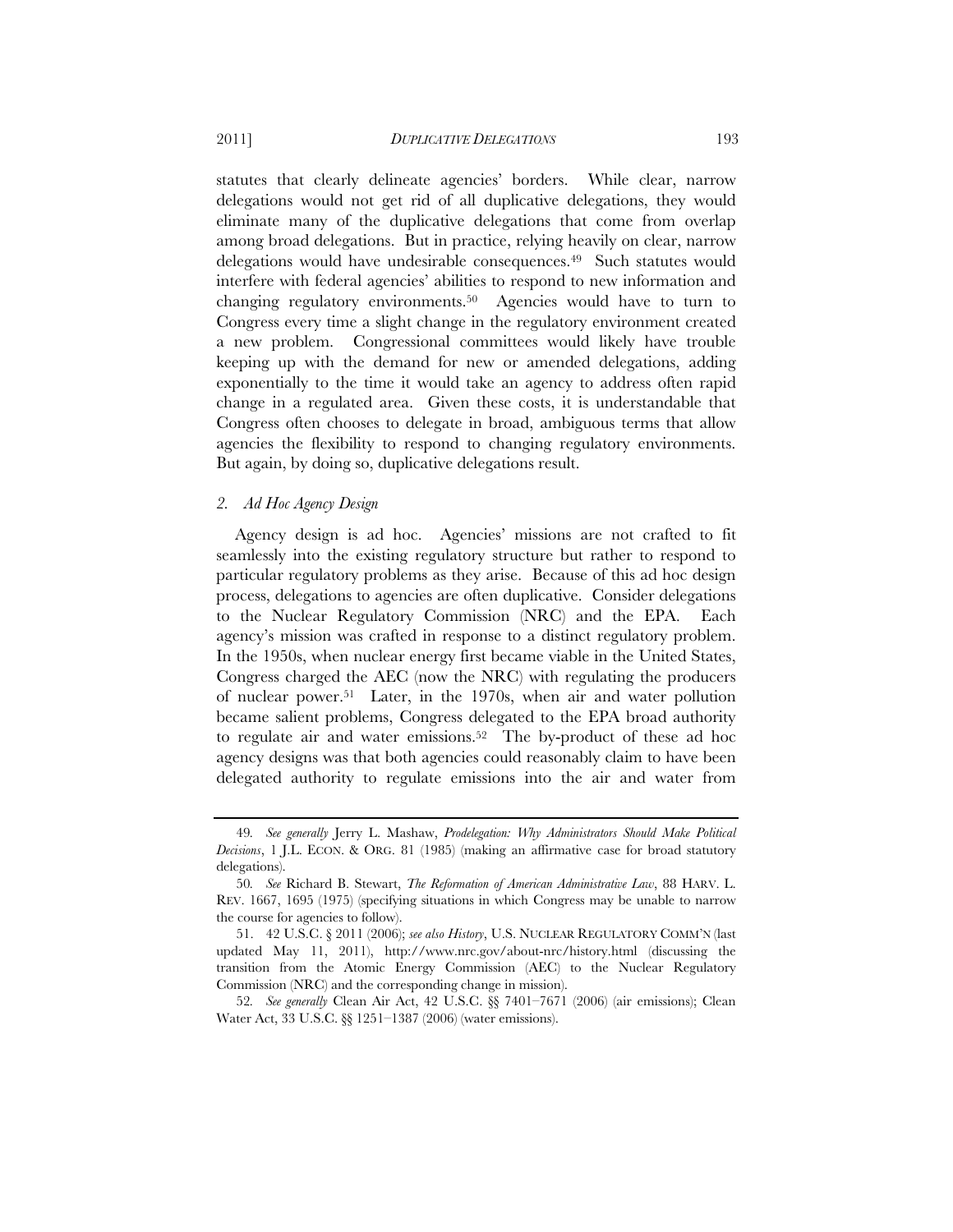nuclear power plants. Indeed, as I discussed in the Introduction, both agencies asserted authority to regulate emissions from nuclear facilities until it was settled by the OMB—and later the Supreme Court—that the AEC would have sole authority to set emission standards.<sup>53</sup>

Ad hoc agency delegations may not be duplicative at the time they are created, but they may become duplicative over time as regulatory conditions change. Often, Congress does not go back and change the delegations to correct for the duplication that emerged, and thus the duplicative delegations persist. Consider ad hoc delegations to the Army Corps of Engineers and Interior's Bureau of Reclamation. In the midnineteenth century, flood control and the regulation of navigable waters became an important issue as interstate trade expanded during the Industrial Revolution. The Army needed to keep its Corps of Engineers occupied while the nation was not at war.54 Thus, Congress delegated regulation of rivers and harbors to the Army.55 Several decades later, at the turn of the century, irrigation of arid lands in the west became a pressing problem because of the boom in western settlements. Thus, Congress created what is now the Bureau of Reclamation, and charged it with regulating water use and irrigation projects in the west.56 The unintended result of these ad hoc agency designs was that, when demand for hydropower in the early-to-mid-twentieth century led to an explosion in the construction of large dams, both agencies had reasonable claims to the authority to oversee some dam projects because dam projects need the Corps's flood control expertise and the Bureau's irrigation expertise.57 Today, significant duplication in the production and oversight of hydropower between the two agencies still persists.<sup>58</sup>

58*. See* PERI E. ARNOLD, MAKING THE MANAGERIAL PRESIDENCY 326–27 (2d ed. 1998) (detailing more recent complaints regarding the inherent irrationality in dual delegations to

<sup>53</sup>*. See* Goldsmith, *supra* note 11, at 105–06 (noting that Office of Management and Budget (OMB) settled the dispute by granting "exclusive jurisdiction to translate those environmental standards into emission limitations applicable to individual [nuclear power] licensees" to the AEC).

<sup>54.</sup> Alan L. Dean, *General Propositions of Organizational Design*, *in* FEDERAL REORGANIZATION: WHAT HAVE WE LEARNED? 131, 134 (Peter Szanton ed., 1981).

<sup>55. 33</sup> U.S.C. §§ 401–467n (2006).

<sup>56. 43</sup> U.S.C. §§ 371, 373b(a) (2006); *see also* BRIEF HISTORY OF THE BUREAU OF RECLAMATION, U.S. BUREAU OF RECLAMATION 2–4, http://www.usbr.gov/history/ 2011newbriefhistoryv1.pdf (describing the history of the "reclamation movement" and how popular and political support for improved resources in the west led to the creation of the U.S. Reclamation Service).

<sup>57</sup>*. See* BEN MOREELL, OUR NATION'S WATER RESOURCES—POLICIES AND POLITICS 67–68 (1956) (noting that Congress granted the Bureau authority to build Hoover Dam in 1928 for flood control and other purposes, while granting the Army Corps of Engineers flood control authority on a federal Mississippi River project that same year).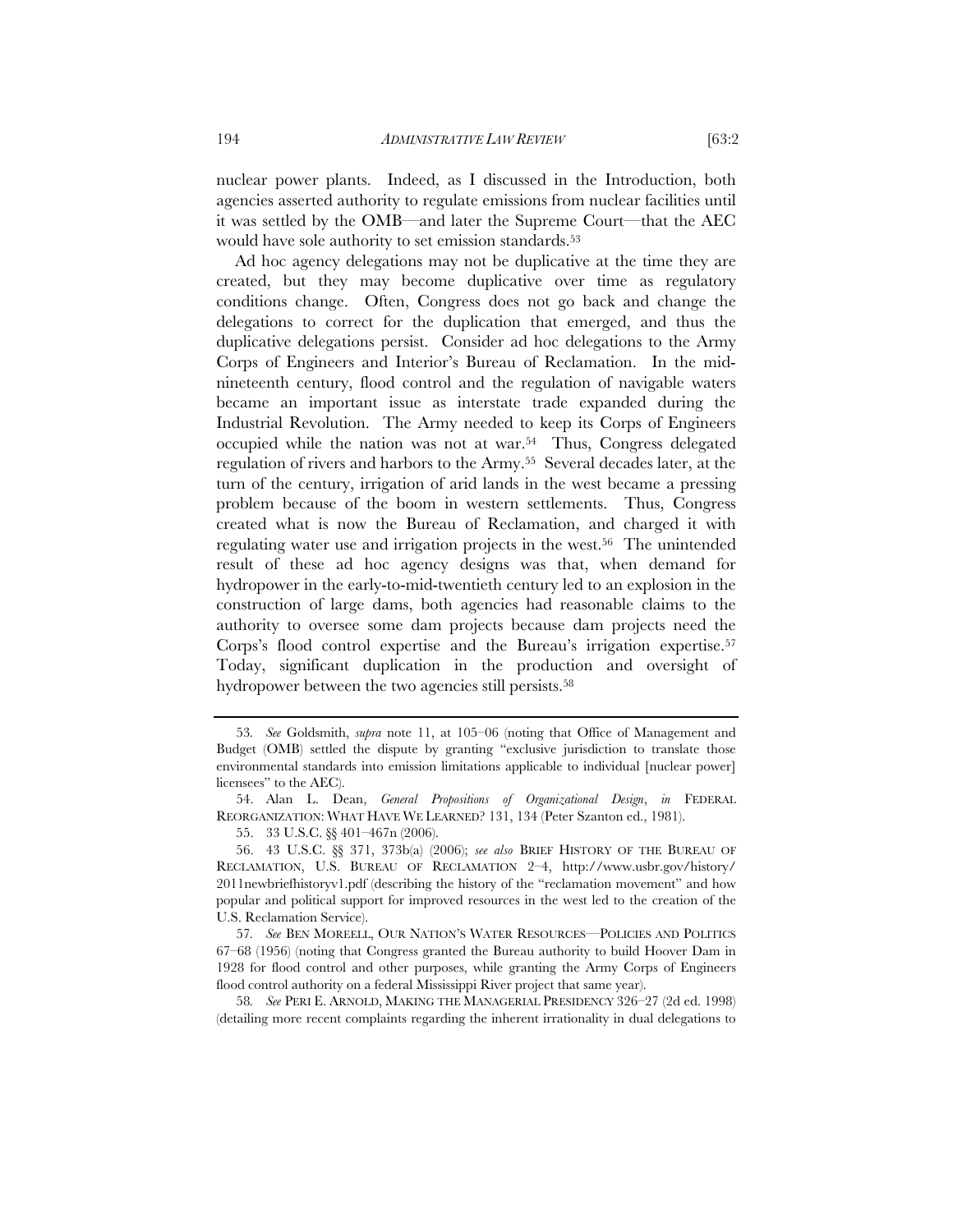2011] *DUPLICATIVE DELEGATIONS* 195

Over the past two centuries, the federal regulatory system has grown agency by agency on an ad hoc basis. As the President's Committee on Administrative Management observed in 1937, the Executive Branch has "grown up without a plan or design like the barns, shacks, silos, tool sheds, and garages of an old farm."59 This largely inevitable ad hoc growth produces duplicative delegations among agencies. Congress and the President do not intend such duplication, but it is nevertheless a consequence of their ad hoc agency designs.

#### *3. Agency Design as Politics*

Agency design is not only ad hoc but also political. It is performed by political actors with political factors in mind. Political considerations often outweigh whatever concerns agency designers have about drafting duplicative delegations, if indeed agency designers even fully realize the extent of the duplication that will result from their decisions. In the end, duplicative delegations sometimes result from these politically motivated agency designs.

During times of divided government when the White House and Capitol Hill are controlled by different parties, the congressional desire to insulate agencies from presidential control can lead to duplicative delegations. Consider the creation of the Consumer Product Safety Commission (CPSC). In the early 1970s, public pressure mounted on Congress to improve the regulation of consumer products.60 Congress considered expanding the power of the Department of Health, Education, and Welfare to regulate consumer products other than food and drugs, $61$  which the Department already regulated through its subagency the FDA.62 However, Democrats in Congress were concerned that President Nixon—a Republican—would exert too much antiregulatory influence over new consumer protection powers if those powers were granted to a cabinet-level department.63 The Democratic Congress ultimately opted to delegate

the two agencies concerning federal water resources).

<sup>59.</sup> S. DOC. NO. 75-8, at 56 (1937). *See also* LEWIS, *supra* note 39, at 7.

<sup>60</sup>*. See* Teresa M. Schwartz, *The Consumer Product Safety Commission: A Flawed Product of the Consumer Decade*, 51 GEO. WASH. L. REV. 32, 42 n.63 (1982) (describing the "political tug-ofwar between the Democratic Congress and the Republican President" on whether the Consumer Product Safety Commission (CPSC) should be an independent or executive agency).

<sup>61.</sup> S. 1797, 92d Cong. §§ 2–3 (1971), *reprinted in* 117 CONG. REC. 13,825, 13,826 (1971) (defining "consumer product" as excluding food and drugs).

<sup>62. 21</sup> U.S.C. §§ 301–399 (2006).

<sup>63</sup>*. See* LEWIS, *supra* note 39, at 30 (noting that this fear led Congress to create sevenyear terms for members of the CPSC).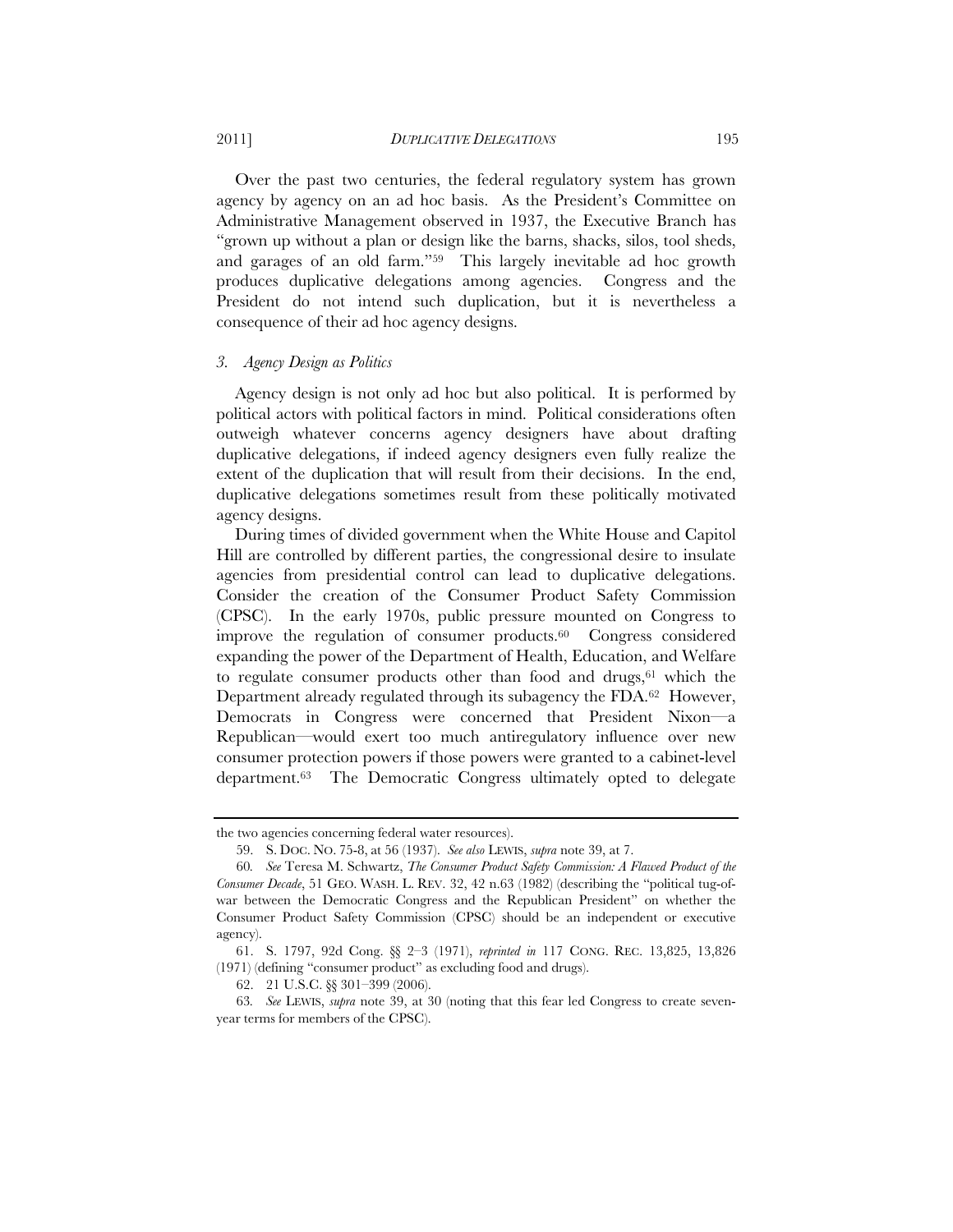broad consumer protection powers to a newly created independent agency that was insulated from the President's influence.64 The unintended result of this politically driven agency design: duplicative delegations to the new agency—the CPSC—and to the Department of Health, Education, and Welfare (now the Department of Health and Human Services). For example, both agencies have the power to regulate the packaging of drugs and supplements.65

Political actors' concerns about public perception and policy interests can also skew agency designs in ways that produce duplicative delegations. Consider the creation of the EPA. Initially, the Nixon Administration considered whether it would be better to expand and consolidate environmental regulatory powers in an existing department—most likely Interior—than to create a new agency. However, the Administration decided to push for a new independent agency for two reasons.<sup>66</sup> First, the Administration considered it politically necessary to create an agency focused solely on environmental matters because "anything else would not be seen as a fulsome response to the growing public perception that environmental problems were getting out of hand."67 Second, the Administration was concerned that placing environmental powers within an existing department, such as Interior, would subject environmental regulation to the influence of the interests that held sway over that department.68 Thus, political concerns—about public perception and interest group influences—determined the EPA's construction. The unintended result of this political calculus: duplicative delegations to the EPA and Interior. For example, both the EPA and Interior have authority to oversee pollution from offshore energy projects.69

<sup>64.</sup> *See* Consumer Product Safety Act, Pub. L. No. 92-573, § 4(a), 86 Stat. 1207, 1210 (1972) (codified as amended at 15 U.S.C. § 2053 (2006)).

<sup>65</sup>*. See* Nutritional Health Alliance v. FDA, 318 F.3d 92, 101 n.10, 102–05 (2d Cir. 2003) (noting that, for example, the FDA administers the Food, Drug, and Cosmetic Act, and the CPSC administers the Poison Prevention Packaging Act and the Consumer Product Safety Act).

<sup>66</sup>*. See Douglas M. Costle: Oral History Interview*, U.S. ENVTL. PROT. AGENCY (Jan. 2001) http://www.epa.gov/history/publications/costle/04.htm.

<sup>67</sup>*. Id.* (relating the views of Russ Train, chairman of the Council on Environmental Quality).

<sup>68</sup>*. See id*.; *see also* PRESIDENT'S ADVISORY COUNCIL ON EXEC. ORG., EXEC. OFFICE OF THE PRESIDENT, MEMORANDUM FOR THE PRESIDENT ON FEDERAL ORGANIZATION FOR ENVIRONMENTAL PROTECTION (Apr. 29, 1970), http://www.epa.gov/history/org/origins/ ash.htm (stating that no preexisting agency could exercise environmental powers objectively, without favoring its own interests).

<sup>69. 42</sup> U.S.C. § 7627 (2006) (EPA); 43 U.S.C. §§ 1331–1356 (2006) (Department of Interior (Interior)).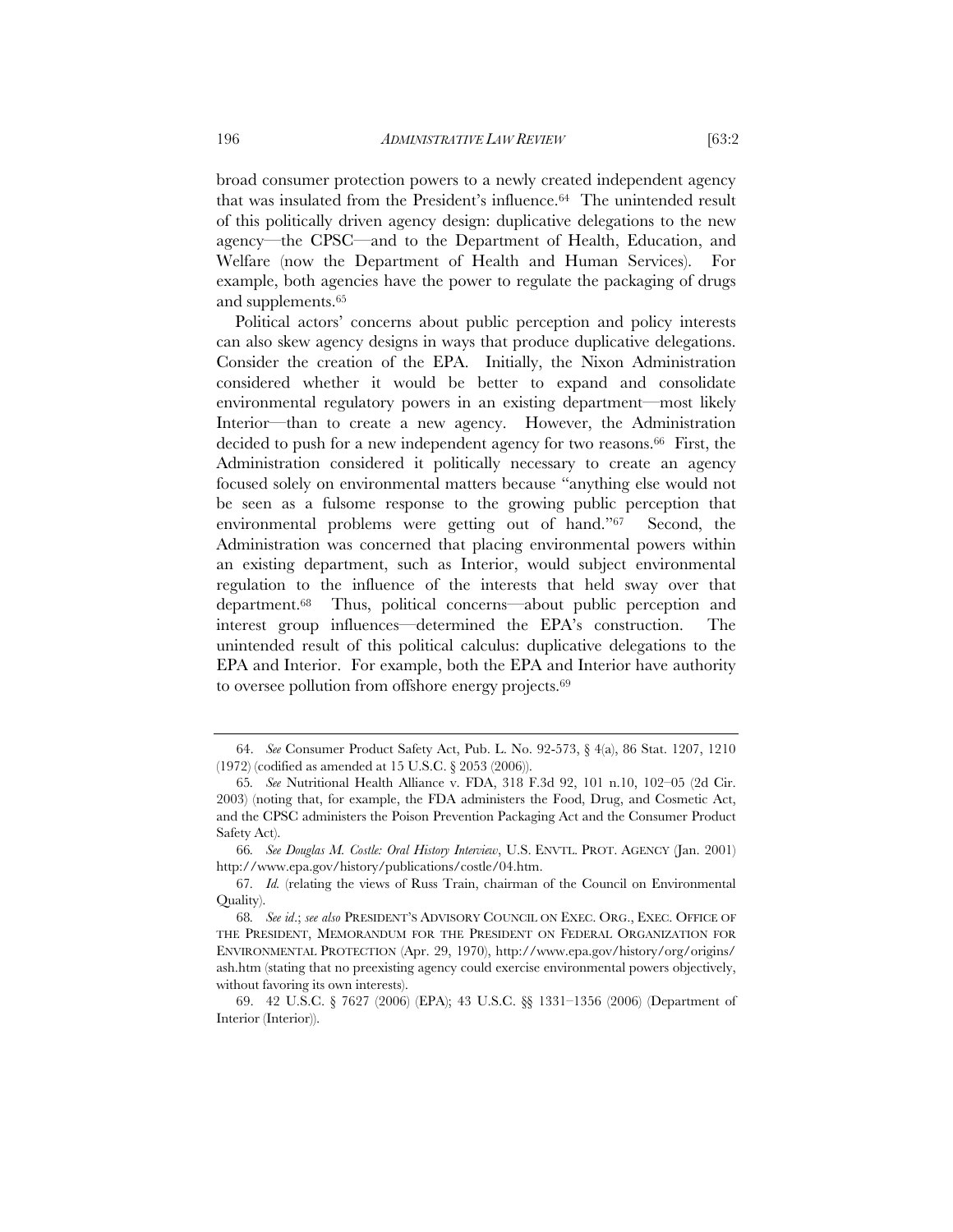Personal political relationships may also alter agency designs in ways that yield duplicative delegations. Consider the creation of the National Oceanic and Atmospheric Administration (NOAA). When it was established in 1970, it was placed in the Department of Commerce despite recommendations by some presidential advisors that oceanic programs be consolidated within Interior.70 Why Commerce and not Interior? It appears that one reason was that the Secretary of Commerce at the time, Maurice Stans, lobbied for the new agency to be placed in his department. President Nixon was close to Stans—who would later run Nixon's infamous Committee to Re-Elect the President—while there was some political tension between Nixon and his Secretary of the Interior at the time.71 Thus, the decision to house NOAA in Commerce instead of Interior was based in part on bureaucratic lobbying and personal politics. The unintended result of this politically influenced decision: duplicative delegations to NOAA and Interior—particularly to NOAA's National Marine Fisheries Service and Interior's Fish and Wildlife Service.72

I am not arguing here that the design of the CPSC, EPA, and NOAA should have been different. Rather, I am arguing that the sort of political factors that shaped the formation of these agencies—executive power, partisanship, public perception, interest group influence, and personal political relationships—often trump whatever concerns agency designers have about granting duplicative oversight authority to agencies, if the designers are even aware of any potential duplication. Thus, the political process through which agencies are constructed often yields duplicative delegations.

In short, duplicative delegations are largely the unintentional and incidental by-product of political and ad hoc agency designs coupled with Congress's necessary use of blunt drafting tools to regulate a complex environment. This is not to say that Congress never intentionally creates duplicative delegations. Empirically, it is possible that legislators believe that bargaining by agencies with duplicative delegations over which agency should perform which tasks will produce better outcomes than if the legislators made those determinations themselves—and thus they may

<sup>70</sup>*. See* ARNOLD, *supra* note 58, at 286–87.

<sup>71</sup>*. See A History of NOAA: Background*, NAT'L OCEANIC AND ATMOSPHERIC ADMIN. http://www.history.noaa.gov/legacy/noaahistory\_3.html (last updated June 8, 2006). For information on Stans's role in Watergate and as the head of the president's reelection committee, see generally CARL BERNSTEIN & BOB WOODWARD, ALL THE PRESIDENT'S MEN (1974).

<sup>72</sup>*. See, e.g.*, 16 U.S.C. § 665 (2006) (authorizing the Service to investigate pollution in waterways); 33 U.S.C. §§ 883d–883e (2006) (authorizing the National Oceanic and Atmospheric Administration to investigate and survey oceans and waterways).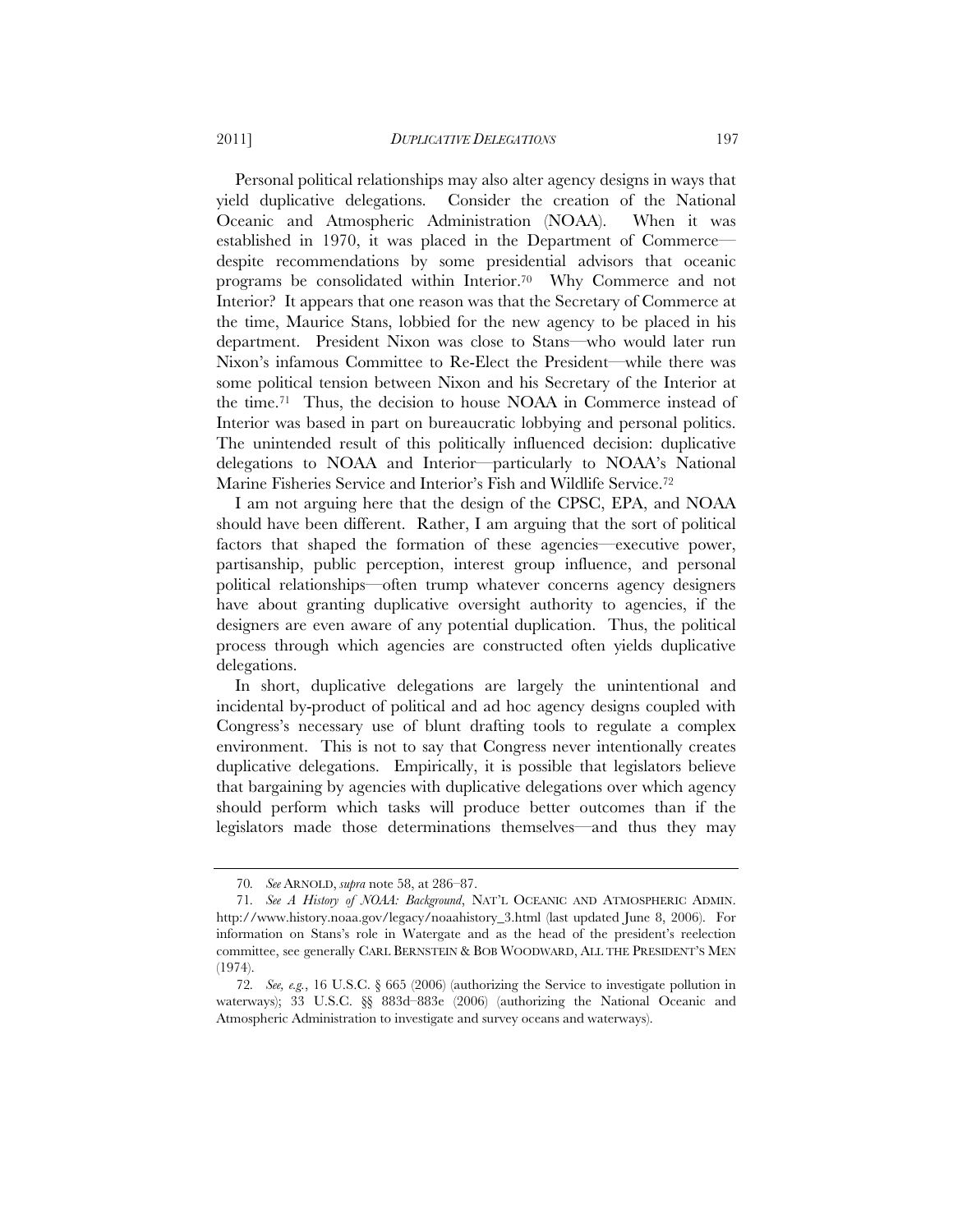intentionally draft duplicative delegations. However, for the most part, duplicative delegations are unintended or incidental to other legislative aims.

#### II. AVOIDING DUPLICATION FROM DUPLICATIVE DELEGATIONS

Whatever their causes, duplicative delegations are pervasive, and they have a significant impact on legal and regulatory institutions. On their face, duplicative delegations grant multiple agencies the authority to perform the same tasks. If all agencies acted on this authority, agencies would constantly be performing conflicting or duplicative actions. Congress and the White House tend to dislike such governmental inefficiencies. However, because they do not have the capacity, foresight, or political will to avoid duplicative delegations *ex ante*, they instead screen out duplication *ex post* through what I call antiduplication institutions. Collectively, these institutions prevent significant amounts of duplication and put pressure on agencies to avoid duplication on their own.

In this Part, I first present the various antiduplication institutions based on the branch in which they originate or tend to originate. I then show how these institutions trickle down to affect agency behavior, leading agencies to abdicate their duplicative authority. I also discuss how these institutions act to resolve jurisdictional disputes among agencies with duplicative delegations.

#### *A. Antiduplication Institutions*

#### *1. Congress*

Despite drafting duplicative delegations, Congress frequently does not want agencies to duplicate or interfere with each other's behavior. Such antiduplication preferences are understandable. Bureaucratic duplication wastes the government resources that legislators are responsible for, impedes the fulfillment of coherent governmental regulatory goals that legislators care about, and burdens regulated entities. In fact, responsiveness to regulated entities' complaints about duplicative regulations appears to drive many of the congressional antiduplication institutions.73 Congress expresses its antiduplication preferences to agency heads behind closed doors or in relatively private or informal communications.74 But it also relies on more public and formal institutions

<sup>73.</sup> On the role of regulated entities as actors in public governance, see generally Jody Freeman, *The Private Role in Public Governance*, 75 N.Y.U. L. REV. 543 (2000).

<sup>74</sup>*. See, e.g.*, Jack M. Beermann, *Congressional Administration*, 43 SAN DIEGO L. REV. 61,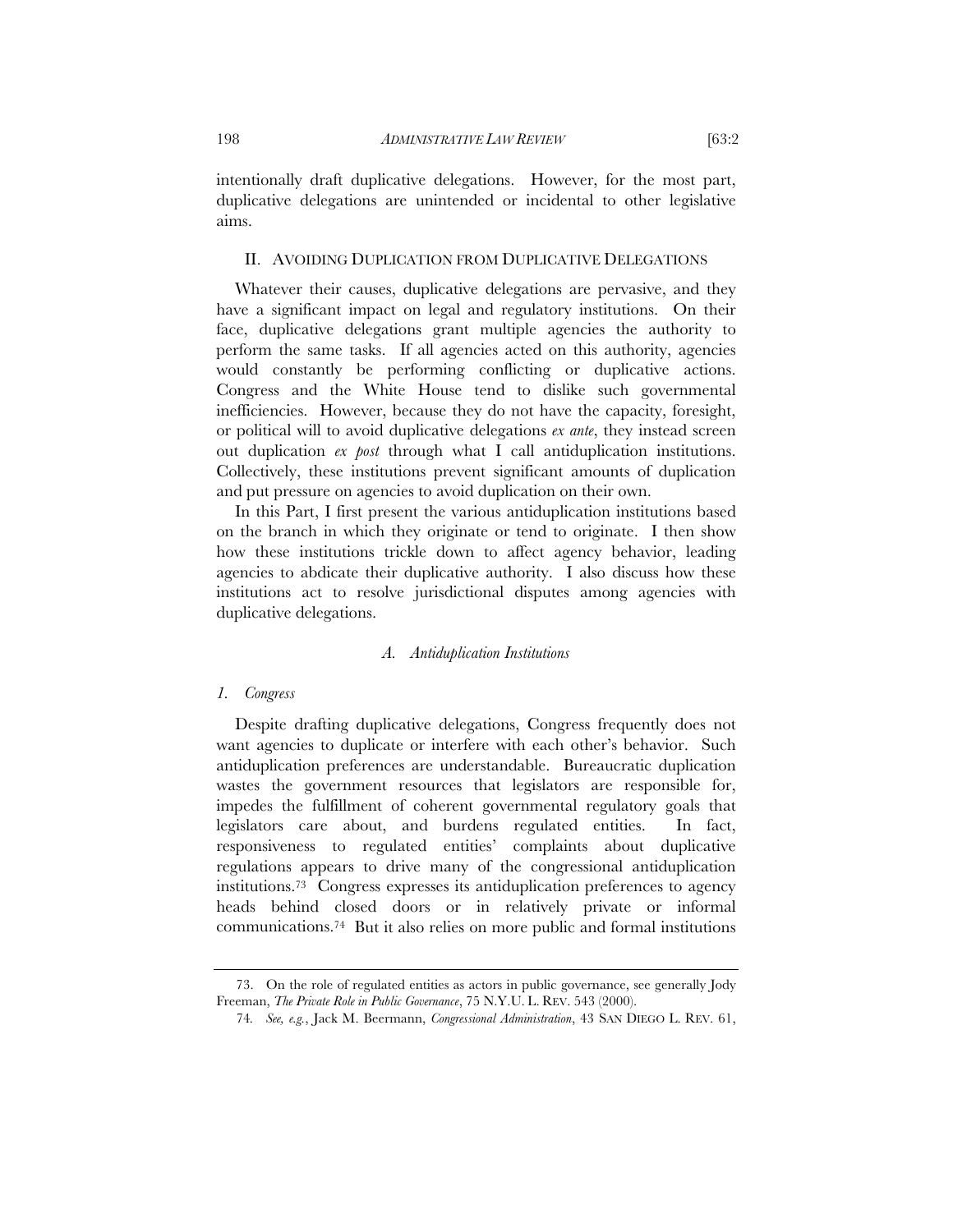such as legislative hearings and statutory language and schemes. Indeed, in the same statute that Congress delegates potentially duplicative authority to an agency, it sometimes also directs that agency to take steps to avoid interagency duplication and conflict. To that end, it fills statutes with commands that agencies "avoid duplication" or act in "consultation" or "coordination" with other agencies that are operating in the same regulatory area. For example, consider the following statutes:

- The CAA commands that the EPA act in "consultation with" the Department of Transportation (DOT) before regulating transportation's effect on air quality;75 act in "consultation with" Interior when promulgating air quality standards that could affect Interior's regulation of offshore energy projects;76 and "consult with other Federal agencies to ensure that similar research being conducted [on environmental health] in other agencies is coordinated to avoid duplication."77
- The Consumer Product Safety Act commands that the "[Consumer Product Safety] Commission and the heads of other departments and agencies engaged in administering programs related to product safety shall, to the maximum extent practicable, cooperate and consult in order to insure fully coordinated efforts."78
- The Occupational Safety and Health Act directs the DOL to develop work–safety standards only "after consultation with other appropriate Federal agencies."79

It is difficult to know how effective these coordination commands are at reducing duplication. Agencies may simply disregard them. However, there is evidence that agencies with duplicative delegations do indeed consult with each other as directed by Congress.80 It is common for agencies to note, when publishing proposed or final rules, that they reached their regulatory decisions after talking to other agencies as statutorily required. For example, the CAA requires that the FDA consult with the EPA when regulating medical devices that have ozone-depleting characteristics.81 And the FDA indeed consults with the EPA before

<sup>121 (2006) (</sup>discussing Congress's use of informal interactions to monitor agencies).

<sup>75. 42</sup> U.S.C. § 7408(e) (2006).

<sup>76.</sup> *Id.* § 7627(a)(1).

<sup>77.</sup> *Id.* § 7403(d)(1)(C).

<sup>78. 15</sup> U.S.C. § 2078(c) (2006).

<sup>79. 29</sup> U.S.C. § 652(9) (2006).

<sup>80</sup>*. See* DeShazo & Freeman, *supra* note 32, at 2221, 2303 (describing interagency lobbying as a constructive mechanism for controlling Congress's delegated power).

<sup>81. 42</sup> U.S.C. § 7671c(d)(2).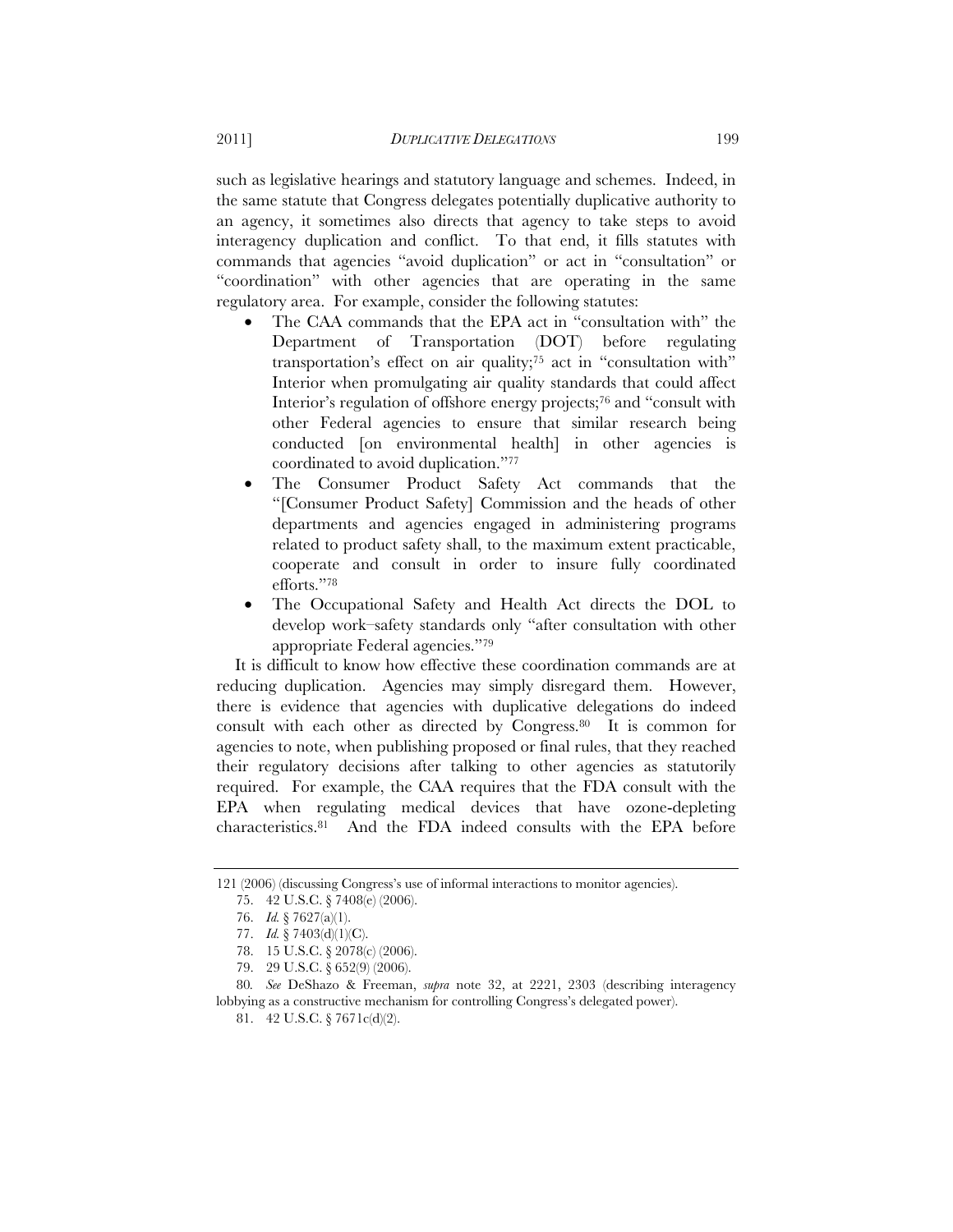regulating—as it professed in a recent rulemaking on the matter.82 Similarly, DOT has touted in its rulemakings that it has "well-established relationships with EPA, OSHA, and ATF and consult[s] frequently about jurisdictional issues"83—as required by the various coordination and consultation provisions in its authorizing statutes.84

Aside from specific statutory commands to avoid duplication, Congress has enacted several broad statutory schemes that combat duplication: the Administrative Procedure Act,<sup>85</sup> the Paperwork Reduction Act,<sup>86</sup> and the Regulatory Flexibility Act.87 Section 553 of the Administrative Procedure Act requires that agencies publish proposed rules in the Federal Register and consider comments on those rules from interested parties.<sup>88</sup> This notice-and-comment requirement serves many purposes—including curbing interagency duplication. Agencies routinely ask for comments on whether their proposed regulations "duplicate, overlap, or conflict with"89 other agencies' actions. Regulated entities and other interests often comment that an agency's "proposed regulations are duplicative because other government agencies . . . already exercise jurisdiction,"90 that proposed filing or reporting requirements "put an additional burden on the operator by requiring duplicate reporting of events,"91 or that proposed rules will lead to "duplicate inspections and other burdens."92 These

83. Applicability of the Hazardous Materials Regulations to Loading, Unloading, and Storage, 70 Fed. Reg. 20,018, 20,024 (Apr. 15, 2005).

- 86. 44 U.S.C. §§ 3501–3520 (2006).
- 87. 5 U.S.C. §§ 601–612 (2006).

88. *Id.* § 553. For analyses of § 553, see Matthew C. Stephenson, *The Strategic Substitution Effect: Textual Plausibility, Procedural Formality, and Judicial Review of Agency Statutory Interpretations*, 120 HARV. L. REV. 528, 553–54 (2006) (noting that judicial interpretations have expanded notice-and-comment rulemaking requirements and made the process more akin to a "paper hearing"), and Adrian Vermeule, *Our Schmittian Administrative Law*, 122 HARV. L. REV. 1095, 1122–23 (2008) (highlighting the open-ended nature of the good cause exemption from notice-and-comment rulemaking).

89. *See* 75 Fed. Reg. 32,994, 33,025 (June 10, 2010) (comments to the Department of Commerce). Sometimes the order of the words is changed, but the sentiment is the same.

90. *See* 68 Fed. Reg. 66,323, 66,325 (Nov. 26, 2003) (comments to the Federal Energy Regulatory Commission (FERC)).

92. *See* 74 Fed. Reg. 12,544, 12,548 (Mar. 25, 2009) (nuclear industry comments to FERC).

<sup>82.</sup> Use of Ozone-Depleting Substances; Removal of Essential-Use Designation (Flunisolide, etc.), 75 Fed. Reg. 19,213 (Apr. 14, 2010) (stating that the FDA consulted with the EPA regarding the amended regulation of ozone-depleting substances in self-pressurized containers).

<sup>84. 49</sup> U.S.C. § 301(7) (2006).

<sup>85. 5</sup> U.S.C. §§ 551–559, 701–706 (2006).

<sup>91.</sup> *See* 75 Fed. Reg. 922, 923 (aviation industry comments to the National Transportation Safety Board).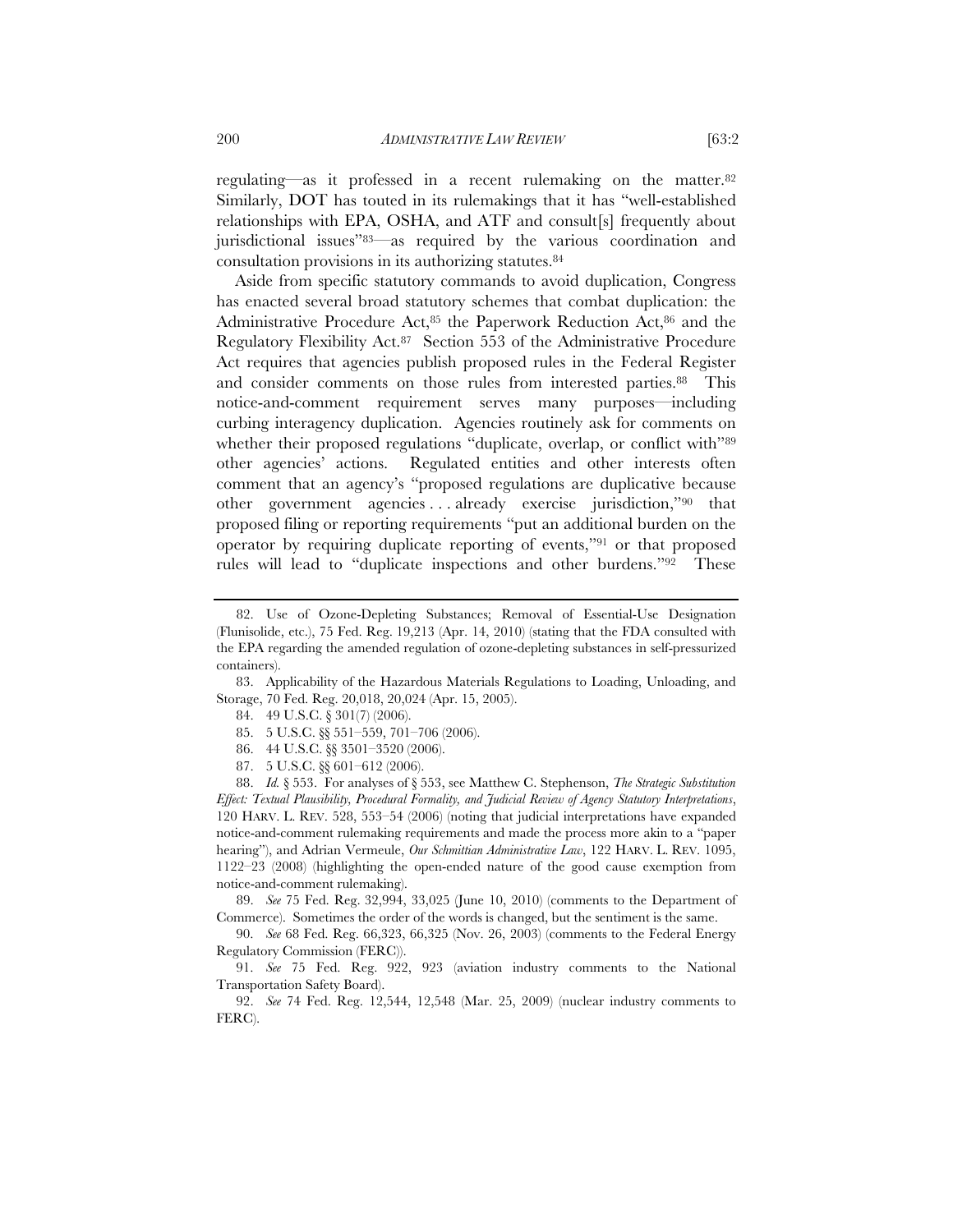comments encourage agencies not to regulate where another agency is already doing so, and they educate agencies about what their fellow bureaucrats are up to. Both functions make it less likely that agencies will duplicate each other's regulatory efforts or interfere with each other's jurisdiction. For example, DOT abandoned its plans to regulate food transportation safety because, after considering the comments to its proposed rulemaking, the agency concluded that its regulations "could result in duplication, overlap, or conflict with current or pending FDA and USDA regulations."93 Moreover, the potential for comments pushing back against duplicative efforts encourages agencies to consider whether their actions are duplicative before they propose them. Indeed, agencies routinely assert in their published proposals that they have looked into the matter and "not identified any relevant Federal rules that duplicate, overlap, or conflict with this rule"94—or words to similar effect.

 Another statutory scheme, the Paperwork Reduction Act, exemplifies congressional efforts to cut down on bureaucratic duplication that burdens regulated entities. Among other features, the Act requires that, before collecting information from regulated entities, agencies must determine that the information "is not unnecessarily duplicative of information otherwise reasonably accessible to the agency."95 Most proposed information collections must receive approval from the Office of Information and Regulatory Affairs (OIRA).96 Requests for information already collected or being collected by other agencies may not receive approval. Thus, the Act pushes agencies to check with other agencies to see if they have the desired information before trying to collect it themselves. For example, the Occupational Safety and Health Administration (OSHA) scrapped its proposal to require regulated entities to notify it of major renovation and demolition projects that may release asbestos after it consulted with the EPA and learned that the EPA already collected similar information that it would share with OSHA. In explaining its decision not to promulgate its own reporting requirement, OSHA pointed out that "the Paperwork Reduction Act requires that federal agencies avoid clearly duplicative reporting requirements."97

The Regulatory Flexibility Act similarly combats duplication by reducing duplicative reporting requirements on small businesses.98 The Act

<sup>93. 70</sup> Fed. Reg. 76,228, 76,229 (Dec. 23, 2005).

<sup>94.</sup> *See* 75 Fed. Reg. 31,730, 31,731 (June 4, 2010) (introduction to rule proposed by the USDA).

<sup>95. 44</sup> U.S.C. § 3506(c)(3)(B) (2006).

<sup>96.</sup> *Id.* § 3504(c)(1) (2006).

<sup>97. 59</sup> Fed. Reg. 40,964, 40,971 (Aug. 10, 1994).

<sup>98. 5</sup> U.S.C. §§ 601–612 (2006). *See generally* Paul R. Verkuil, *A Critical Guide to the*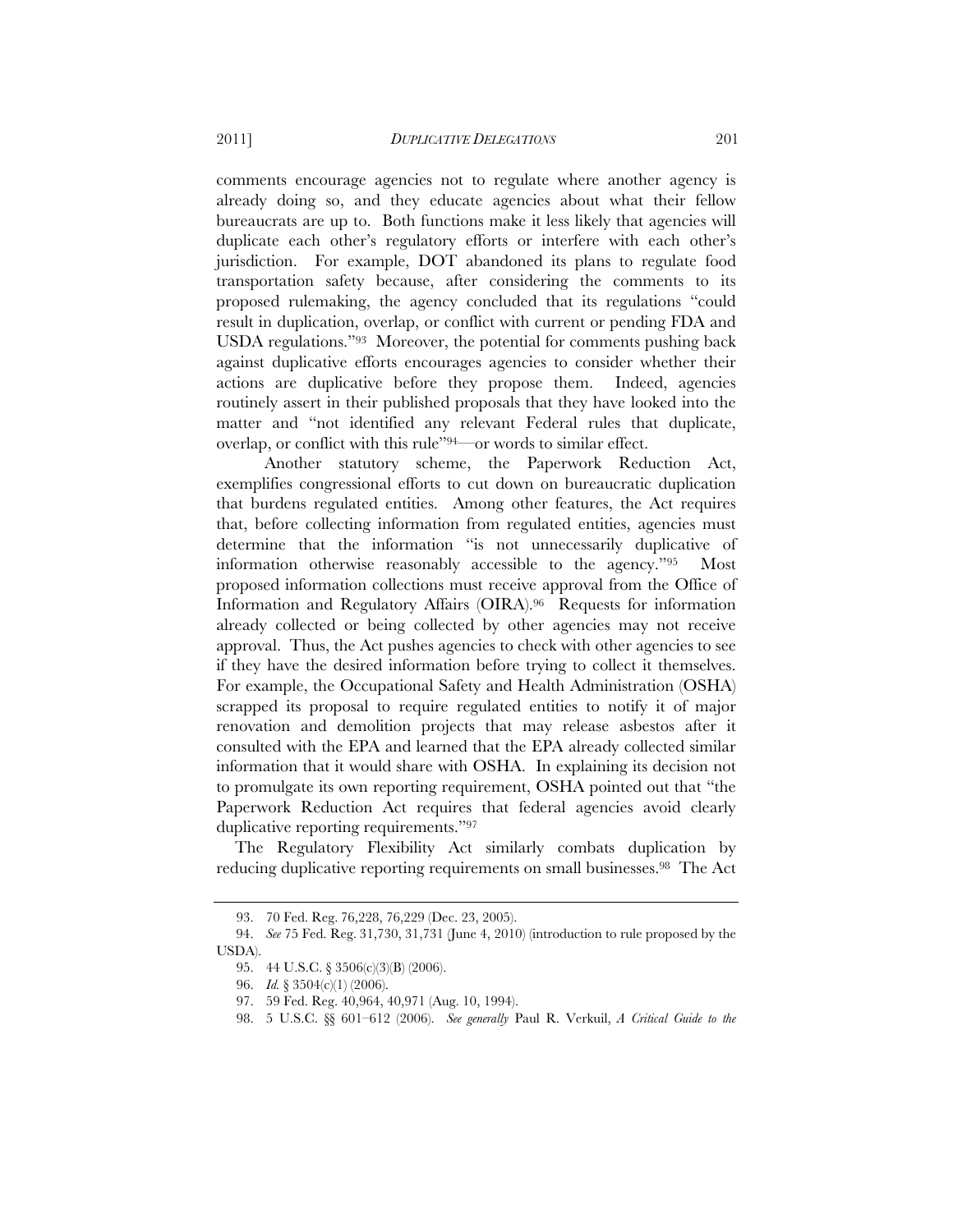requires that, whenever agencies publish a proposed rule, they prepare a "regulatory flexibility analysis" describing the impact of the proposed rule on small businesses. The analysis must contain "identification, to the extent practicable, of all relevant Federal rules which may duplicate, overlap, or conflict with the proposed rule."99 By performing this analysis, agencies discover that their proposed regulations are duplicative and choose to abandon them. Moreover, each agency is required to prepare an annual "regulatory flexibility agenda" briefly describing any rule that it expects to propose that will have a significant impact on small businesses.100 This agenda is submitted to the Small Business Administration, which may

comment on the agenda and push back on duplicative rules.<sup>101</sup> Although the Small Business Administration's comments are not binding, agencies have incentives to consider the comments because the Administration may report uncooperative behavior to agencies' political overseers or, as it has on some occasions, file amicus briefs against agencies in cases challenging the agencies' regulations.102 Ultimately, review by the Small Business Administration serves as another check on duplicative regulations. For example, the Small Business Administration successfully lobbied the EPA to alter proposed reporting requirements for chemical importers and manufacturers to avoid duplicating existing Department of Energy regulations.103

When statutory commands and broad statutory schemes are not enough to prevent bureaucratic duplication, legislators hold public hearings where they voice antiduplication preferences—often directly to agency officials whom the legislators have called to testify. In recent years, legislators have expressed concern about wasteful and counterproductive duplication in some of the most pressing regulatory matters—such as the reform of the financial regulatory system.104 Antiduplication statements in hearings are

104*. See, e.g.*, *Modernizing Bank Supervision and Regulation—Part I: Hearing Before the S. Comm. on Banking, Hous., & Urban Affairs*, 111th Cong. 3 (2009) (statement of Sen. Christopher

*Regulatory Flexibility Act*, 1982 DUKE L.J. 213 (1982) (examining the provisions of the Regulatory Flexibility Act and the manner in which these contribute to regulatory reform).

<sup>99. 5</sup> U.S.C. § 603(b)(5).

 <sup>100.</sup> *Id.* § 602(a).

<sup>101</sup>*. Id.* § 602(b).

<sup>102</sup>*. See Regulatory Flexibility Act Shepardizing: Case Law*, SMALL BUS. ADMIN. 4, 5, 9 (Aug. 2, 2000), http://archive.sba.gov/advo/laws/rfa\_shep.pdf (summarizing cases where the agency has either filed or threatened to file an amicus brief and the court ruled in its favor).

<sup>103</sup>*. See* OFFICE OF ADVOCACY, U.S. SMALL BUS. ADMIN., ANNUAL REPORT OF THE CHIEF COUNSEL FOR ADVOCACY ON IMPLEMENTATION OF THE REGULATORY FLEXIBILITY ACT, FISCAL YEAR 1999, at 33 (2000), http://archive.sba.gov/advo/laws/flex/99regflx.pdf (demonstrating that the agency worked with OMB and EPA to save approximately \$13 million every reporting cycle).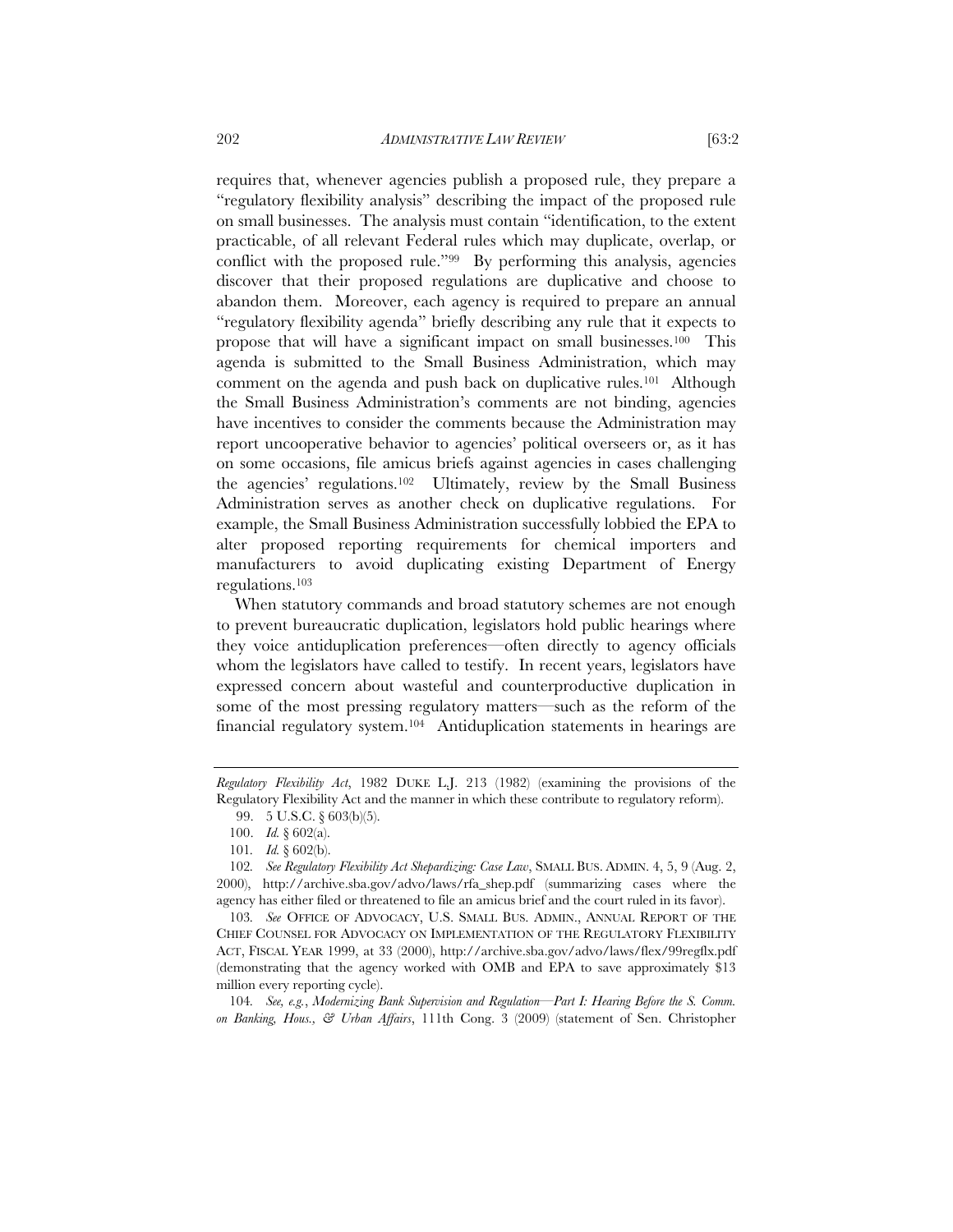not just political grandstanding. They have an effect. For example, the Senate Energy and Natural Resources Committee held a hearing in which senators questioned agency officials about inefficient, duplicative oversight of hydropower by the Federal Energy Regulatory Commission (FERC) and Interior.<sup>105</sup> Several weeks later, the two agencies formalized processes to eliminate duplication and streamline oversight.106

Most drastically, Congress may consolidate agencies with duplicative delegations.107 There are two ways that Congress may consolidate agencies to reduce duplication. First, it may merge two agencies with similar functions, thus eliminating any duplication between the two agencies. For example, as noted in the Introduction, Congress recently voted to merge the Office of Thrift Supervision and the Office of the Comptroller of the Currency to eliminate duplicative oversight from those offices.108 Second, Congress may consolidate agencies with similar functions into a single department or single large agency. This form of consolidation occurs either when a new department is created and new agencies are placed within it or when agencies are transferred into existing departments where they appear to fit better. Although this form of agency consolidation does not eliminate duplication among agencies with similar functions, it makes agency coordination easier because it groups the agencies together in the same hierarchical management structure instead of leaving them scattered in different departments and thus under the control of different departmental management structures. For example, the Department of Education and the Department of Energy were established in the 1970s to improve the coordination among the various education and energy programs that were scattered throughout various agencies and departments.<sup>109</sup> Agency

Dodd, Chairman, S. Comm. on Banking, Hous., & Urban Affairs) (asserting that multiple federal banking regulators contributed to the banking crisis).

<sup>105</sup>*. Energy Development on Public Lands and the Outer Continental Shelf: Hearing Before the S. Comm. on Energy & Natural Resources*, 111th Cong. app. I at 79–80 (2009) [hereinafter *Energy Hearing*].

<sup>106</sup>*. See* MEMORANDUM OF UNDERSTANDING BETWEEN THE U.S. DEPARTMENT OF THE INTERIOR AND FEDERAL ENERGY REGULATORY COMMISSION (Apr. 9, 2009), http://www.ferc.gov/legal/maj-ord-reg/mou/mou-doi.pdf (assigning exclusive jurisdiction to Interior's Minerals Management Service over non-hydrokinetic facilities and leasing authority for hydrokinetic facilities on the Outer Continental Shelf, and granting licensing authority to FERC for hydrokinetic facilities on the Outer Continental Shelf).

 <sup>107.</sup> For a discussion of the trade-offs involved in agency consolidation, see generally O'Connell, *supra* note 17.

 <sup>108.</sup> Enhancing Financial Institution Safety and Soundness Act of 2010, Pub. L. No. 111-203, §§ 301, 312(b), 124 Stat. 1520, 1521–23 (2010).

<sup>109</sup>*. See* ARNOLD, *supra* note 58, at 316–20 (describing the Carter Administration's efforts to reorganize these agencies to reduce the tremendous jurisdictional overlap).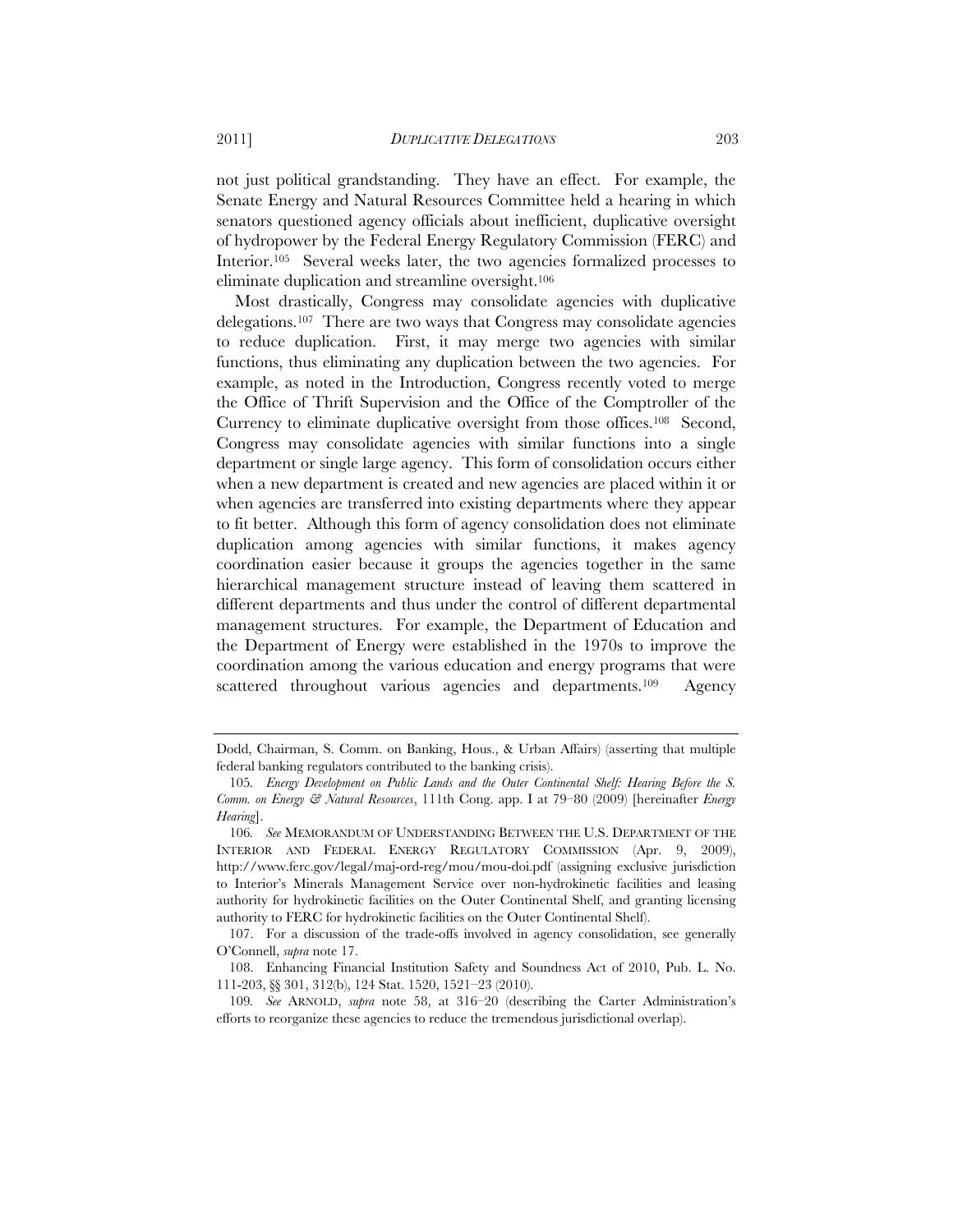consolidation is often a massive undertaking that generates political opposition from groups invested in the status quo, and thus it is not undertaken lightly. Nevertheless, it remains a potentially potent antiduplication tool that Congress turns to from time to time.

Congress can also prevent duplication by going back and amending the duplicative delegations to more clearly and narrowly define the agencies' jurisdictions. However, Congress is only likely to go through the amendment process if the Executive or Judiciary has reconciled the agencies' duplicative delegations in a way that Congress dislikes.

In short, Congress is the branch directly responsible for creating duplicative delegations, yet in many cases it makes clear that it does not want agencies to duplicate or interfere with each other. It is not normatively inconsistent for Congress to hold antiduplication preferences while also passing duplicative delegations that make the avoidance of duplication more difficult for agencies. It is difficult, if not impossible, for Congress to avoid duplicative delegations in many instances. Simple legislative commands to coordinate or avoid duplication are relatively cheap ways for Congress to try to limit the amount of actual duplication that results from their inevitable duplicative delegations.

#### *2. The White House*

The White House has played perhaps the largest role in influencing agencies to avoid duplication and conflict. As the political actors most responsible for the performance of the Executive Branch,<sup>110</sup> presidents have routinely tried to achieve greater governmental efficiencies by pushing agencies to avoid duplicating each other's efforts and issuing conflicting regulations.111 The President expresses his antiduplication preferences directly to agencies informally or through formal directives and executive orders.112 However, presidents over time have also built up several antiduplication institutions that operate without direct presidential communication with agency heads.

Chief among these institutions is the centralized review of agency

<sup>110</sup>*. See* Elena Kagan, *Presidential Administration*, 114 HARV. L. REV. 2245, 2246 (2001) (explaining that presidents may set the direction and influence outcomes of the administrative process).

<sup>111</sup>*. See* ARNOLD, *supra* note 58, at 313 (discussing President Carter's Reorganization Project goals).

<sup>112</sup>*. See, e.g.*, Presidential Memorandum: Improving Energy Security, American Competitiveness and Job Creation, and Environmental Protection Through a Transformation of Our Nation's Fleet of Cars and Trucks, 75 Fed. Reg. 29,399 (May 21, 2010), (requesting that the EPA and National Highway and Traffic Safety Administration work together on fuel efficiency standards).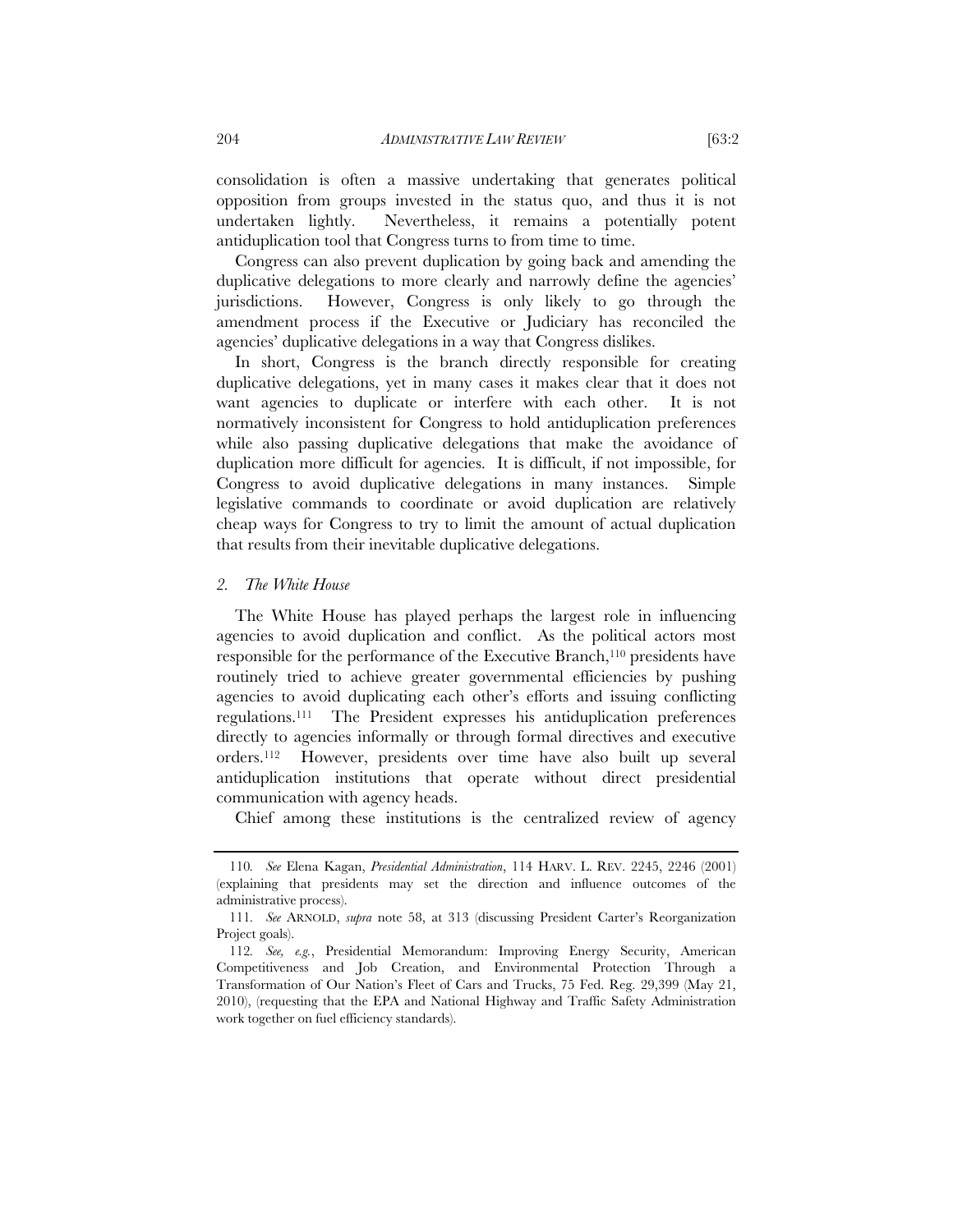regulations by OIRA113—a subagency of OMB. President Reagan established OIRA review to "minimize duplication and conflict of regulations,"114 and subsequent presidents have continued to rely on OIRA review as an important antiduplication institution.115 Agencies must submit all "significant" regulations to OIRA.116 Significant regulations include those that have an annual effect on the economy of over \$100 million as well as those that "interfere with an action taken or planned by another agency."117 OIRA analysts are then tasked with screening for an agency's "regulations that are inconsistent, incompatible, or duplicative with its other regulations or those of other Federal agencies."118 OIRA may reject and return to the agencies for reconsideration any regulations that it considers unnecessarily duplicative. There is evidence that OIRA review has proven effective in minimizing duplicative regulations. One study found that most EPA officials believe that "OIRA involvement helped to coordinate EPA regulations with the regulations of other federal agencies."119 But OIRA review need not discover actual duplication to have an impact. Agencies consult with each other before they act to avoid proposing duplicative regulations that OIRA may reject. That is, the existence of OIRA review encourages agencies to avoid duplication on their own. Indeed, a former OIRA official has observed that "agencies often, but not always, consult with their colleagues in other departments when developing important rules" before OIRA review takes place.120 OIRA review is particularly valuable in coordinating the actions of the several agencies and departments whose actions make up the lion's share of the significant regulations screened by the office: the EPA and the Departments of Health and Human Services (which includes the FDA), Transportation

 <sup>113.</sup> For analyses of Office of Information and Regulatory Affairs (OIRA) review, see generally Lisa Schultz Bressman & Michael P. Vandenbergh, *Inside the Administrative State: A Critical Look at the Practice of Presidential Control*, 105 MICH. L. REV. 47 (2006); Steven Croley, *White House Review of Agency Rulemaking: An Empirical Investigation*, 70 U. CHI. L. REV. 821 (2003); Richard H. Pildes & Cass R. Sunstein, *Reinventing the Regulatory State*, 62 U. CHI. L. REV. 1 (1995); and Matthew C. Stephenson, *Bureaucratic Decision Costs and Endogenous Agency Expertise*, 23 J.L. ECON. & ORG. 469 (2007).

<sup>114.</sup> Exec. Order No. 12,291, 3 C.F.R. 127 (1981).

<sup>115</sup>*. E.g.*, Exec. Order No. 12,866 § 6(b)(4)(D), 3 C.F.R. 638, 648 (1993) (President Clinton's request for transparency in OIRA's review).

<sup>116</sup>*. Id.* § 6(a)(3)(A), 3 C.F.R. 645.

<sup>117</sup>*. Id.* § 3(f), 3 C.F.R. 641–42.

<sup>118</sup>*. Id.* § 1(b)(10), 3 C.F.R. 640.

<sup>119.</sup> Bressman & Vandenbergh, *supra* note 113, 72 tbl.B & n.139.

<sup>120.</sup> Donald R. Arbuckle, *OIRA and Presidential Regulatory Review: A View from Inside the Administrative State* 40 (2008), http://works.bepress.com/cgi/viewcontent.cgi?article=1000& context=donald\_arbuckle.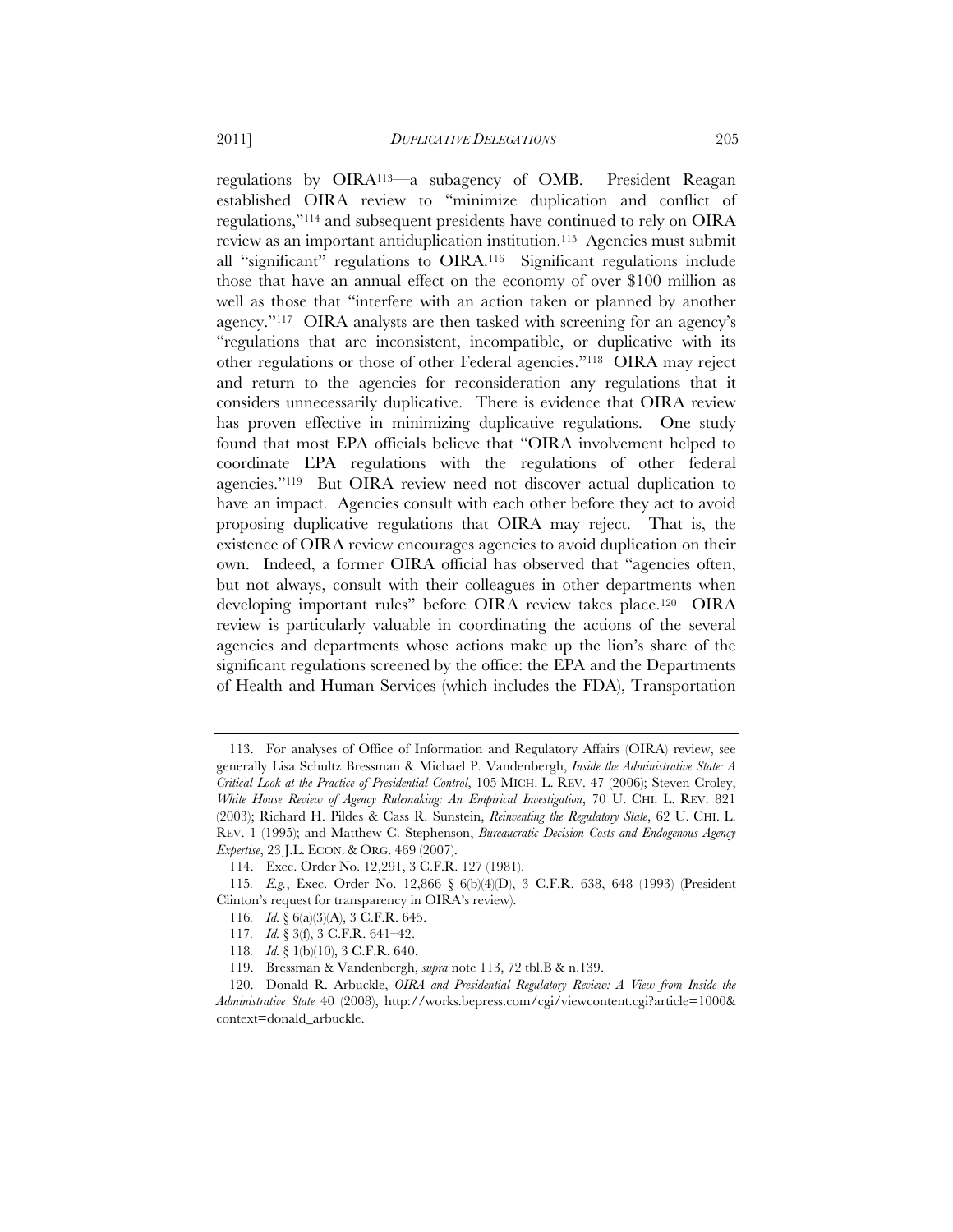(which includes the National Highway and Traffic Safety Administration), Labor (which includes OSHA), Agriculture, Commerce, and Interior.<sup>121</sup>

Sometimes agencies' attempts at coordination fail. For those instances when agencies with duplicative delegations cannot decide which agency should perform which tasks on its own, the Chief Executive has established institutions to settle matters for them. Presidents have empowered the OMB to resolve interagency disputes that agencies themselves cannot resolve.122 Professor Peter Strauss explains: "OMB plays a coordinating role also when agencies find themselves in the jurisdictional disputes that are the inevitable consequence of the enormous number of regulatory measures Congress enacts and the many different agencies to which it assigns responsibility."123 For example, it was reportedly OMB that first determined that the AEC would have exclusive jurisdiction to regulate emissions from nuclear facilities without the EPA exercising duplicative oversight.124 The Department of Justice's (DOJ's) Office of Legal Counsel (OLC) also has the authority to resolve any "question of which [agency] has jurisdiction to administer a particular program or to regulate a particular activity" whenever the agencies cannot resolve the question themselves.125 In practice, if litigation addressing the question is not pending, agencies are more likely to turn to OMB than OLC to settle intractable jurisdictional issues because OMB is more involved in the day-to-day life of regulatory agencies.126 More important than which office addresses the matter are the incentives that these antiduplication institutions create. Agencies may find top–down interference from OMB or OLC unappealing. Thus, agencies with duplicative delegations likely attempt to avoid OMB and OLC interference by figuring out on their own which agency should perform which tasks.

When regulatory problems involve several agencies, interagency coordination becomes more difficult. Presidents have relied on a few institutions to improve coordination for these situations: interagency bodies, lead agencies, and so-called White House czars.127 Interagency bodies

<sup>121</sup>*. See* Croley, *supra* note 113, at 846.

<sup>122.</sup> Exec. Order No. 12,866 § 7, 3 C.F.R. 638, 648 (1993).

 <sup>123.</sup> Peter L. Strauss, *The Place of Agencies in Government: Separation of Powers and the Fourth Branch*, 84 COLUM. L. REV. 573, 588 (1984).

<sup>124</sup>*. See* Goldsmith, *supra* note 11, at 105–06.

<sup>125.</sup> Exec. Order No. 12,146 § 1–401, 3 C.F.R. 409, 411 (1979).

<sup>126</sup>*. See* Strauss, *supra* note 123, at 588 (providing an example of the NRC's and EPA's uncertainty as to which agency regulated radioactive discharges).

 <sup>127.</sup> Interagency bodies are sometimes the product of legislative action, but they are more often established by executive action. *See* SEIDMAN, *supra* note 41, at 147–52 (exemplifying how President Truman's definition trumped congressional intent).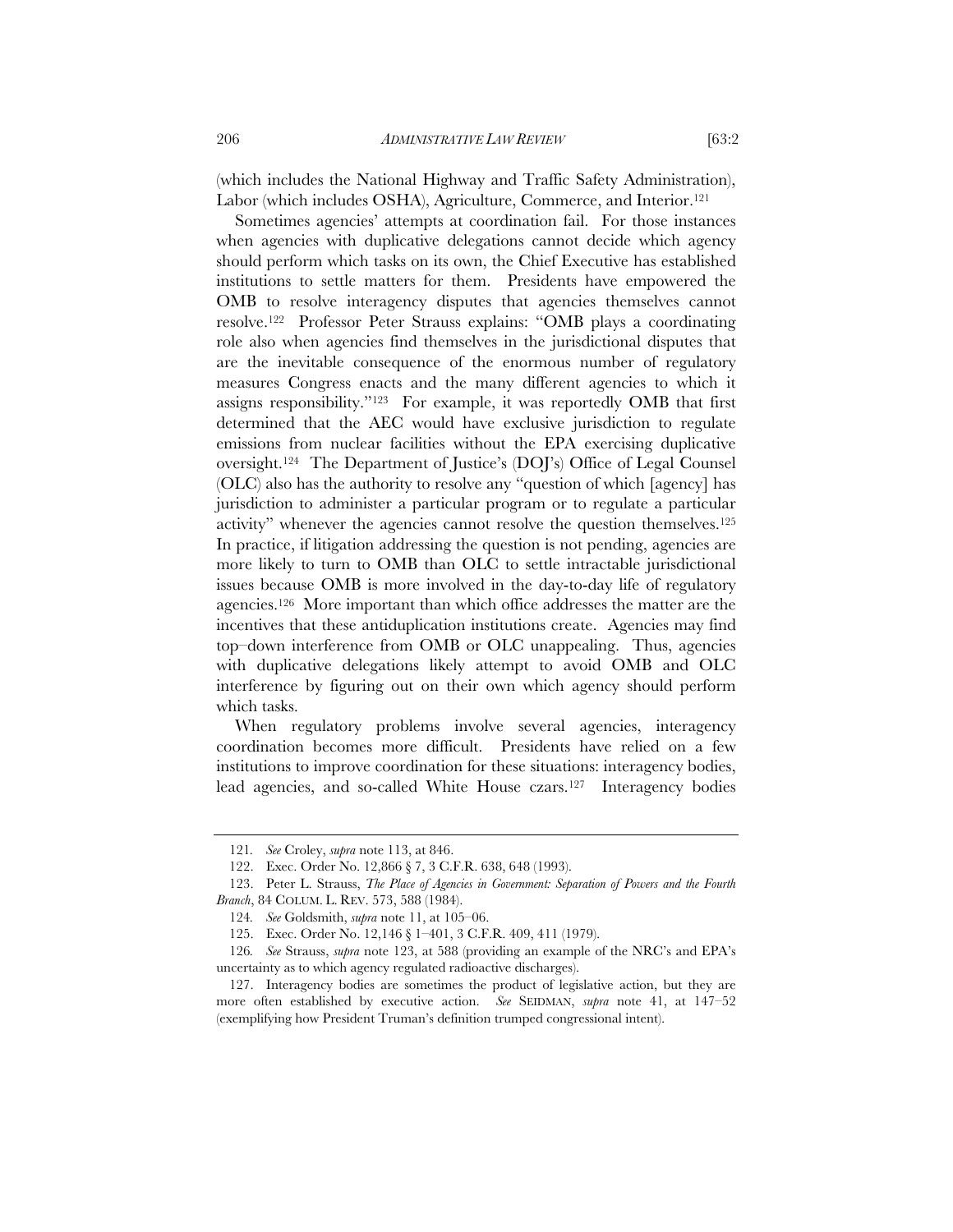come in many forms and serve different purposes—although spurring interagency coordination and minimizing duplication are often key purposes.128 By providing forums for multiple agencies to come together, interagency bodies facilitate efforts to set jurisdictional metes and bounds in regulated areas that involve many agencies. For example, the thirteenagency National Invasive Species Council developed a master plan that spells out, task by task, which agency is expected to do what to address the problem of invasive species.129

Interagency bodies have their shortcomings, though. Because they require consensus among many different agencies, they are often slow moving and fail to produce bold actions.130 To avoid the time-intensive consensus building that must take place within interagency bodies, the Executive may instead rely on a lead agency—a single agency put in charge of coordinating federal action and to which all other agencies should defer. The lead agency approach has been adopted by the executive in the administration of one of the country's most important regulatory schemes—the National Environmental Protection Act (NEPA).131 NEPA requires that all federal agencies prepare environmental assessments of any actions that significantly affect the environment.132 If more than one agency is involved in the same action, then the environmental review process may get bogged down or generate duplicative environmental analyses. To avoid these inefficiencies, the Executive has determined that a single lead agency shall supervise the review process.<sup>133</sup> To determine which agency among those with oversight powers should act as lead agency, the Executive has compiled a list of factors that include the magnitude of the agency's involvement, the scope of its statutory authority, and its expertise.134

The lead agency approach works well in some day-to-day bureaucratic activities. However, if the White House wants to spur comprehensive regulatory action on a salient political issue, it may instead rely on White House czars.135 "Czar" is a label attached to White House officials by

<sup>128</sup>*. See id.*

 <sup>129.</sup> NAT'L INVASIVE SPECIES COUNCIL, 2008–2012 NATIONAL INVASIVE SPECIES MANAGEMENT PLAN 7 (2008), http://www.invasivespecies.gov/home\_documents/2008- 2012 National Invasive Species Management Plan.pdf.

<sup>130</sup>*. See* SEIDMAN, *supra* note 41, at 150.

<sup>131. 42</sup> U.S.C. §§ 4321–4370f (2006).

<sup>132</sup>*. Id.* § 4332(2)(C).

<sup>133. 40</sup> C.F.R. § 1501.5 (2010).

<sup>134</sup>*. Id.* § 1501.5(c).

<sup>135</sup>*. See* Cynthia R. Farina, *False Comfort and Impossible Promises: Uncertainty, Information Overload, and the Unitary Executive*, 12 U. PA. J. CONST. L. 357, 407 (2010) (pointing to the increasing number of "czars" in recent administrations who mediate between the President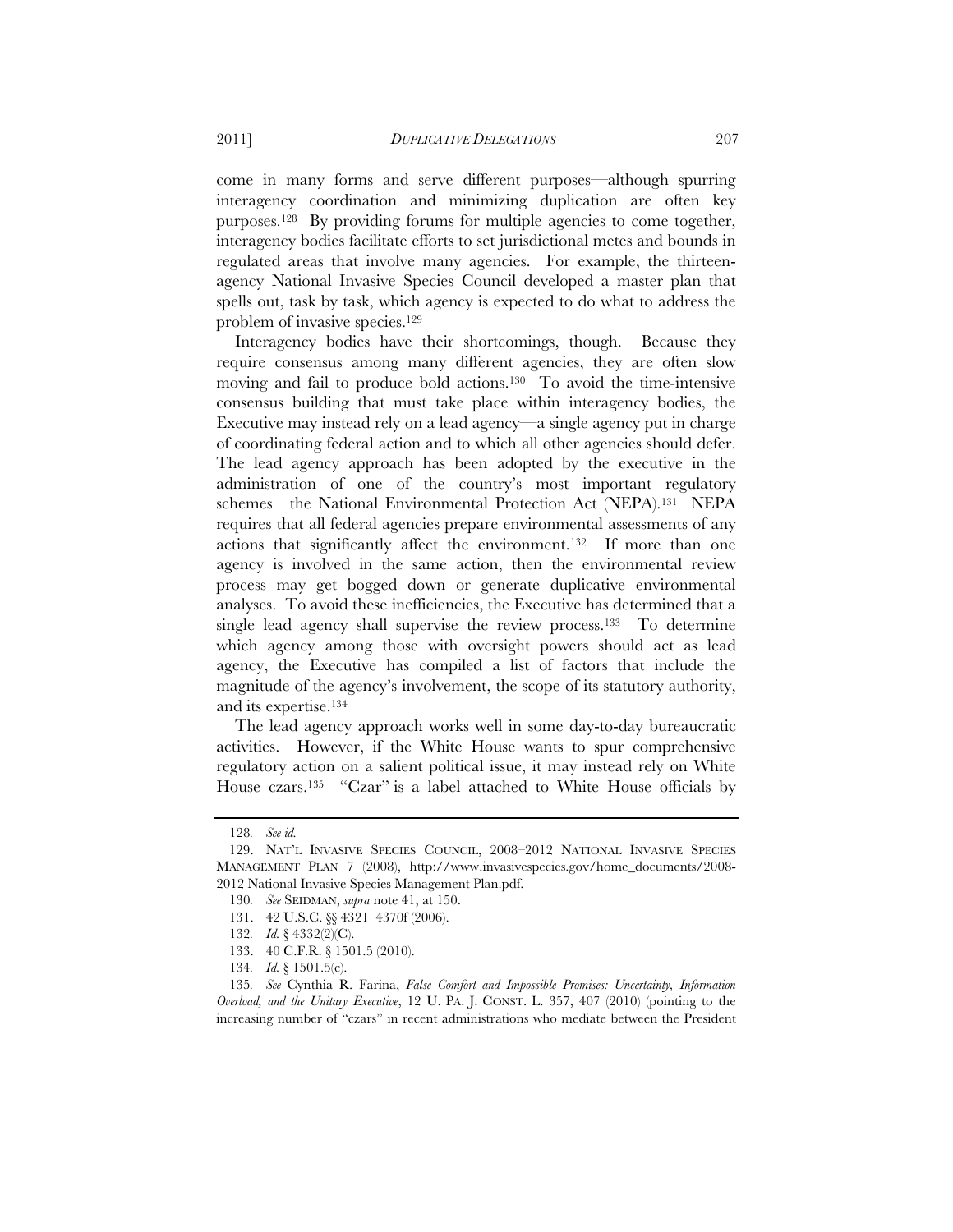journalists, political commentators, and sometimes administrations themselves to refer to various presidential advisors.136 The label has been attached to dozens of officials working in the Obama Administration and a similar number who worked in the Bush Administration.<sup>137</sup> Czars typically are White House employees who have no formal powers over agencies. But because they are seen as speaking for the President, they strongly influence agencies' actions. Thus, czars coordinate agency behavior and avoid interagency interference and duplication by telling each agency what the White House expects of it.138 For example, it was reported that President Obama's "climate change czar" Carol Browner was instrumental in coordinating the EPA's and DOT's joint efforts to craft new auto– emissions standards.139

In short, presidents have long been enemies of duplication that wastes resources and impedes the administration's regulatory goals. Presidents combat duplication by directly communicating with agencies. However, presidents over time have also crafted several antiduplication institutions that do not require constant presidential oversight. The mere existence of these antiduplication institutions—particularly OIRA review and OMB or OLC settlement of interagency jurisdictional disputes—pushes agencies to coordinate to avoid interagency duplication and conflict.

#### *3. The Judiciary*

Courts occasionally hear cases involving duplicative delegations. Duplicative delegations cases typically arise when a regulated entity or interest group challenges an agency's action by arguing that Congress intended a different agency to exercise jurisdiction,140 or when in a suit to compel agency action, the agency argues that it cannot act because another

and agencies).

 <sup>136.</sup> Jess Henig, *Czar Search*, FACTCHECK.ORG (Sept. 25, 2009, 11:25 AM), http://www.factcheck.org/2009/09/czar-search/.

<sup>137</sup>*. See id.*

<sup>138</sup>*. See* Harold H. Bruff, *Presidential Power Meets Bureaucratic Expertise*, 12 U. PA. J. CONST. L. 461, 489 (2010) (concluding that the President need only control the czars to coordinate bureaucracy).

<sup>139</sup>*. See* Jim Tankersley, *Emissions Deal Nearly Stalled at the Finish*, L.A. TIMES, May 20, 2009, at A1 (quoting Browner's philosophy for achieving a new national standard).

<sup>140</sup>*. See, e.g.*, Chao v. Mallard Bay Drilling, Inc., 534 U.S. 235 (2002) (drilling company regulated by both United States Coast Guard and OSHA); Arcadia v. Ohio Power Co., 498 U.S. 73 (1990) (power company regulated by both the Securities and Exchange Commission (SEC) and FERC); Pub. Citizen v. Foreman, 631 F.2d 969 (D.C. Cir. 1980) (food additive regulated by both USDA and FDA); California v. Kleppe, 604 F.2d 1187 (9th Cir. 1979) (oil companies regulated by both Interior and EPA).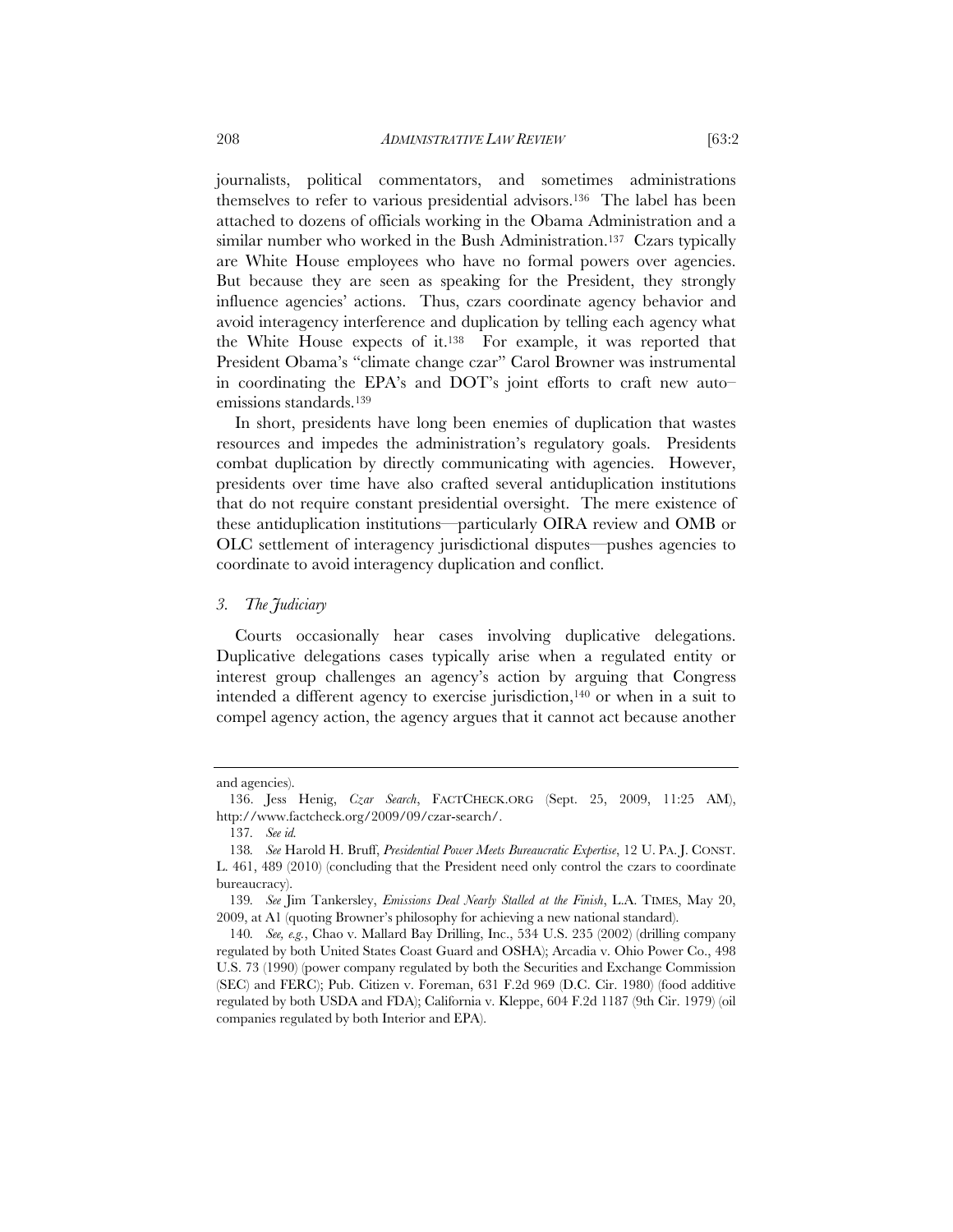agency has jurisdiction.141 When reviewing agency action or inaction in these duplicative delegations cases, courts sometimes weigh whether their decisions will prevent or spur interagency duplication and conflict. By considering interagency duplication and conflict as a factor in their decisions, courts encourage agencies to avoid duplication and instead seek out tasks that other agencies do not perform. That is, judicial review of agency action serves as an antiduplication institution—albeit one that is not called on as often as legislative and executive antiduplication institutions.

In a few cases, courts have struck down agencies' attempts to exercise jurisdiction in fields where other agencies are active.<sup>142</sup> For example, in *Nutritional Health Alliance v. FDA*,143 the Second Circuit struck down the FDA's attempt to regulate the packaging of iron supplements under the Food, Drug, and Cosmetic Act, finding that the agency's action would potentially interfere with the CPSC's decade-long regulation of such packaging under the Poison Prevention Packaging Act.144 The court concluded that "the FDA's assertion of concurrent jurisdiction rings a discordant tone with the regulatory structure created by Congress."145 Decisions like this one encourage agencies to avoid regulating in fields already occupied by other agencies.

In other cases, courts have upheld agency actions after finding that other agencies with potentially duplicative delegations were not actively regulating, thus, there was little risk of duplication. For example, in *Chao v. Mallard Bay Drilling, Inc.*,146 the Supreme Court held that the Coast Guard's statutory authority to regulate the working conditions of seamen did not bar OSHA from regulating the same conditions because "mere possession by another federal agency of unexercised authority to regulate certain working conditions is insufficient to displace OSHA's jurisdiction."147 Decisions like this one clear the way for agencies to perform tasks that others are not performing.

<sup>141</sup>*. See, e.g.*, Massachusetts v. EPA, 549 U.S. 497 (2007) (EPA's refusal to regulate greenhouse gases); Train v. Colo. Pub. Interest Research Grp., Inc., 426 U.S. 1 (1976) (EPA's refusal to regulate the discharge of radioactive materials); Nw. Envtl. Advocates v. EPA, 537 F.3d 1006 (9th Cir. 2008) (EPA's refusal to regulate certain marine discharges); Pub. Citizen Health Research Grp. v. Auchter, 702 F.2d 1150 (D.C. Cir. 1983) (OSHA's refusal to regulate industrial exposure to ethylene oxide).

<sup>142</sup>*. See, e.g.*, Nutritional Health Alliance v. FDA, 318 F.3d 92 (2d Cir. 2003); Ohio Power Co. v. FERC, 880 F.2d 1400 (D.C. Cir. 1989); California v. Kleppe, 604 F.2d 1187 (9th Cir. 1979).

<sup>143. 318</sup> F.3d 92 (2d. Cir. 2003).

<sup>144</sup>*. Id.* at 104–05.

<sup>145</sup>*. Id.* at 104.

<sup>146. 534</sup> U.S. 235 (2002).

<sup>147</sup>*. Id.* at 241.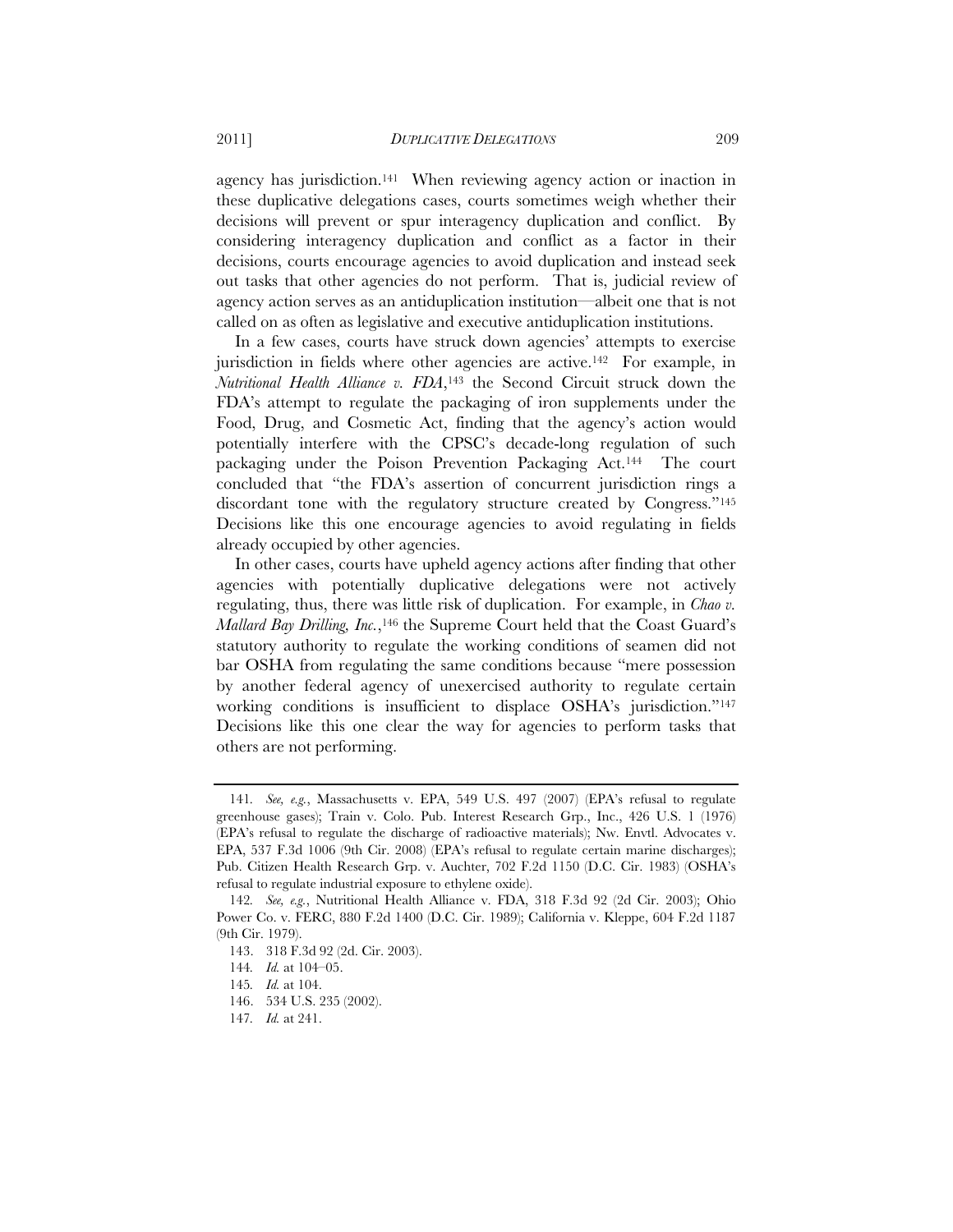Courts also consider the potential for bureaucratic duplication in deciding the merits of suits to compel agency action. For example, in *Public Citizen v. Auchter*,148 OSHA tried to fend off a suit to compel it to regulate a chemical affecting hospital workers' health by arguing that jurisdiction lay with the EPA. The D.C. Circuit rejected the agency's argument, holding that "OSHA is not disabled from issuing [a chemical] standard in areas such as the health care industry—where EPA has apparently exercised minimal, if any, regulatory authority in an overlapping manner."<sup>149</sup> Decisions like this one prevent agencies from using the mere existence of duplicative delegations as an excuse to shirk their regulatory duties.

This is not to say that courts always rule in ways that minimize interagency duplication and conflict. For example, in *Massachusetts v. EPA*,150 the Supreme Court considered whether holding that the CAA authorizes the EPA to regulate greenhouse gas emissions from motor vehicles would lead to duplication between the EPA and DOT—which is charged with regulating motor vehicle fuel standards. The Court concluded that the "two [agencies'] obligations may overlap, but there is no reason to think the two agencies cannot both administer their obligations and yet avoid inconsistency."151 However, even in this decision, the Supreme Court weighed the potential for bureaucratic duplication and conflict. Ultimately, courts' considerations of duplication as a factor in their decisions encourage agencies to avoid duplicating each other's efforts and instead to seek tasks that other agencies are not performing.

Overall, agencies' overseers in each of the three branches of government have sought to avoid duplication. Collectively, their actions provide strong incentives for agencies to take steps on their own to avoid duplication.

#### *B. Agency Abdication of Regulatory Authority to Avoid Duplication*

The pervasiveness of duplicative delegations has a significant impact on agency behavior. If agencies want to avoid duplication, agencies with

<sup>148. 702</sup> F.2d 1150 (D.C. Cir. 1983).

<sup>149</sup>*. Id.* at 1156 n.23 (quotations omitted).

<sup>150. 549</sup> U.S. 497 (2007). For analyses of this landmark case, see Jody Freeman & Adrian Vermeule, Massachusetts v. EPA*: From Politics to Expertise*, 2007 SUP. CT. REV. 51 (2008) (arguing that "the regulatory controversies surrounding global warming illustrate a larger theme: the Court majority's increasing worries about the politicization of administrative expertise"), and Abigail R. Moncrieff, *Reincarnating the "Major Questions" Exception to* Chevron *Deference as a Doctrine of Noninterference (or Why* Massachusetts v. EPA *Got It Wrong)*, 60 ADMIN. L. REV. 593 (2008) (contending that the ruling in *Massachusetts v. EPA*  wrongly required the EPA to implement a major policy change without explicit authorization from Congress).

<sup>151</sup>*. Massachusetts v. EPA*, 549 U.S. at 532.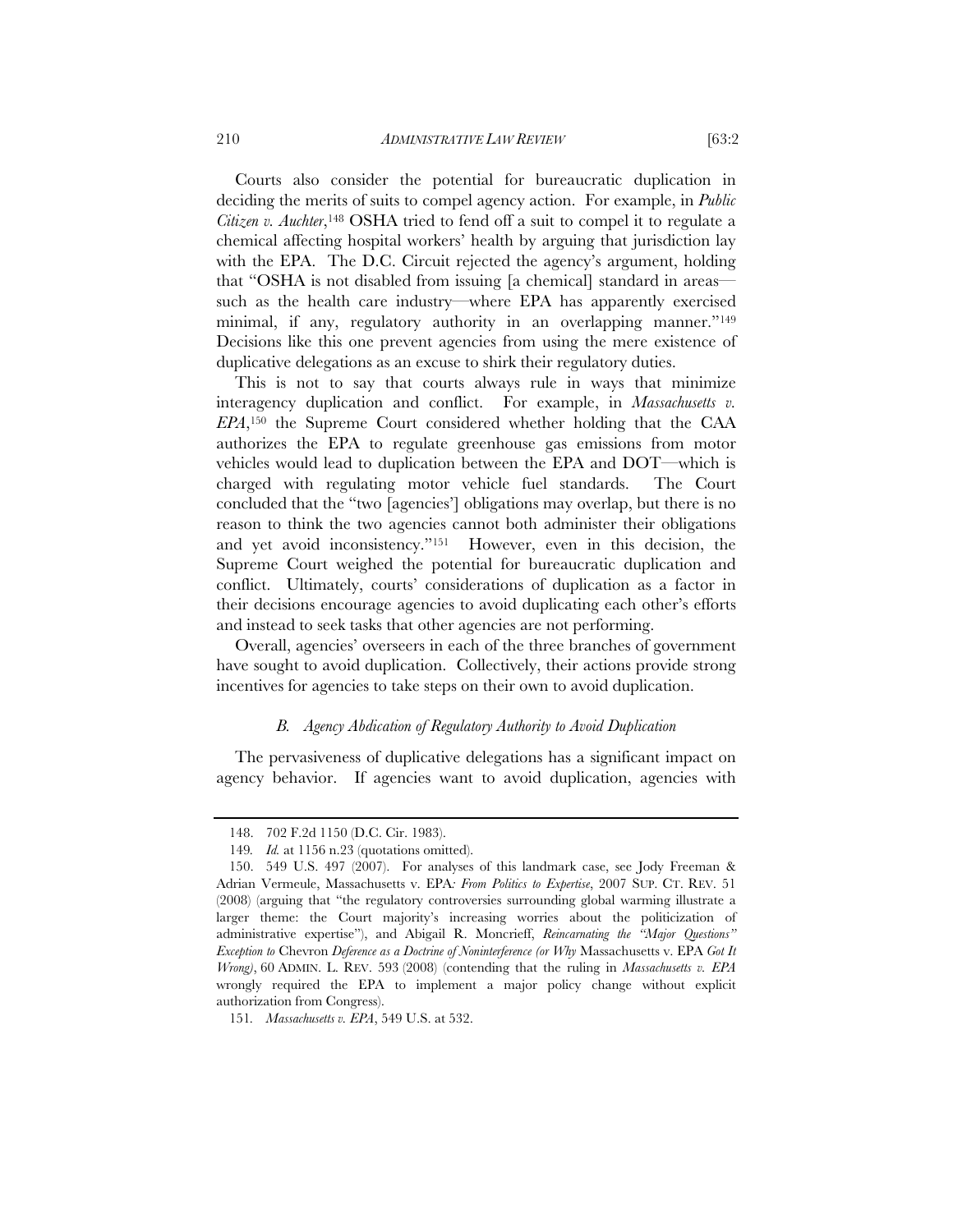duplicative delegations cannot simply regulate as they see fit within the reasonable confines of their delegated jurisdiction. Instead, they must consider whether their efforts will duplicate or interfere with the operations of other agencies and then act to avoid duplication and conflict. In this section, I show that a primary way that agencies with duplicative delegations avoid duplication is by abdicating their authority to perform tasks that other agencies are already performing or are better suited to perform. I take a broad view of what it means to say that agencies abdicate to avoid duplication—treating such abdication as any agency decision to forgo exercising authority in order to avoid duplication with other agencies.

There are several reasons why agencies may want to avoid duplication. First, agency officials may want to act consistently with their political bosses' antiduplication preferences, and they may want to avoid running afoul of antiduplication institutions. Second, agency officials may care about efficiency, and thus they may want to avoid duplication that wastes government resources.152 Third, agency officials may care about maintaining good working relationships with their fellow bureaucrats—and thus they may want to avoid duplicating or interfering with the efforts of officials in other agencies. Fourth, agency officials may find it easier to manage an agency and motivate agency employees when they have a unique set of tasks that no other agency performs.153 Fifth, officials may fear adverse publicity alleging government waste. Regardless of the agency officials' motives, examples of agencies avoiding duplication abound. Abdication is the primary means through which agencies avoid duplication.

Some instances of agency abdication occur when agencies adopt a narrow interpretation of their authority to avoid exercising duplicative jurisdiction. For example, the EPA abdicated its authority to regulate pesticide-treated food packaging by narrowly defining the term *pesticide* in its authorizing statute to exclude food packaging treated with pesticides leaving such packaging to the regulation of the FDA.154 The EPA explained, "EPA, in consultation with FDA, believes this rule will eliminate the duplicative [statutory] jurisdiction and economize Federal government resources."155

<sup>152</sup>*. Cf.* STEVEN P. CROLEY, REGULATION AND PUBLIC INTERESTS 304 (2008) ("Administrative agencies can advance social welfare in cases where lead administrators are motivated to do so in the first place . . . .").

<sup>153</sup>*. See* JAMES Q. WILSON, BUREAUCRACY: WHAT GOVERNMENT AGENCIES DO AND WHY THEY DO IT 181–83 (1989) (discussing how agency officials strive for autonomy of their agency for better management and organizational maintenance).

<sup>154.</sup> Food Packaging Treated with a Pesticide, 71 Fed. Reg. 70,667, 70,667 (Dec. 6, 2006).

<sup>155</sup>*. Id.*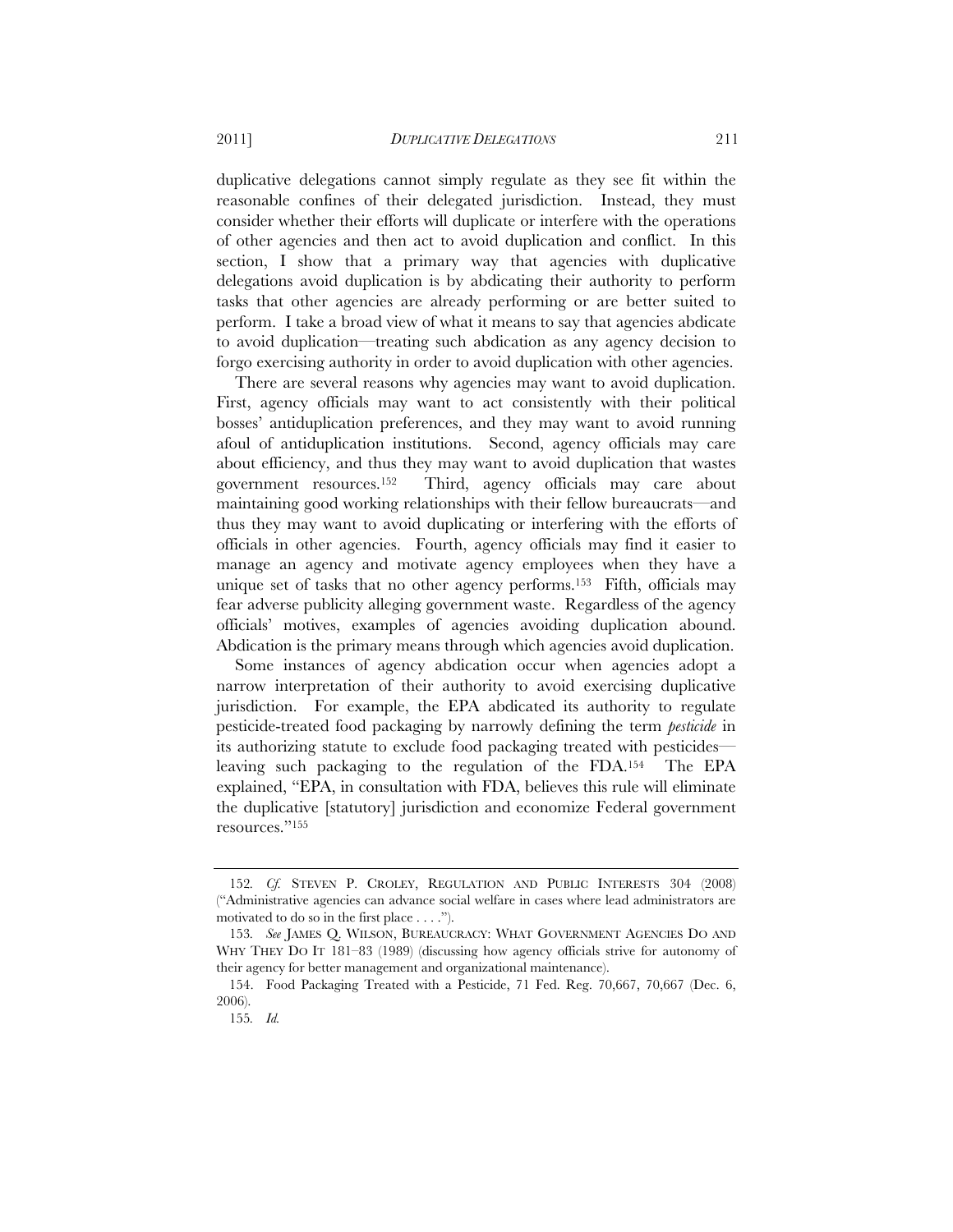Other instances of agency abdication occur when an agency declines to exercise the authority under its discretion. For example, the Federal Railroad Administration (FRA) scrapped proposed workplace safety standards after public comments on its proposal led the agency to conclude that the standards duplicated existing OSHA standards.156 The FRA said it would continue to regulate railroad-specific safety issues—such as those involving track roadbeds and switching devices—but it would not duplicate OSHA standards because it was better to "concentrate [its] limited resources in addressing hazardous working conditions in those traditional areas of railroad operations in which we have special competence."157

In these two examples, a single agency abdicated authority. However, abdication often takes place as part of a larger interagency negotiation process in which agencies with duplicative delegations allocate tasks among themselves to avoid duplication and interagency interference. In this process, multiple agencies abdicate—multiple agencies agree to forgo some task over which they have a reasonable statutory claim. These arrangements are often memorialized in the form of interagency memoranda of understanding and published in the Federal Register and on agencies' websites.158 Some agreements have specific end dates, while others last indefinitely.159 Some agreements require that agencies consult with each other as they regulate, and thus name interagency liaisons to serve as contacts.<sup>160</sup> While the details vary, the basic purpose is the same: to avoid duplication and conflict by dividing regulatory tasks and clarifying jurisdictional bounds among agencies. Overall, most—if not all regulatory agencies have entered into these sorts of interagency arrangements to avoid duplicative and conflicting regulatory efforts. For example:

• The FDA has broad authority to regulate additives to food and water, and the EPA has broad authority to regulate the quality of drinking water.<sup>161</sup> To avoid duplication, the agencies have agreed

 <sup>156.</sup> Railroad Occupational Safety and Health Standards, 43 Fed. Reg. 10,583, 10,585 (Mar. 14, 1978).

<sup>157</sup>*. Id.* 

<sup>158</sup>*. See, e.g.*, *Domestic Memoranda of Understanding*, FOOD & DRUG ADMIN., http://www.fda.gov/AboutFDA/PartnershipsCollaborations/MemorandaofUnderstanding MOUs/DomesticMOUs/default.htm (last updated Apr. 25, 2011) (describing various memoranda of understanding between the FDA and other agencies, such as the Department of Defense).

<sup>159</sup>*. See id.*

<sup>160</sup>*. See, e.g.*, Memorandum of Understanding with the Food Safety and Inspection Service, 48 Fed. Reg. 39,509, 39,510–12 (Aug. 31, 1983) (identifying the liaisons and their responsibilities for each agency).

<sup>161. 21</sup> U.S.C. § 321(f) (2006) (definitions giving rise to FDA's authority to regulate food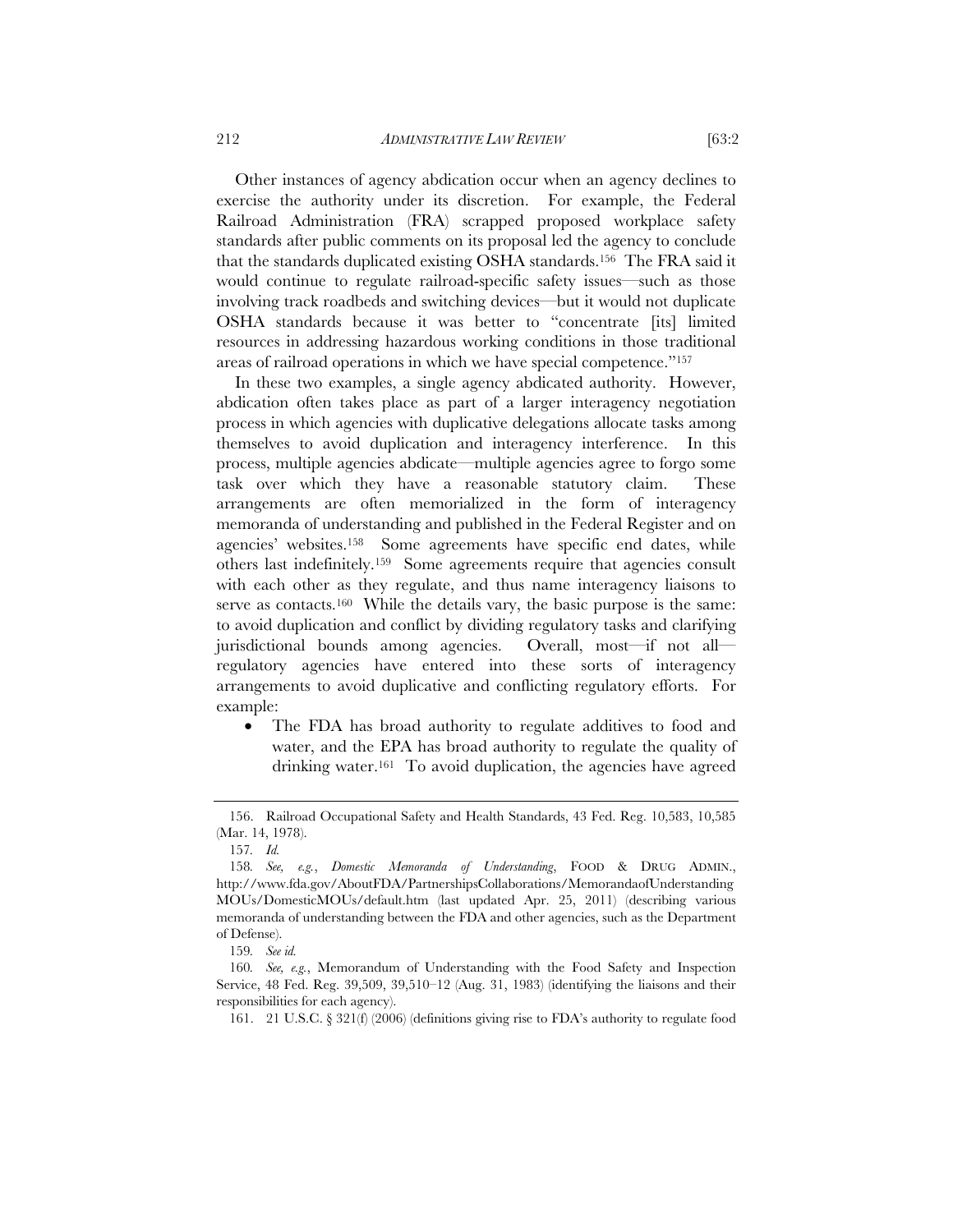that the "EPA has the primary responsibility over direct and indirect additives and other substances in drinking water," while the "FDA retains the responsibility for water, and substances in water, used in food and for food processing and for bottled water."<sup>162</sup>

- Both the NRC and OSHA have been delegated authority to regulate workplace safety conditions at nuclear facilities, but the two agencies have agreed that the NRC will regulate workplace safety risks directly related to nuclear energy—such as the risk of radiation from nuclear materials—while OSHA will regulate all other "[p]lant conditions which result in an occupational risk."163
- The FDA has broad authority to regulate food and beverage labeling generally, while the ATF has authority to regulate the labeling of alcoholic beverages specifically.164 To avoid duplication and conflict in the regulation of alcoholic beverages, the two agencies agreed that the "ATF will be responsible for the promulgation and enforcement of regulations with respect to the labeling of distilled spirits, wine, and malt beverages," while the FDA will use its expertise to provide "laboratory assistance" and "health hazard evaluation" when necessary.165

In all of the examples above, the agencies were able to neatly divide regulatory tasks among themselves. But despite agencies' best efforts, it is not always possible to draw jurisdictional lines so that each agency will perform distinct and separate tasks. After divvying up tasks as much as possible, some duplication may persist. However, there are several steps that agencies take to minimize interference and duplication to the extent practicable when they cannot eliminate it entirely.

When tasks cannot be completely divided among agencies with duplicative delegations, agencies sometimes minimize duplication by deferring to other agencies' determinations. For example, both FERC and the Army Corps of Engineers are statutorily required to review some of the

and drink);  $42 \text{ U.S.C. }$   $\frac{1}{2}$  300f (2006) (definitions giving rise to EPA's authority to regulate drinking water).

<sup>162.</sup> Pesticides Applied to Bodies of Water, 47 Fed. Reg. 25,746, 25,746 (June 15, 1982).

 <sup>163.</sup> Memorandum of Understanding Between the Nuclear Regulatory Commission and the Occupational Safety and Health Administration, 53 Fed. Reg. 43,950, 43,950 (Oct. 31, 1988).

<sup>164. 27</sup> U.S.C. §§ 201–219a (2006) (Bureau of Alcohol, Tobacco, Firearms, and Explosives (ATF)); 21 U.S.C. §§ 301–99 (2006) (FDA).

 <sup>165.</sup> MEMORANDUM OF UNDERSTANDING BETWEEN THE FOOD AND DRUG ADMINISTRATION AND THE BUREAU OF ALCOHOL, TOBACCO AND FIREARMS, MOU 225- 88-2000 (Nov. 20, 1987), http://www.fda.gov/AboutFDA/PartnershipsCollaborations/ MemorandaofUnderstandingMOUs/DomesticMOUs/ucm116370.htm.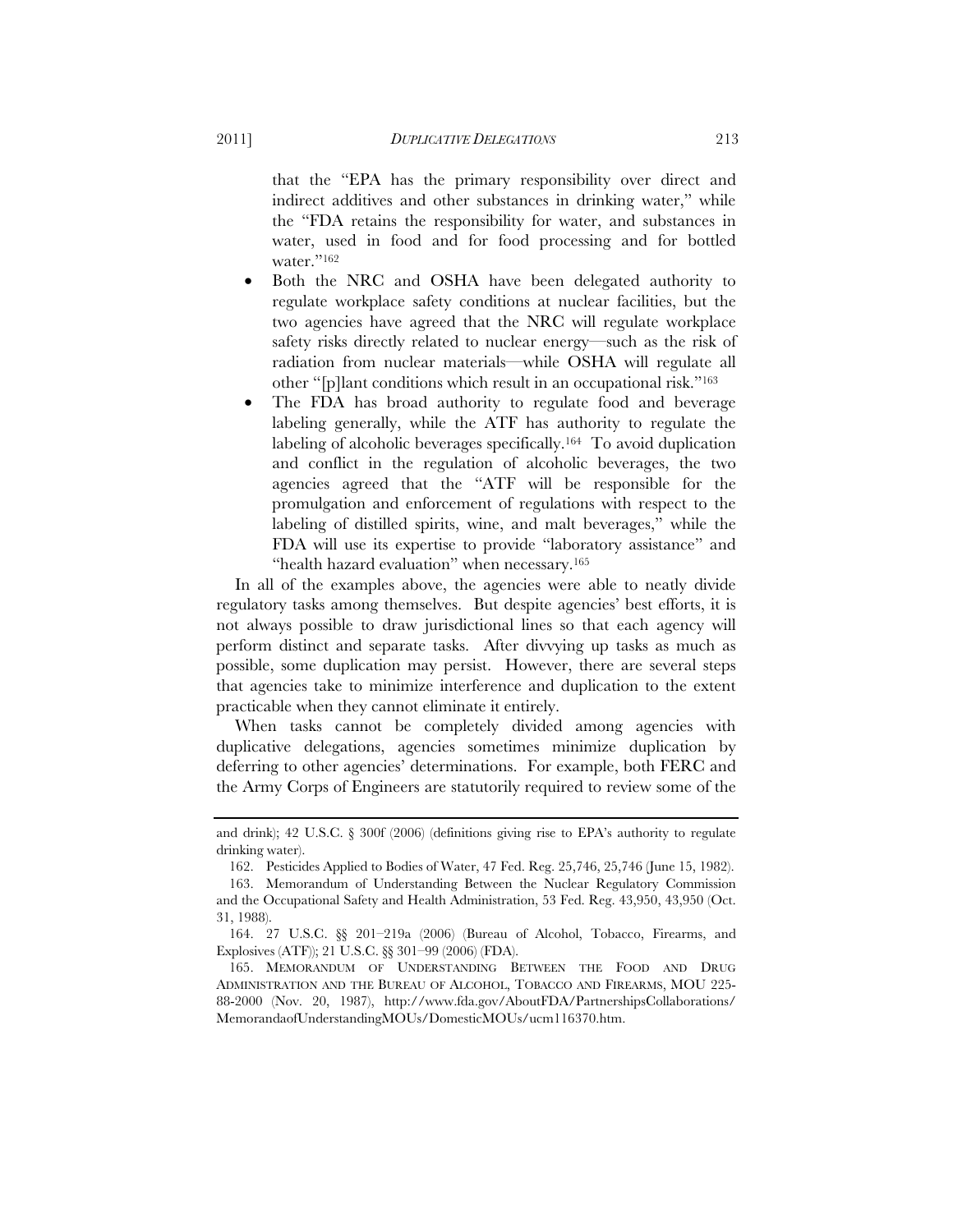same aspects of proposed oil pipeline projects. The two agencies have agreed that the "Corps will give deference, to the maximum extent allowable by law, to the project purpose, project need, and project alternatives that FERC determines to be appropriate for the project"—thus minimizing the duplication of effort in reviewing proposed oil pipelines.<sup>166</sup> Overall, deference does not eliminate the duplicative oversight authority, but it reduces the decision costs and possibly the time it takes for the agencies to finalize decisions.

Joint regulation is another way agencies minimize duplication and interference when tasks cannot be neatly divided among agencies with duplicative delegations. For example, joint regulatory efforts are common for product recalls when multiple agencies—such as the FDA, USDA, CPSC, National Highway and Traffic Safety Administration, or the EPA have jurisdiction over some piece of the physical product or its production processes.167 Joint regulation may not be agencies' first choice for how to regulate. They may rather regulate alone. But joint regulation is a viable option when it is impossible for agencies to eliminate duplication and interagency interference completely.

Agencies with duplicative delegations also minimize duplication and conflict by referring relevant data to each other. For example, there are some food manufacturing and processing facilities that both the FDA and USDA are required to inspect. Although the two agencies inspect different aspects of the facilities' operations—the USDA regulates meat and poultry operations, while the FDA regulates all other foods—they have agreed to inform each other of any unsanitary conditions or instances of adulterated food relevant to each other's jurisdiction.168 Sharing information may be easiest for agencies such as the FDA and USDA that have a long history of working together in the same regulatory field.

Overall, regardless of the exact details, the purpose of all of these instances of agency abdication is the same: to avoid duplication and conflicting regulatory efforts by agencies with duplicative delegations. Agency abdication does not occur in response to all duplicative delegations. But it occurs in response to many of them. Rampant agency abdication is understandable given the incentives agencies face to avoid duplication.

 <sup>166.</sup> MEMORANDUM OF UNDERSTANDING BETWEEN THE ARMY CORPS OF ENGINEERS AND THE FEDERAL ENERGY REGULATORY COMMISSION FOR INTERSTATE NATURAL GAS PIPELINE PROJECTS (July 11, 2005), http://www.ferc.gov/legal/maj-ord-reg/mou/mou-30.pdf.

<sup>167.</sup> For examples of joint recalls, see http://www.recalls.gov/.

 <sup>168.</sup> Memorandum of Understanding with the Food Safety and Inspection Service, 48 Fed. Reg. 39,509, 39,510 (Aug. 31, 1983).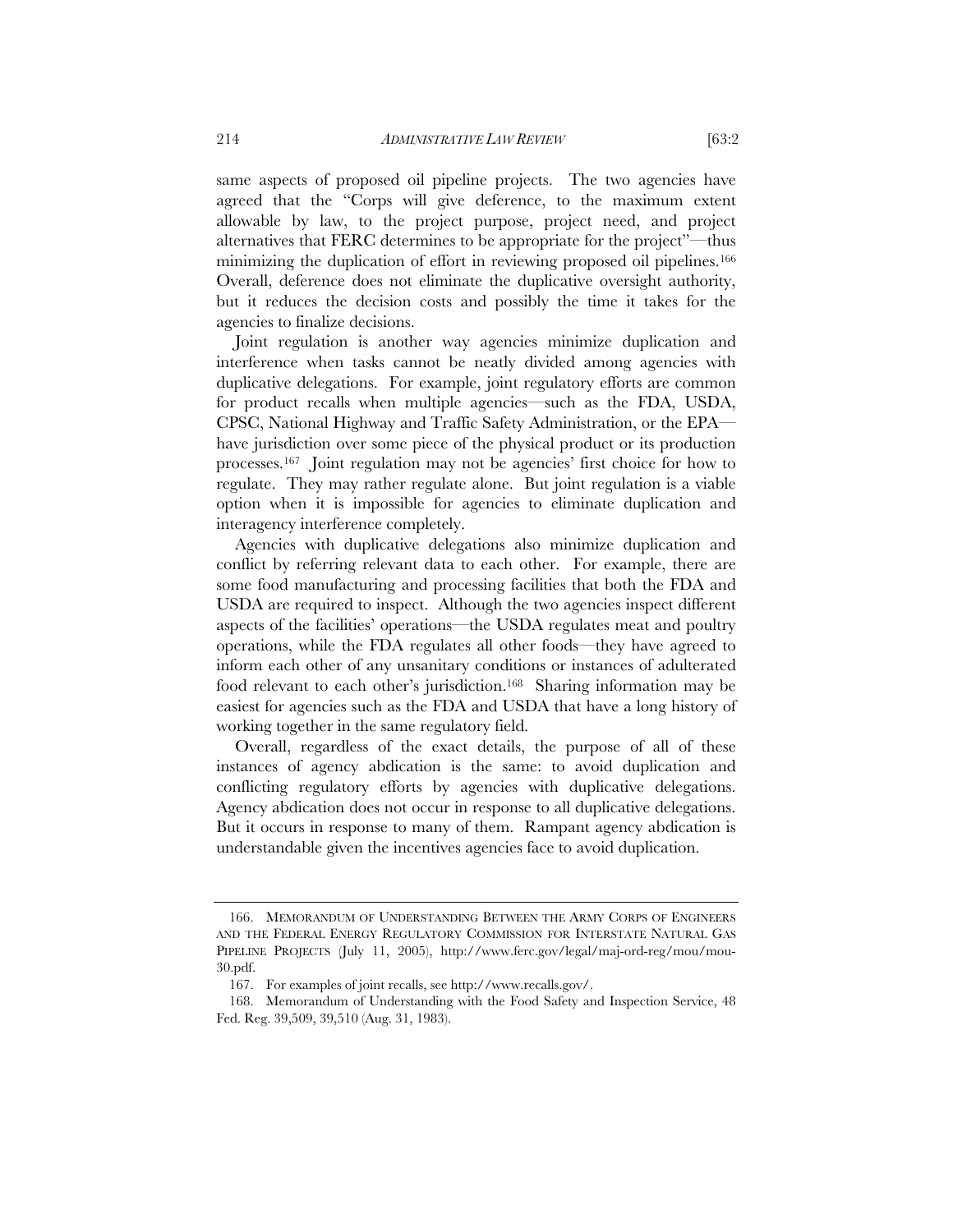#### *C. Blurred Boundary Disputes Between Agencies with Duplicative Delegations*

By describing rampant agency abdication, I am not claiming that duplicative delegations do not lead to regulatory duplication or interagency conflict. Agencies with duplicative delegations may fail to coordinate for any number of reasons. One significant cause of duplicative regulations comes from what I call blurred boundary disputes. These disputes arise because jurisdictional dividing lines between agencies are unsettled by changes in the regulated environment or by the introduction of a new agency or regulatory scheme. As agencies jockey for position in the shifting jurisdictional spaces, multiple agencies with duplicative delegations sometimes stake claims to the same tasks. However, given the downward pressure on agencies to avoid duplicative and conflicting regulatory actions, blurred boundary disputes over specific tasks are unlikely to persist for too long. The disputes are ultimately resolved when new expectations about which agencies are responsible for which tasks are adopted—either by agencies' political overseers or by the agencies themselves.

A dispute between FERC and Interior over the regulation of hydropower is emblematic of the kinds of blurred boundary disputes that arise and how they are resolved. For the past several decades, FERC has regulated and licensed hydropower projects,169 while Interior has regulated and permitted offshore energy projects.<sup>170</sup> Historically, the two agencies' functions did not overlap much because FERC's hydropower projects were usually sited inland and not offshore, where Interior's energy projects were located. That changed in the past decade when new technology enabled the capture of hydropower from ocean waves.171 New energy projects using this technology are both offshore and hydro—thus implicating both Interior's job of regulating offshore energy projects and FERC's job of regulating hydropower. When energy companies began applying for permits to build hydropower projects offshore, both agencies asserted jurisdiction over the projects.172 In response to the exercise of duplicative oversight by the agencies, regulated entities complained about inefficiencies, and congressional hearings were held in which senators

<sup>169. 16</sup> U.S.C. § 817(1) (2006).

<sup>170. 43</sup> U.S.C. §§ 1331–1356 (2006).

<sup>171</sup>*. See Energy Hearing*, *supra* note 105, at 79 (testimony of Philip D. Moeller, Comm'r, FERC) (stating that FERC remained within its authority when regulating this new technology and that it communicated with other agencies in interagency regulatory matters).

<sup>172</sup>*. See* Jon Wellinghoff et al., *Facilitating Hydrokinetic Energy Development Through Regulatory Innovation*, 29 ENERGY L.J. 397, 414–15 (2008) (explaining that FERC relied on "the plain language" of the Federal Power Act to justify its assertion of jurisdiction and that Interior relied on the Energy Policy Act of 2005 to justify its assertion).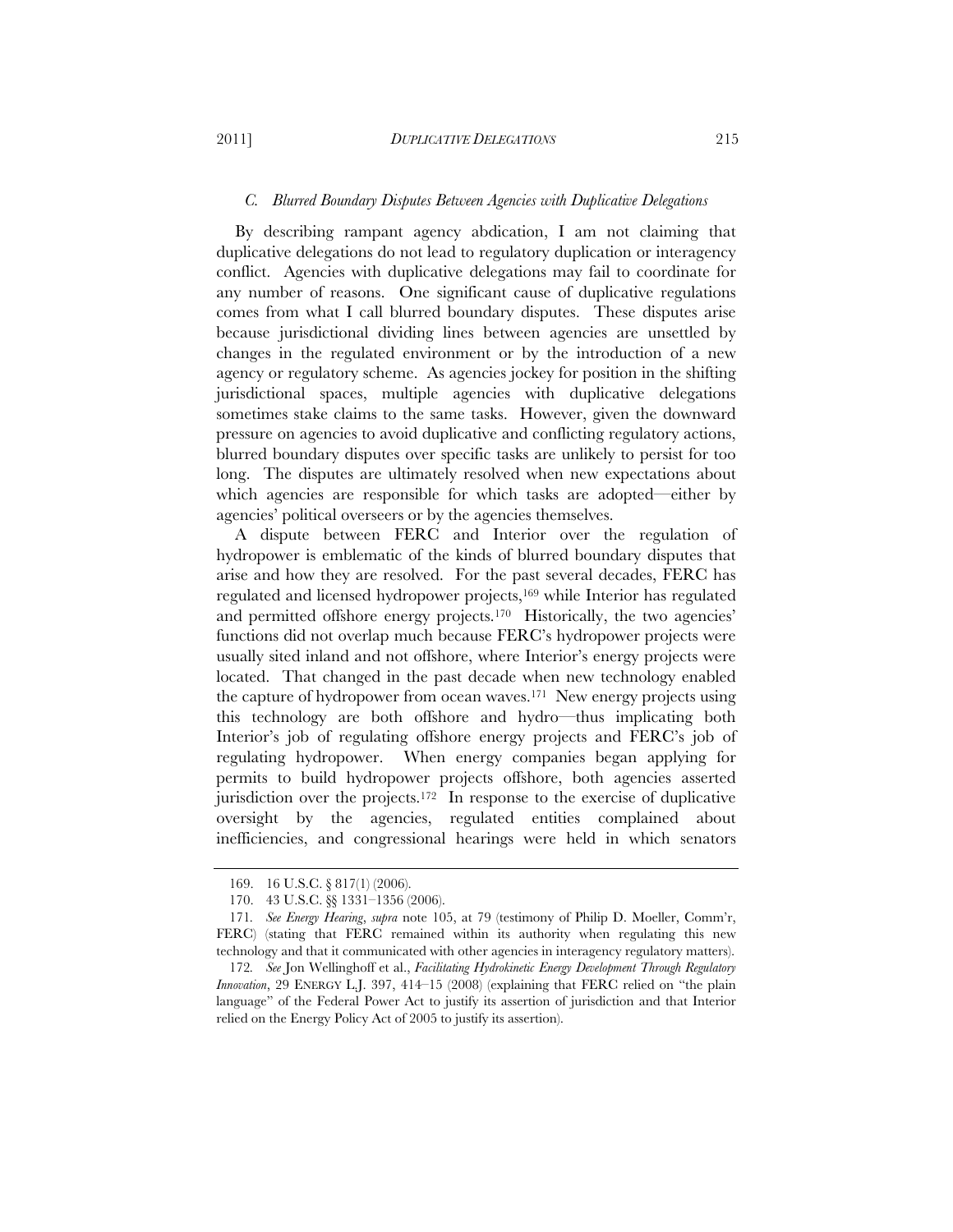pressured the agencies to resolve which agency would exercise jurisdiction over which parts of the hydropower projects.173 A few weeks after the congressional hearing, FERC and Interior signed an interagency agreement establishing that FERC "has exclusive jurisdiction to issue licenses and exemptions for hydrokinetic projects located [offshore]," Interior has "exclusive jurisdiction to issue leases, easements, and rights-ofway regarding [offshore] lands for hydrokinetic projects," and Interior will act as the lead agency in conducting "any necessary environmental reviews."174 In short, a dispute arose because changes in the regulated environment unsettled the lines dividing jurisdiction between two agencies. Both agencies asserted jurisdiction, leading to duplicative oversight. Pressure to avoid duplication—initiated by regulated entities—ultimately

led the agencies to find ways to divide the regulatory tasks.

A similar fact pattern emerged in the regulation of genetically modified organisms (GMOs). In the 1980s, the production of GMOs by biotech companies exploded. The introduction of this new technology unsettled jurisdictional bounds between the FDA, USDA, and EPA. New GMOs appeared to fall under the jurisdiction of more than one of these agencies. Both the FDA and USDA asserted the authority to regulate a genetically modified bovine growth hormone.175 Both the EPA and USDA exercised authority to regulate the deliberate release of GMOs into the environment.176 Regulated entities complained about the slow, duplicative oversight.177 Ultimately, the White House created interagency working groups and committees that included members of the agencies with duplicative delegations.178 In 1986, the working group issued the Coordinated Framework for the Regulation of Biotechnology, which

<sup>173</sup>*. See id.*; *see also Energy Hearing*, *supra* note 105.

 <sup>174.</sup> MEMORANDUM OF UNDERSTANDING BETWEEN THE U.S. DEPARTMENT OF INTERIOR AND FEDERAL ENERGY REGULATORY COMMISSION (Apr. 9, 2009), http://www.ferc.gov/legal/maj-ord-reg/mou/mou-doi.pdf.

<sup>175</sup>*. See* Diane E. Hoffmann, *The Biotechnology Revolution and Its Regulatory Evolution*, 38 DRAKE L. REV. 471, 543 (1988) (explaining the jurisdictional fight between the FDA and USDA, and its impact on the time and resources expended).

<sup>176</sup>*. See* Scott D. Deatherage, *Scientific Uncertainty in Regulating Deliberate Release of Genetically Engineered Organisms: Substantive Judicial Review and Institutional Alternatives*, 11 HARV. ENVTL. L. REV. 203, 239–40 (1987) (identifying the acts that give the agencies the authority to regulate release and the "maze" that parties must go through in order to obtain permits for release).

<sup>177</sup>*. See White House Plan Calls for Joint Reviews When EPA, Agriculture Jurisdictions Overlap*, 10 CHEM. REG. REP. (BNA) 59, 59 (Apr. 18, 1986) (noting that the EPA and USDA's "turf disputes" delayed biotechnology regulation).

<sup>178</sup>*. See* Coordinated Framework for Regulation of Biotechnology, 51 Fed. Reg. 23,302 (June 26, 1986) (announcing cooperation between the USDA, EPA, FDA, National Institute of Health, National Science Foundation, and OSHA).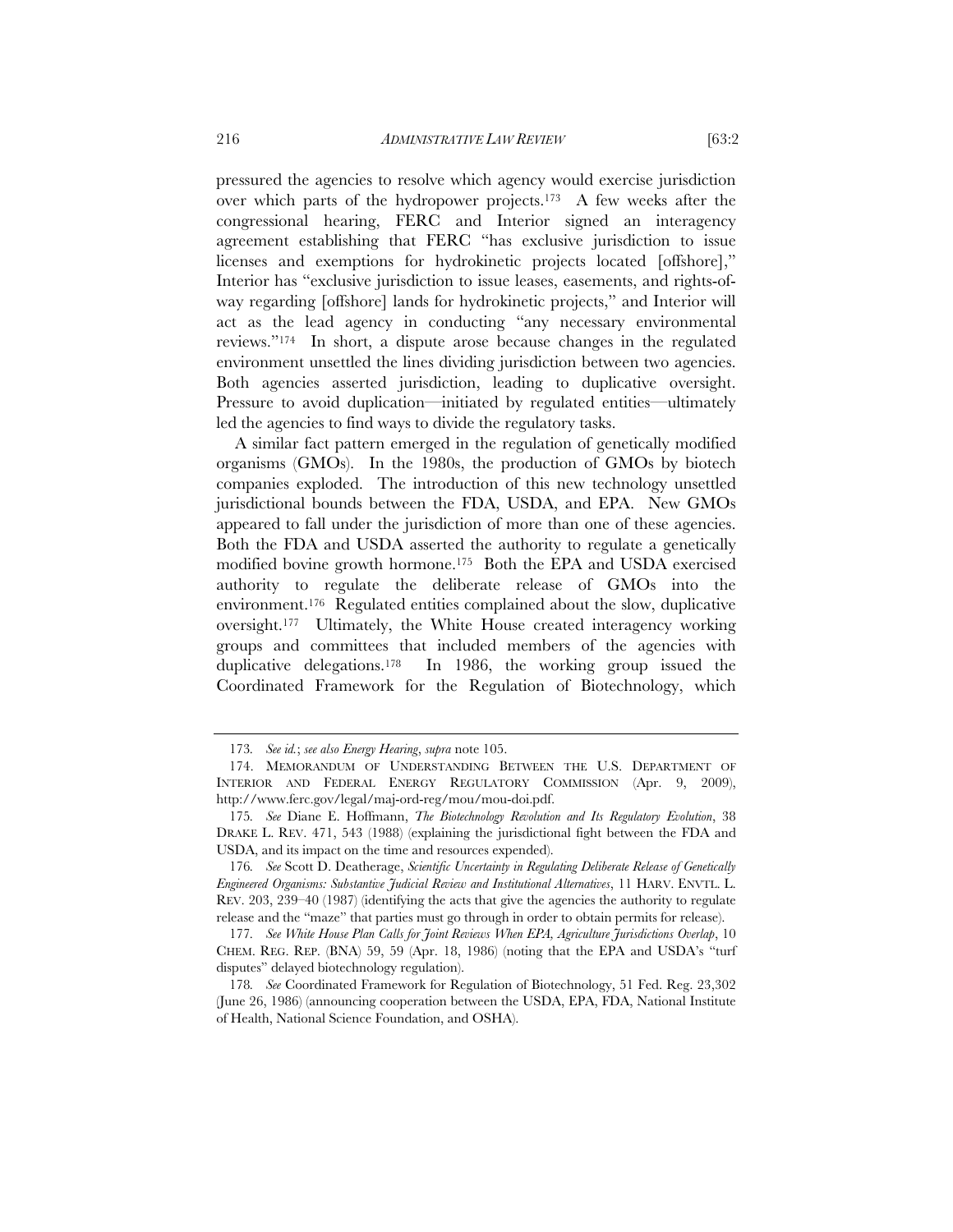spelled out in over one hundred pages each agency's responsibilities for the regulation of GMOs.179 In short, a change in the regulated environment led to a blurring of jurisdictional bounds and interagency disputes as several agencies sought to stake their claims in this newly uncertain environment. The disputes were resolved when executive oversight pushed the agencies to sign an agreement that divided tasks among the agencies, thus setting new expectations about which agencies should perform which tasks.

Blurred boundary disputes are particularly likely in an agency's infancy. When an agency is first created, there is relatively high uncertainty about the scope of its jurisdiction—in particular how its jurisdiction meshes with the web of existing agencies' jurisdictions. The EPA is a good example. In its first decade, it found itself bogged down in several interagency disputes. There was a dispute between the EPA and OSHA over which agency should regulate the use of pesticides by farm workers.<sup>180</sup> It was resolved in the EPA's favor according to the terms of an interagency agreement terms that were later approved by the D.C. Circuit.181 There was a dispute between the EPA and the AEC over the EPA's assertion of jurisdiction over emissions from nuclear facilities. This dispute over the scope of the EPA's jurisdiction was resolved by the OMB and later by the Supreme Court.<sup>182</sup> And there was a dispute between the EPA and Interior over whether the EPA had authority to regulate emissions from offshore energy projects regulated by Interior. This dispute was resolved in the EPA's favor by DOJ,<sup>183</sup> then decided against the EPA by the Ninth Circuit,<sup>184</sup> and ultimately settled when Congress amended the CAA expressly to grant the EPA jurisdiction over emissions from offshore energy projects.185 In each of these examples, the disputes arose because the creation of a new agency led to uncertainty about how that new agency's jurisdiction fit with other agencies' jurisdictions. The disputes did not lead to larger interagency battles though and all were all settled either through interagency agreements or decisions from agencies' overseers.

Overall, it is not uncommon for disputes over tasks to arise because

<sup>179</sup>*. Id.* at 23,303.

<sup>180.</sup> Organized Migrants in Cmty. Action, Inc. v. Brennan, 520 F.2d. 1161 (D.C. Cir. 1975).

<sup>181</sup>*. Id.*

 <sup>182.</sup> Train v. Colo. Pub. Interest Research Grp., Inc., 426 U.S. 1, 25 (1976); s*ee also*  Goldsmith, *supra* note 11, at 105–06.

<sup>183</sup>*. See* Note, *Judicial Resolution of Inter-Agency Legal Disputes*, 89 YALE L.J. 1595, 1599 n.16 (1980) (discussing the Department of Justice's defense of the EPA's claim of jurisdiction to regulate emissions in air space against that of Interior).

<sup>184.</sup> California v. Kleppe, 604 F.2d 1187, 1198–99 (9th Cir. 1979).

 <sup>185.</sup> Clean Air Act Amendments of 1990, Pub. L. No. 101-549, § 801, 104 Stat. 2399, 2685 (1990) (codified at 42 U.S.C. § 6727 (2006)).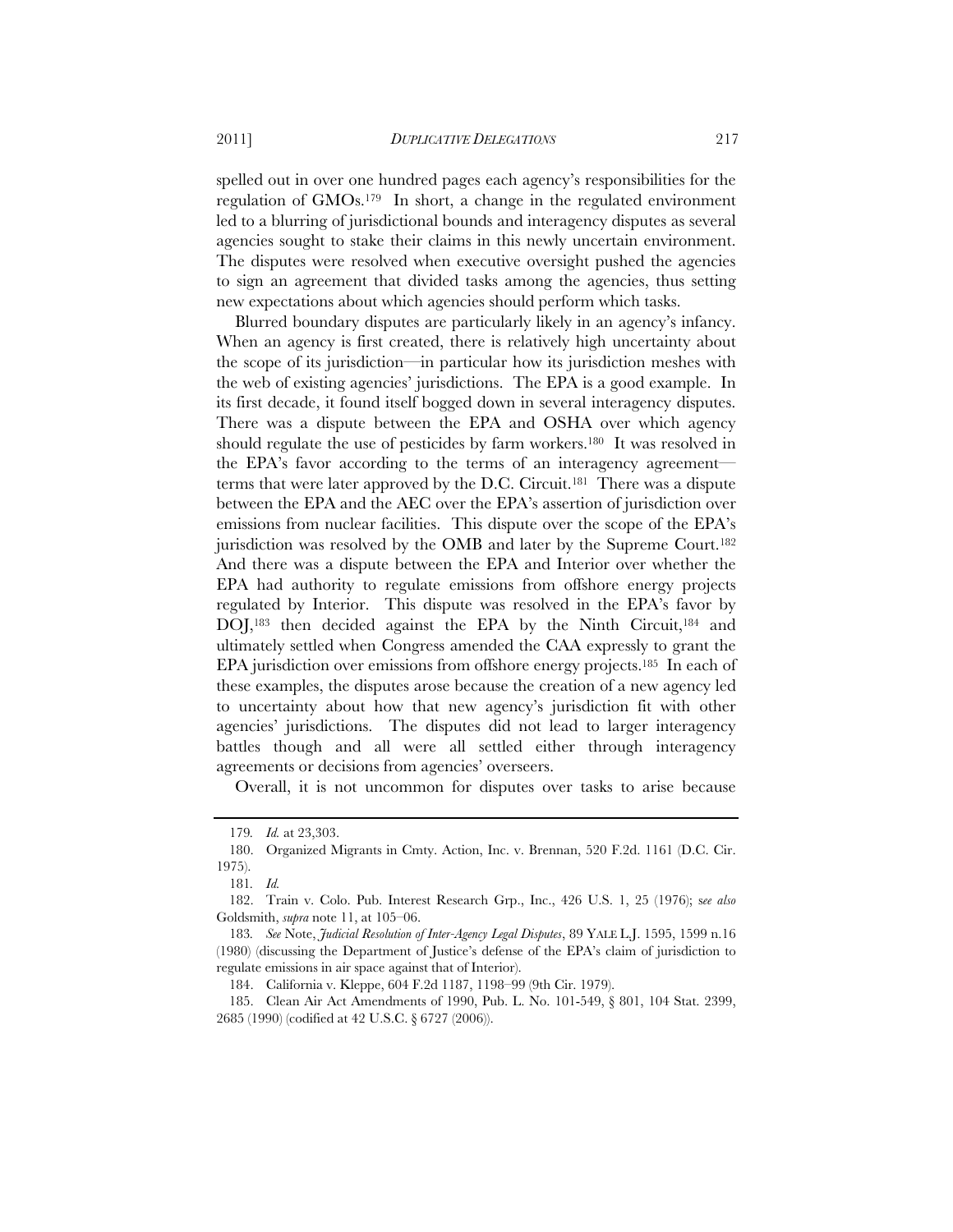changes in the regulated environment or the introduction of a new agency or regulatory scheme create uncertainty about the jurisdictional boundaries among agencies. As agencies adapt to the new regulatory environment, multiple agencies may seek to perform the same tasks. The disputes are ultimately resolved when agencies' overseers or the agencies themselves set new expectations and jurisdictional bounds that determine agencies' behavior in the changed regulatory environment.

#### III. IMPLICATIONS

In the previous Part, I showed how Congress and the White House rely on *ex post* institutions to screen out duplication among agencies with duplicative delegations. In this Part, I assess the effectiveness of these *ex post* institutions. I argue that these institutions are more efficient than leading normative theories and models assume and that existing antiduplication efforts need not be substantially reformed. I also assess how duplicative delegations alter the balance of powers among the branches of government. I show how duplicative delegations provide the Executive more discretion than it usually has to determine which agency performs a task. I then argue that, because the Executive is better than the Judiciary at allocating tasks among agencies, courts should defer to executive arrangements reconciling duplicative delegations.

#### *A. Implications for the Elimination of Duplication*

Early public administration scholars often railed against duplication as a hindrance to efficient government and advocated for the elimination of interagency duplication.186 Today, commentators still bemoan the amount of duplication that persists among regulatory agencies despite the efforts of existing antiduplication institutions, and they call for Congress and the White House to do significantly more to eliminate duplication.<sup>187</sup> In this section, I argue that—when it comes to the elimination of duplication—the optimal course of action for Congress and the White House is close to the status quo. Because it is too costly for Congress to eradicate the statutory sources of duplication, Congress should rely instead on comparatively cheaper, existing *ex post* institutions to screen out duplication. Moreover, because these *ex post* institutions also have significant costs, there are limits to how much more duplication should be screened out *ex post*. At some

<sup>186</sup>*. See* ARNOLD, *supra* note 58, at 326–27.

<sup>187</sup>*. See* Kavanaugh, *supra* note 16, at 1475 ("Congress and the administration should seek to better organize the executive branch, eliminating overlapping responsibilities . . . ."); *see also* O'Connell, *supra* note 17, at 1701 (noting that elected officials' calls for "'cutting duplication' plays well to constituents").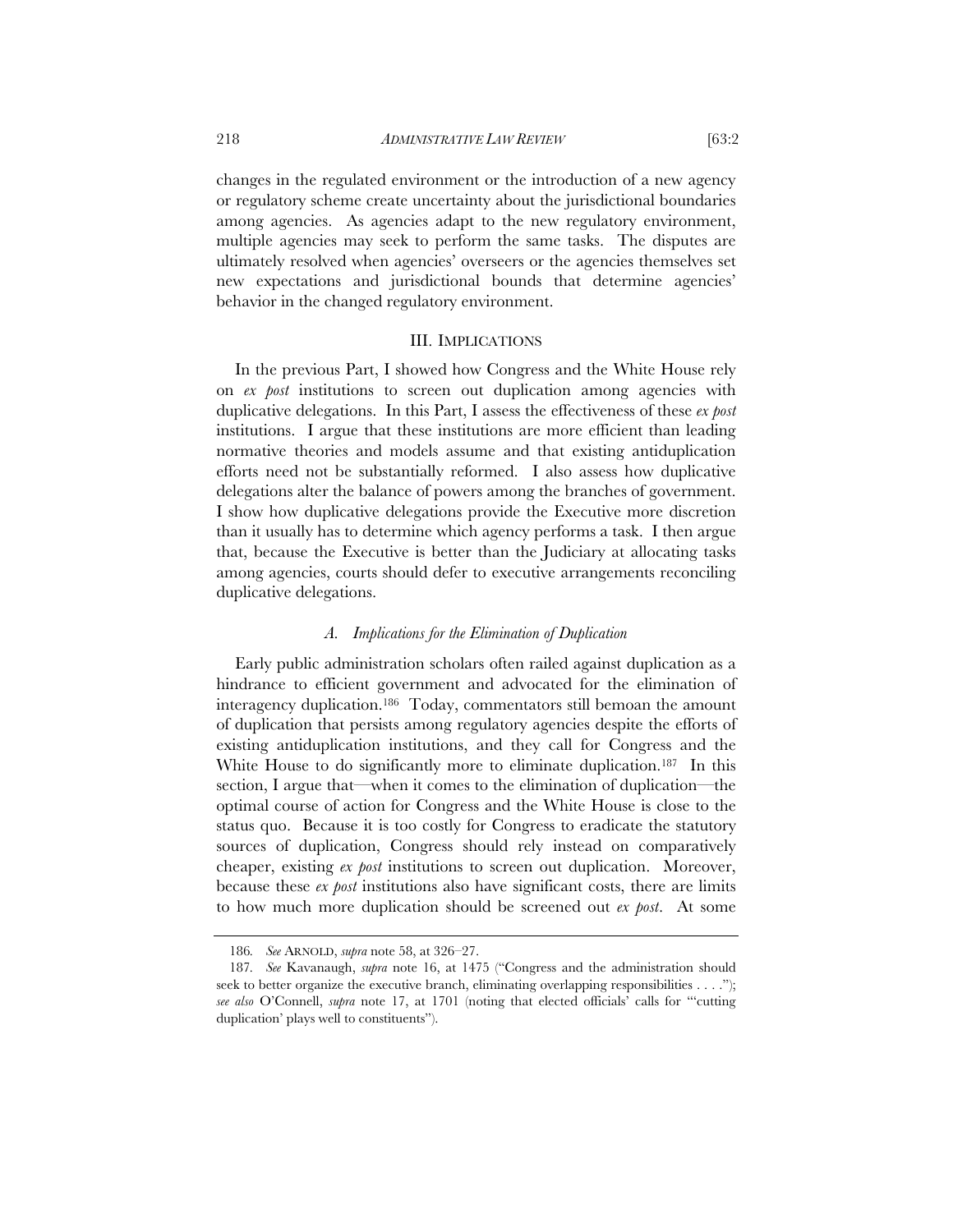point, the costs of removing duplication will outstrip the costs from the duplication itself. Ultimately, in such a large regulatory system, some amount of duplication is not only inevitable but cost-effective.

At the outset, to reduce duplication, Congress could do more during the drafting process to prevent duplicative delegations from arising in the first place. However, the costs of legislating in ways that do not create duplicative delegations are prohibitive. As discussed earlier, Congress does not have the time or resources to harmonize every new delegation with ones that came before in order to avoid duplication. Although Congress could avoid some duplicative delegations by drafting narrower delegations, such delegations deprive agencies of the flexibility needed to address changes in the regulated environment.

After agencies start to issue duplicative regulations, Congress may use the potent tool of agency consolidation to attempt to eliminate the duplication. However, agency consolidation has severe costs and limits. Agency consolidation generates short-term uncertainty about the new agency's regulatory tasks and jurisdictional bounds, and generates the onetime cost of actually having to assemble a new agency.<sup>188</sup> But perhaps more problematic are the potential coordination costs that limit the applicability of agency consolidation. Agency consolidation to coordinate agency actions along one policy axis inevitably aggravates coordination problems along other policy axes. Take the creation of the Department of Homeland Security (DHS). Several agencies that were transferred to the Department perform functions that are not strictly security functions. These agencies must now coordinate their nonsecurity functions with agencies in the departments that they came from. For example, DHS received parts of the USDA's agricultural inspection service.189 Now, DHS's agricultural inspection service must coordinate its actions with its former sister agencies in the USDA. Similarly, the Coast Guard was transferred from DOT to DHS.190 Now, the Coast Guard "coordinate[s] with the Department of Transportation for the peacetime maintenance of the coast."191 Overall, because of these potential coordination costs, agency consolidation is only worthwhile as an antiduplication institution when the agencies being

<sup>188</sup>*. See* Cohen et al., *supra* note 18, at 710–11 (describing the effects of agency consolidation, which can include reorganization, reshaping of agency activities, and negative repercussions ranging from monopolistic control over a government function to decreased efficiency within the agency).

<sup>189. 6</sup> U.S.C. §§ 231 (2006).

<sup>190</sup>*. Id.* § 468(b).

 <sup>191.</sup> NORMAN M. WADE, THE JOINT FORCES OPERATIONS & DOCTRINE SMARTBOOK: GUIDE TO JOINT, MULTINATIONAL & INTERAGENCY OPERATIONS, at 1-26 (2d rev. ed. 2009).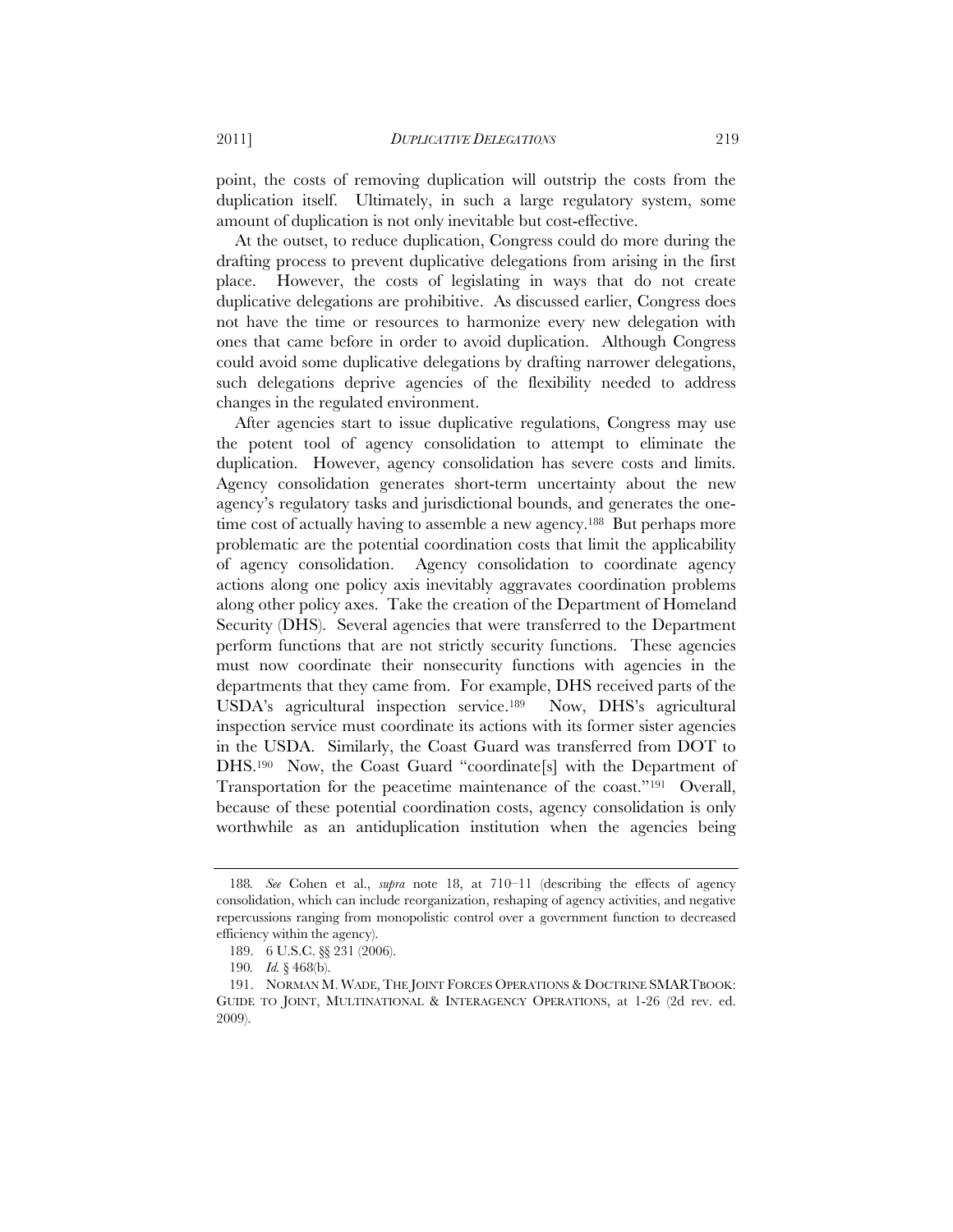consolidated perform substantially similar functions that sensibly should be grouped together in a single hierarchical management structure. However, even with agencies that have similar functions, if other antiduplication institutions are capable of reducing duplication and conflict among the agencies to acceptable levels, then consolidation may still prove too costly and risky. Overall, consolidation is not a panacea for duplication and conflict in the regulatory system. It may make sense in some regulatory areas—such as food safety regulation and financial regulation, where multiple agencies are performing substantially similar functions. But in many instances, it is wiser to forgo the costs and risks that accompany consolidation and leave it to *ex post* antiduplication institutions to screen out duplication as best they can.

Other antiduplication institutions also have costs. Regulatory delay is probably the most significant of these costs. Indeed, most of the antiduplication institutions discussed in this Article have been criticized for how they delay regulatory action. For example, a large body of literature has discussed how notice-and-comment rulemaking delays regulatory action in part because agencies take a long time to "write the lengthy preambles and technical support documents and to address public comments on proposed rules."192 The requirement under the Regulatory Flexibility Act that agencies prepare a flexibility analysis with their proposed rulemakings may bring about similar delays. Likewise, OIRA review of proposed regulations has been criticized for generating regulatory delays.193 Reforms instituted by the Clinton Administration cut down those delays by requiring that OIRA analysts take no more than ninety days to review a typical regulation.194 But such requirements highlight the trade-off at issue: avoiding duplication versus generating regulatory delay. OIRA analysts could likely catch more instances of duplication and conflict if they had more time, but giving them more time delays regulatory action. Perhaps OIRA could review regulations faster and without sacrificing results if the agency were given more resources and personnel. But of course, resources and personnel represent costs too. My point here is not

 <sup>192.</sup> Thomas O. McGarity, *Some Thoughts on "Deossifying" the Rulemaking Process*, 41 DUKE L.J. 1385, 1387 (1992); *see also* Jody Freeman & Laura I. Langbein, *Regulatory Negotiation and the Legitimacy Benefit*, 9 N.Y.U. ENVTL. L.J. 60, 70 (2000) (arguing that notice-and-comment rulemaking has "encouraged parties to marshal an enormous volume of irrelevant evidence, adopt extreme positions, and use information defensively").

<sup>193</sup>*. See, e.g.*, Nicholas Bagley & Richard L. Revesz, *Centralized Oversight of the Regulatory State*, 106 COLUM. L. REV. 1260, 1280–82 (2006) (stating that deregulatory measures need not undergo OIRA review, thus giving deregulatory measures an advantage over proregulatory alternatives).

<sup>194.</sup> Exec. Order No. 12,866 § 6(b)(2)(B), 3 C.F.R. 638, 647 (1993).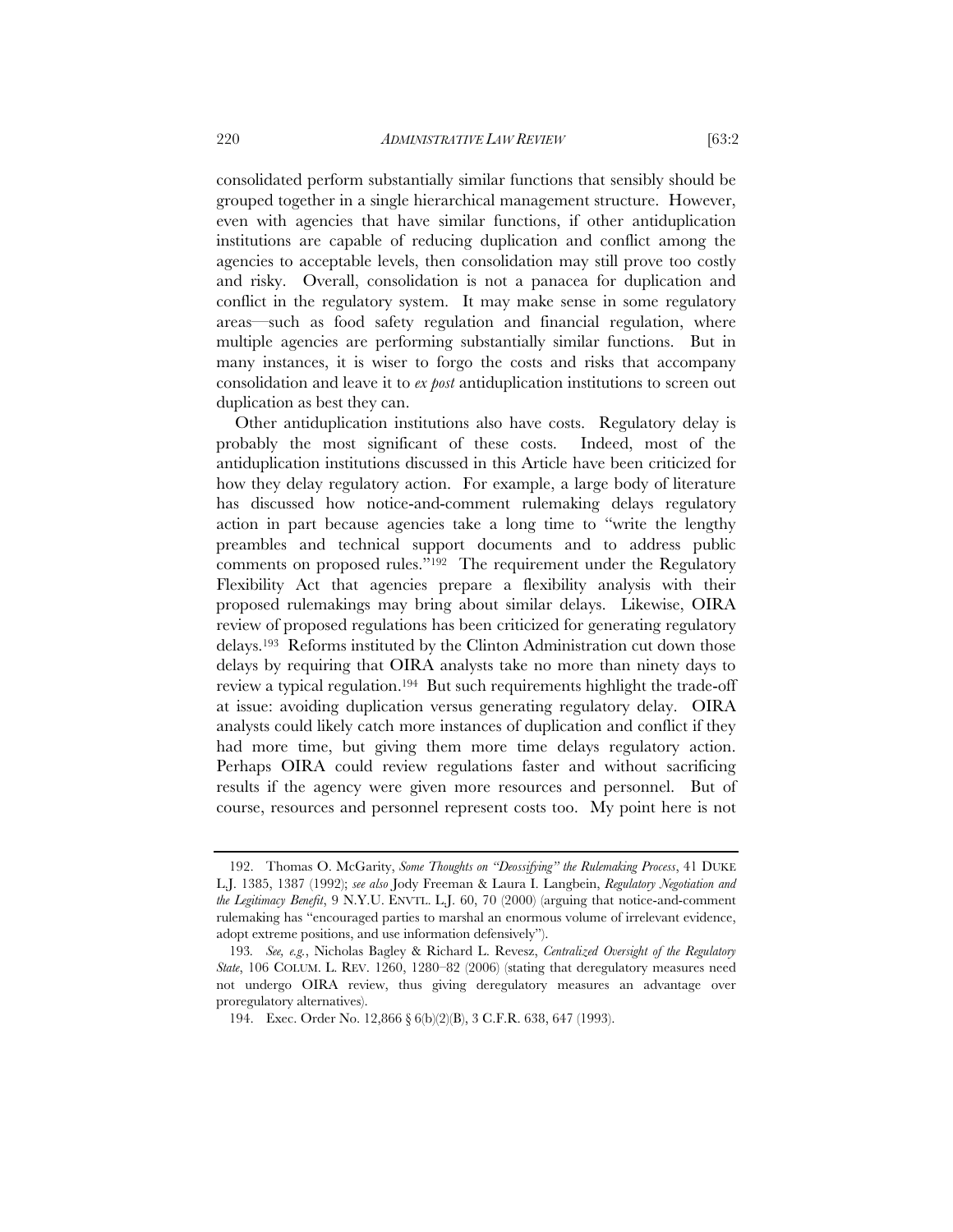that OIRA review and these other antiduplication institutions as presently constituted are inefficient. Rather, my point is that these antiduplication institutions come with costs—the most important of which is regulatory delay—that limit how much duplication they can and should be tasked with eliminating.

Antiduplication institutions administered by the Executive Branch—in particular OIRA review, OMB oversight, and the use of White House czars—have also been criticized for expanding presidential control over agency decisions.195 The critiques of all three institutions center on concerns that increased presidential involvement in regulatory matters may overpoliticize regulatory decisions and move policies away from congressional preferences.196 Of course, proponents of strong presidential involvement have advanced counterarguments.197 I do not intend to wade into this normative debate here. My point is only that Executiveadministered antiduplication institutions come at the expense of whatever one sees the cost of expanded presidential involvement to be.

Overall, there is no reason to think that the elimination of duplication has been a disregarded function because political actors—the Executive in particular—have incentives to reduce duplication. It may be cost-effective to augment the resources dedicated to existing antiduplication institutions such as OIRA review and OMB oversight. But the additional resources will only help on the margins. Moreover, any massive new efforts to eliminate duplication will come with their own costs—costs which may outweigh the costs of the duplication itself. There is no panacea for duplication. If the cost-effective reduction of duplication is the goal, then ironically, it is efficient to let some amount of duplication persist.

 <sup>195.</sup> For critiques of OIRA review and OMB involvement in agency decisionmaking, see Bressman & Vandenbergh, *supra* note 113, at 71 (reporting that 60% of EPA respondents surveyed said that "OIRA involvement never or rarely helped to avoid inconsistencies" between EPA regulations), Croley, *supra* note 113, at 822, 827, and Nina A. Mendelson, *Disclosing "Political" Oversight of Agency Decision Making*, 108 MICH. L. REV. 1127, 1135, 1140 (2010) (exploring the pros and cons of presidential oversight of the regulatory process). For critiques of White House czars, see Cary Coglianese, *Presidential Control of Administrative Agencies: A Debate over Law or Politics?*, 12 U. PA. J. CONST. L. 637, 641–42 & n.22 (2010) (noting criticism of President Obama's repeated use of policy czars), and Farina, *supra* note 135, at 407 n.233 (citing two Senate hearings on Obama's use of czars).

<sup>196</sup>*. See, e.g.*, Lisa Schultz Bressman, *Beyond Accountability: Arbitrariness and Legitimacy in the Administrative State*, 78 N.Y.U. L. REV. 461, 504–05 (2003) (arguing that the President has "unfettered discretion" to use agencies to the benefit of his supporters).

<sup>197</sup>*. See* Kagan, *supra* note 110, at 2335, 2339–46 (stating that the President's national constituency provides strong incentives to ensure the effectiveness of agency actions). *See generally* Pildes & Sunstein, *supra* note 113 (discussing presidential power to regulate agency matters in the context of Executive Order 12,866).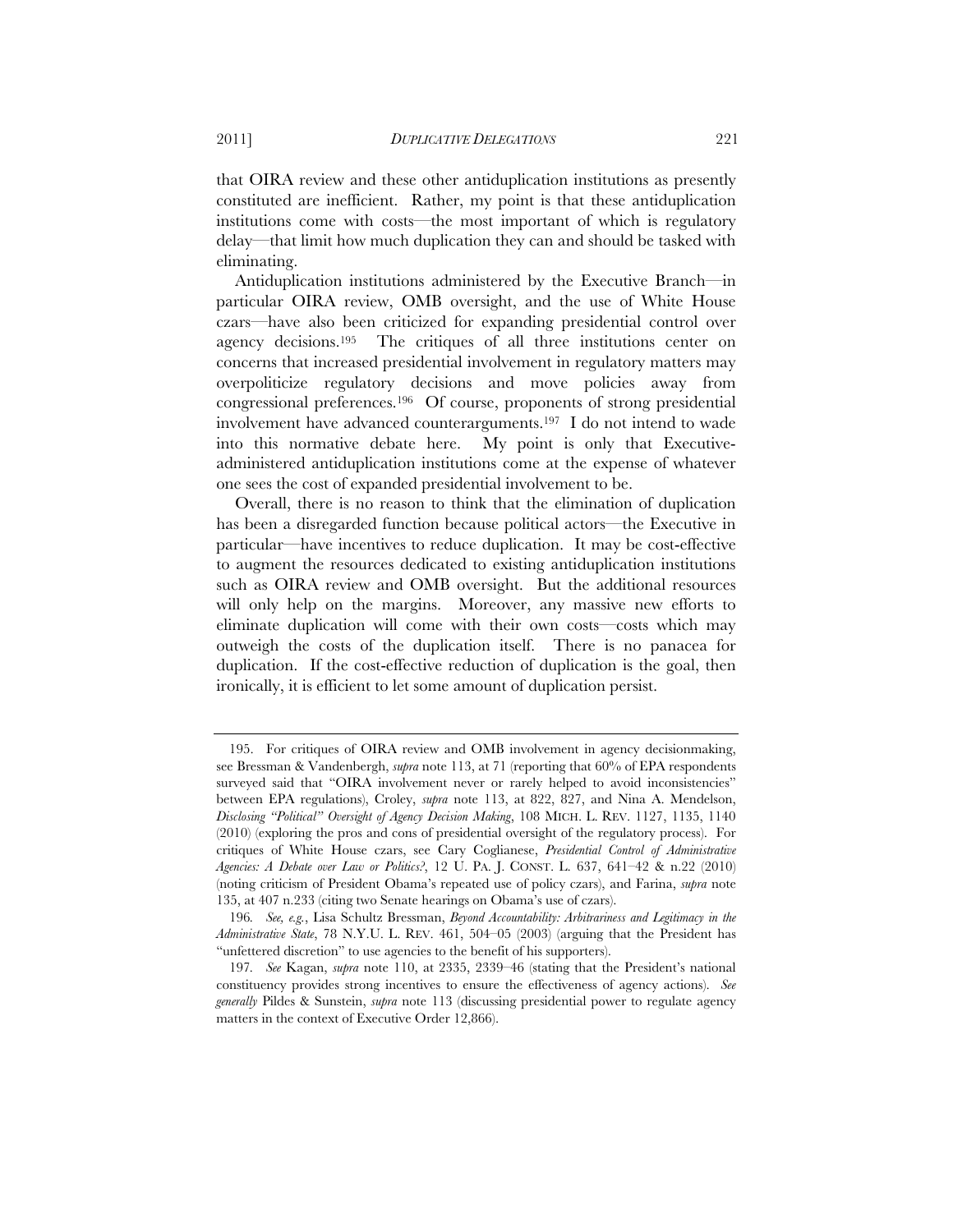#### *B. Implications for Bureaucratic Redundancy and Agency Competition*

Legal scholars have recently begun to note the virtues of valuable forms of duplication among agencies—such as healthy agency competition and bureaucratic redundancies—that guard against regulatory failure.198 Indeed, some have argued against policies that squelch duplication among agencies because these policies eliminate valuable forms of duplication.199 In this view, the question becomes whether Congress and the Executive should reform their antiduplication efforts to avoid screening out valuable forms of duplication. In this section, I rely on bureaucratic redundancy theory and public choice models of agency competition to show that redundancies and competitions among agencies with duplicative delegations are generally not cost-effective. Thus, Congress and the White House need not reform their general antiduplication efforts to promote these forms of duplication. Moreover, I argue that, in the exceptional circumstances when competition or redundancy is cost-effective, Congress or the White House should directly order agencies to compete or perform redundant tasks—and thus avoid any ambiguity in agency officials' minds about whether they are expected to coordinate or duplicate each other's efforts.

#### *1. Bureaucratic Redundancy*

Redundancy theory grew out of studies of complex mechanical systems. The basic idea is that, by adding redundant parts to a system, the probability that the system as a whole will fail may decrease. For example, consider an automobile with dual breaking circuits.200 Assume that a malfunction in one circuit does not affect the performance of the other circuit. If the probability of one circuit malfunctioning is 1/10, then the probability of both circuits malfunctioning at the same time is 1/100. Introduce a third circuit and the probability that the breaks will fail drops to 1/1000. The key point is that a system properly engineered with

<sup>198</sup>*. See* Cohen et al., *supra* note 18, at 710–11 (listing five arguments in support of duplication); Gersen, *supra* note 18, at 211–12 (claiming that Congress can incentivize jurisdictional overlap to bring agencies closer to congressional preferences); Katyal, *supra*  note 17, at 2324 (noting that creation of the House and Senate is an example of a constitutional redundancy); O'Connell, *supra* note 17, at 1657 (advocating balance between unification and redundancy); Nancy Staudt, *Redundant Tax and Spending Programs*, 100 NW. U. L. REV. 1197, 1200–01 (2006) (adding that diversity of expertise fosters innovation and creative problem solving); David A. Weisbach, *Tax Expenditures, Principal–Agent Problems, and Redundancy*, 84 WASH. U. L. REV. 1823 (2006) (claiming that redundancy might increase the use of tax expenditures).

<sup>199</sup>*. See* Cohen et al., *supra* note 18, at 710–11; Gersen, *supra* note 18, at 211–12.

<sup>200</sup>*. See* BENDOR, *supra* note 40, at 26.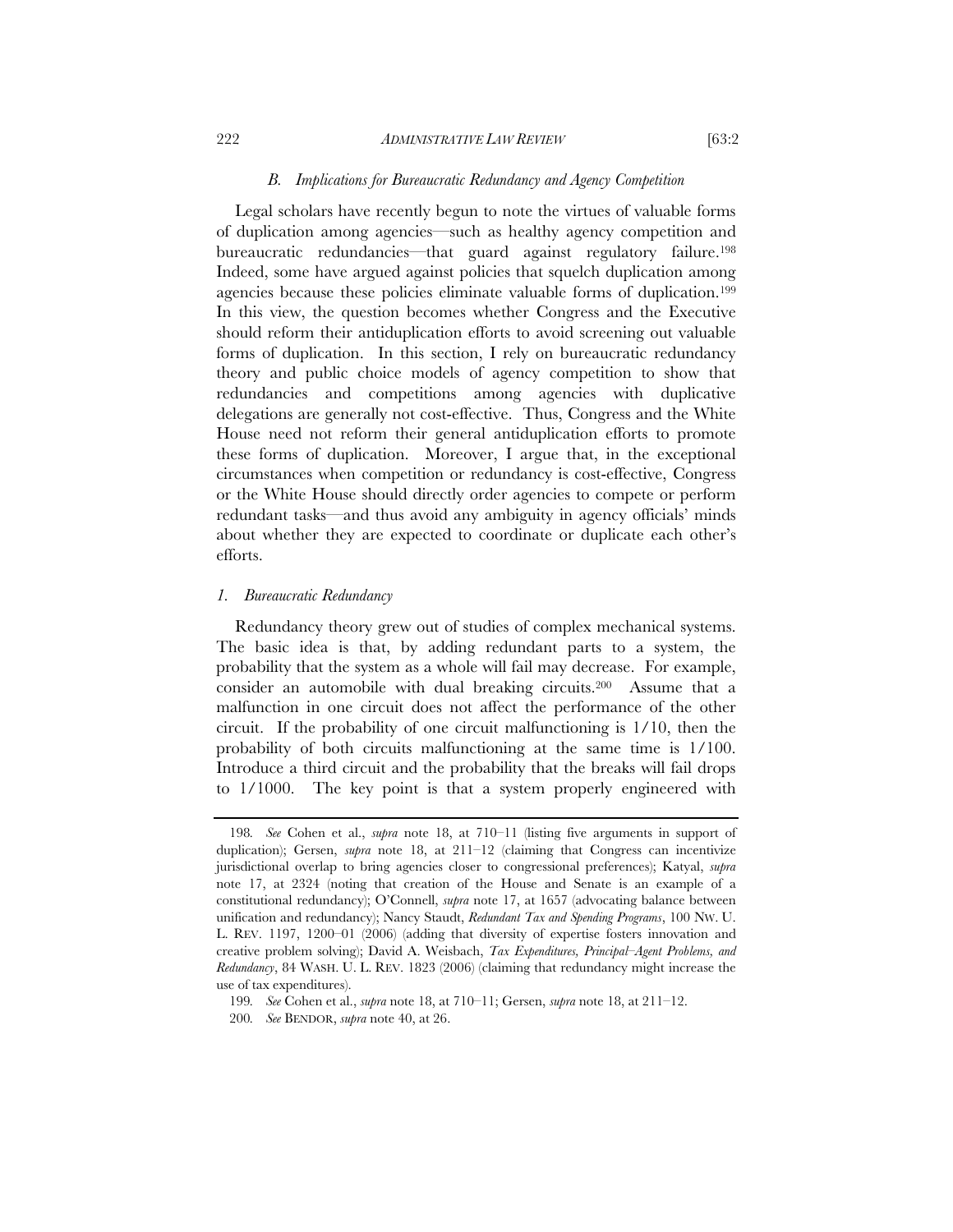redundant parts may have a lower probability of system failure than a system with no such safeguards built in.

However, redundancy theory does not counsel in favor of rampant redundancies. Rather, it shows only that redundancies are desirable when they are cost-effective. Dual braking circuits in cars may prove costeffective because the potential magnitude of harm is high when braking systems fail and the cost of installing additional braking circuits is relatively low, but dual car radios or dual spare change holders may not be costeffective because the magnitude of harm from system failure is low. The goal is to discover those areas where redundancies are cost-effective and build the redundancies there.

In 1969, Martin Landau first applied redundancy theory to bureaucratic systems to challenge the public administration dogma that the "wholesale removal of duplication and overlap" is ideal.201 He argued that having more than one agency perform the same task may reduce the risk of administrative failure in much the same way that redundant circuits may reduce the risk of mechanical failure.<sup>202</sup> Subsequent political scientists have expanded the theory to include notions of interagency diversity. The basic idea here is that different agencies—because of their different expertise, internal processes, interests, and statutory mandates—will take different approaches to the same problem and thus make it more likely that at least one agency will hit on the right approach.203 Bureaucratic redundancy theory has recently migrated from political science into administrative and constitutional law.204 Professor Neal Katyal expressly draws on the theory when he argues that "reliance on just one agency is risky. It is a form of 'administrative brinkmanship.'"205

However, bureaucratic redundancies are not cost-effective for most regulatory tasks. There are two reasons. First, the costs of bureaucratic redundancies are significant. These costs include the following: public budgetary expenses, burdens on regulated entities that must comply with two agencies' regulations, increased monitoring costs because agency

 <sup>201.</sup> Martin Landau, *Redundancy, Rationality, and the Problem of Duplication and Overlap*, 29 PUB. ADMIN. REV. 346, 348 (1969).

<sup>202</sup>*. Id.* at 349.

<sup>203</sup>*. See* BENDOR, *supra* note 40, at 49 (using mathematics to illustrate that redundant systems are always at least as likely to be successful and sometimes more likely); Weisbach, *supra* note 198, at 1839 (explaining redundancy as diversification of risk).

<sup>204</sup>*. See* Katyal, *supra* note 17, at 2324 (noting that "academic concern focuses on the extent to which the President and Congress should control agency decision-making"); O'Connell, *supra* note 17, at 1678, 1703 n.274; Weisbach, *supra* note 198 (examining the principle–agent problem and agency redundancy in the context of tax policy); Staudt, *supra*  note 198, at 1214–22.

 <sup>205.</sup> Katyal, *supra* note 17, at 2324 (quoting Landau, *supra* note 201, at 354).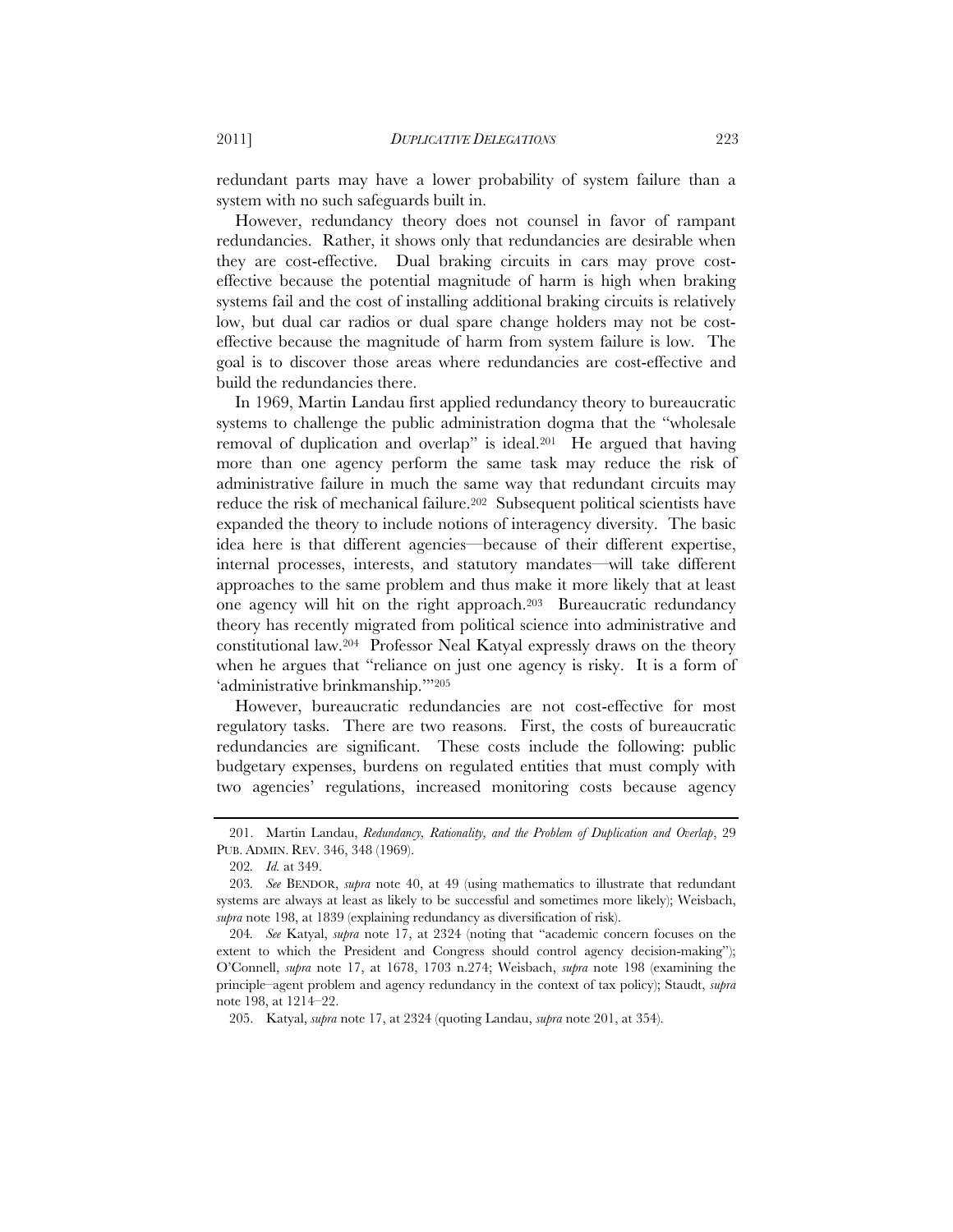overseers have more bureaucrats to oversee for each regulatory problem, interagency conflicts that distract agencies from more important regulatory matters and may generate incoherent regulatory policies, free riding by agencies that assume other agencies are on top of regulatory problems, and opportunity costs from having an agency perform a redundant task instead of focusing on other tasks. Opportunity costs are one of the most significant of these costs. Agencies have limited resources and attention spans.206 When an agency performs a redundant task, it is not focusing on other potentially critical tasks.

Because of these potentially high costs, bureaucratic redundancies are most often worthwhile when the redundant agency provides a significant benefit by safeguarding against high-magnitude harm. Unsurprisingly, many examples of redundancies among executive agencies come in areas where there are potentially catastrophic or irreversible risks from agency failures. For example, multiple agencies gather intelligence to prevent terrorist attacks,207 and both the Departments of Commerce and the Interior must sign off on orders to delist some species from the Endangered Species List.<sup>208</sup> These redundancies are likely cost-effective because they reduce the risk of catastrophic and irreversible harms.209 However, these redundancies are also expressly ordered by the White House and Congress and thus are not susceptible to being screened out by antiduplication institutions, which are generally designed to catch unwanted duplication. Thus, the benefits from these mandated redundancies provide no reason to reform the application of antiduplication institutions.

The second reason that bureaucratic redundancies are not cost-effective for most regulatory tasks: some of the benefits from redundancies may be captured through intraagency redundancies that are cheaper to maintain than interagency redundancies. For example, the Department of Energy retains three nuclear weapons laboratories to ensure "the safety and reliability of the nuclear weapons stockpile in the absence of nuclear testing."210 Some of the benefits from redundancy accrue even though the redundancies here are intraagency—and they accrue without the addition

<sup>206</sup>*. See* Matthew C. Stephenson, *Optimal Political Control of the Bureaucracy*, 107 MICH. L. REV. 53, 69 (2008).

<sup>207</sup>*. See* O'Connell, *supra* note 17, at 1660–62 (describing the growth of the intelligence community after the 9/11 attacks).

<sup>208. 16</sup> U.S.C. § 1533(a)(2)(B)–(C) (2006).

 <sup>209.</sup> For a discussion of catastrophic and irreversible risks, see generally CASS R. SUNSTEIN, WORST-CASE SCENARIOS (2007).

<sup>210.</sup> Presidential Statement on the Future of Federal Laboratories, 31 WEEKLY COMP. PRES. DOC. 1708, 1708 (Sept. 25, 1995), *available at* http://clinton3.nara.gov/wh/eop/ostp/ nstc/html/pdd5.html.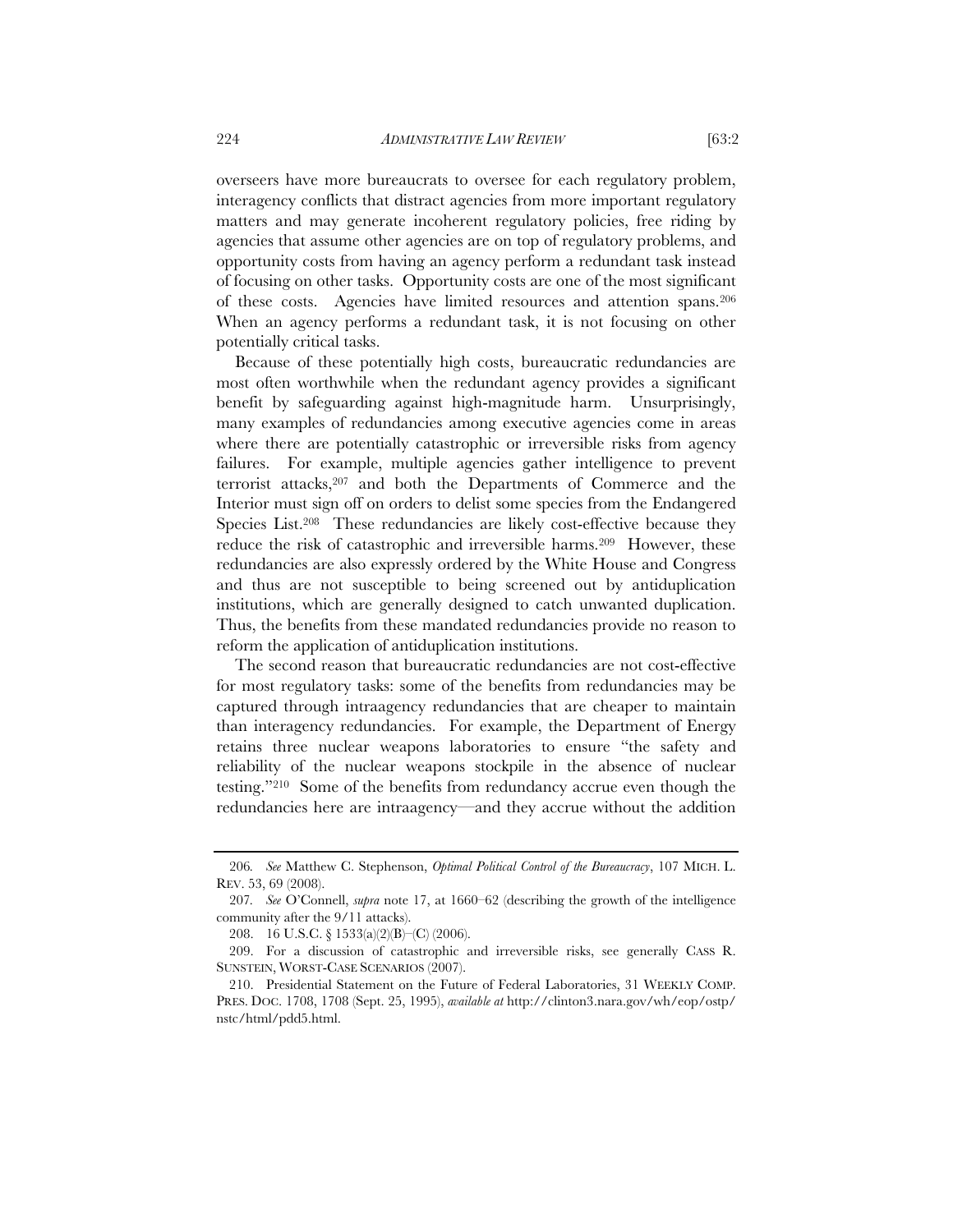of the coordination costs that would arise if the labs were scattered throughout multiple departments and thus under the oversight of different management structures. This is not to say that intraagency redundancies are perfect substitutes for interagency redundancies. Interagency redundancies—by staffing two agencies with potentially diverse skills and viewpoints—are stronger than intraagency redundancies in some instances. However, in other instances intraagency redundancies will prove more cost-effective. Moreover, intraagency redundancies are the responsibility of the agency head and are generally not subject to antiduplication institutions, which focus on interagency redundancies.

Ultimately, most duplication subjected to antiduplication institutions does not involve tasks that satisfy the conditions necessary to make interagency bureaucratic redundancies cost-effective. In the rare occasion when duplicative delegations entail tasks for which interagency redundancies are cost-effective, Congress or the White House can explicitly direct agencies to perform redundant functions—as they have proven capable of doing in the antiterrorism and endangered species contexts. Such direct instruction is preferable because it helps avoid confusion about how agencies should behave given potentially contrary signals sent to agencies from antiduplication institutions. Overall, so long as Congress and the White House direct agencies to perform redundant tasks when desirable, there is no reason to reform antiduplication institutions generally in order to ensure that beneficial redundancies are not screened out.

#### *2. Agency Competition*

Public choice models of agency competition emerged around the same time as bureaucratic redundancy theory. These models also were designed to question the canon of public administration that favors coordinating the behavior of agencies with similar powers to avoid duplication.<sup>211</sup> The models—by analogizing public agencies to private, profit-seeking firms show how competition among agencies may generate valuable information for agencies' congressional principals. There are several variants of models of agency competition. I focus on two influential variants that are most relevant to the duplicative delegations issue—what I will call the price competition model and the jurisdictional competition model.212 Under these models, competition is generally considered a "natural" tendency for

 <sup>211.</sup> WILLIAM A. NISKANEN, JR., BUREAUCRACY AND REPRESENTATIVE GOVERNMENT 196 (1971).

<sup>212</sup>*. Cf.* Kathleen A. Carroll, *Bureau Competition and Inefficiency: A Reevaluation of Theory and Evidence*, 13 J. ECON. BEHAV. & ORG. 21 (1990) (calling the same models "Niskanen-type models" and "models of bureaucratic conduct," respectively).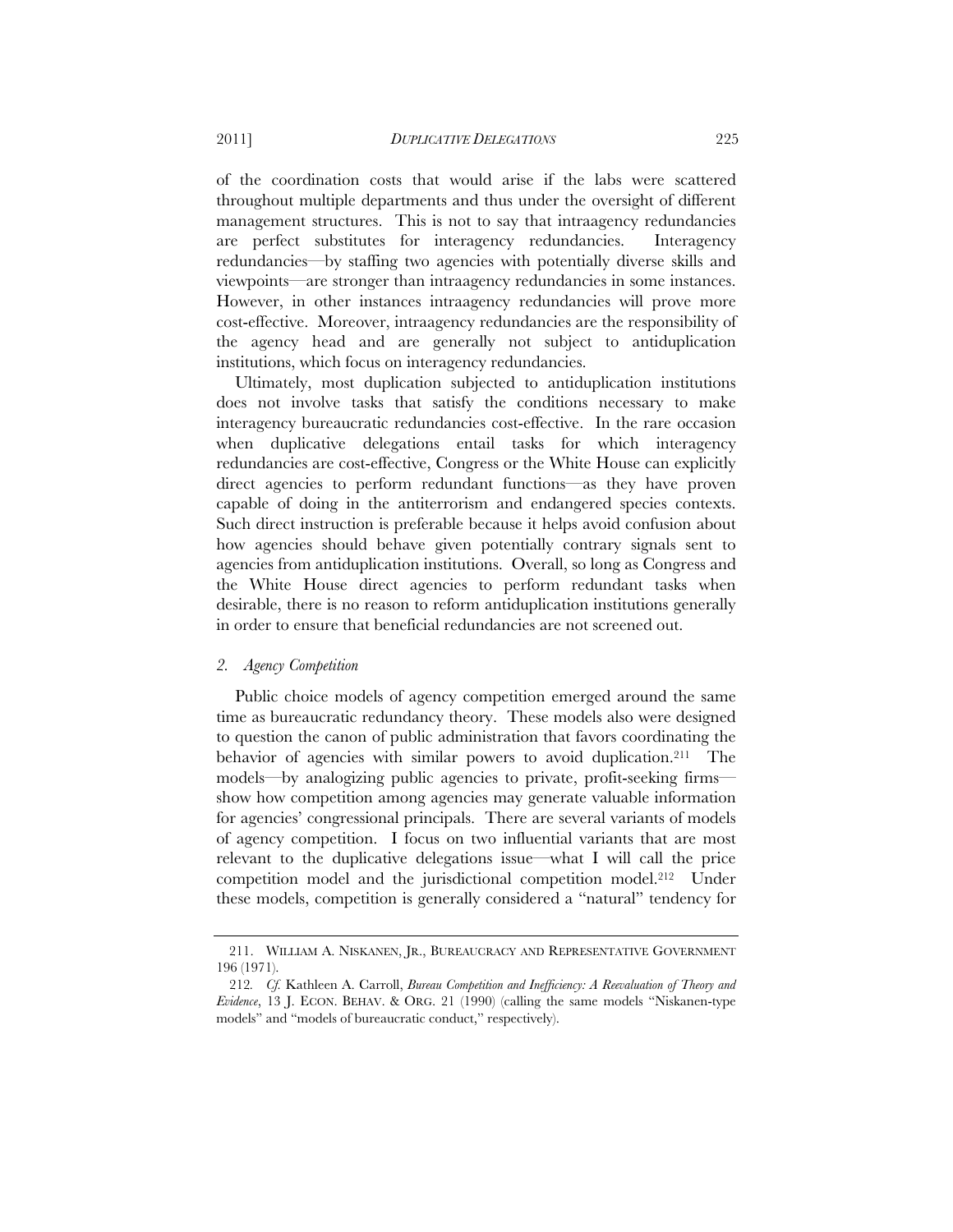agencies.213 Thus, even if Congress does not draft duplicative delegations with the intent to spur agency competition, the duplicative delegations may nevertheless generate valuable competition because agencies are prone to compete when given the chance. If one accepts the models' assumptions,

the loss of beneficial interagency competition is one of the costs of avoiding duplication through antiduplication institutions. Indeed, the models suggest that Congress and the White House should not continue to apply antiduplication institutions that prevent duplication generally and should instead selectively encourage those duplications that generate beneficial competition. William Niskanen—the original developer of the price competition model—argues along these lines. He asserts that more beneficial "competition would develop if it were not artificially constrained"214 by public policies that favor "the coordination of similar government services [and] the elimination of redundancy and overlap."215 Several legal scholars have also adopted the position that some antiduplication institutions will squash beneficial interagency competition. For example, Professor Mariano-Florentino Cuéllar and his coauthors argue that agency consolidation "can diminish the competition among agencies."216 However, the problem with such conclusions is that—at least to the extent that the conclusions are based on public choice models of agency competition—they rest on highly questionable assumptions about bureaucratic and legislative behavior and processes. I conclude that, while there are some potential benefits from agency competition, the benefits are not as robust as the models predict and there is little risk that antiduplication institutions will squelch beneficial competition.

#### *a. A Price Competition Model*

The price competition model predicts that duplication among agencies provides valuable information to Congress about how much it costs an agency to provide a service—information that Congress may use to make wiser decisions during the appropriations process. When agencies with duplicative delegations avoid duplication, they deprive Congress of this cost-saving information.

Under this model, agency officials want to maximize the size of their

 <sup>213.</sup> William A. Niskanen, *Competition Among Government Bureaus*, 22 AM. BEHAV. SCIENTIST 517, 518 (1979).

 <sup>214.</sup> NISKANEN, *supra* note 211, at 196–97.

 <sup>215.</sup> Niskanen, *supra* note 213, at 518.

 <sup>216.</sup> Cohen et al., *supra* note 18, at 710–11 (referring to the diminishment of beneficial competition); *see also* Merrill & Francer, *supra* note 2, at 133 ("Consolidation could also sacrifice the benefits of competition among agencies.").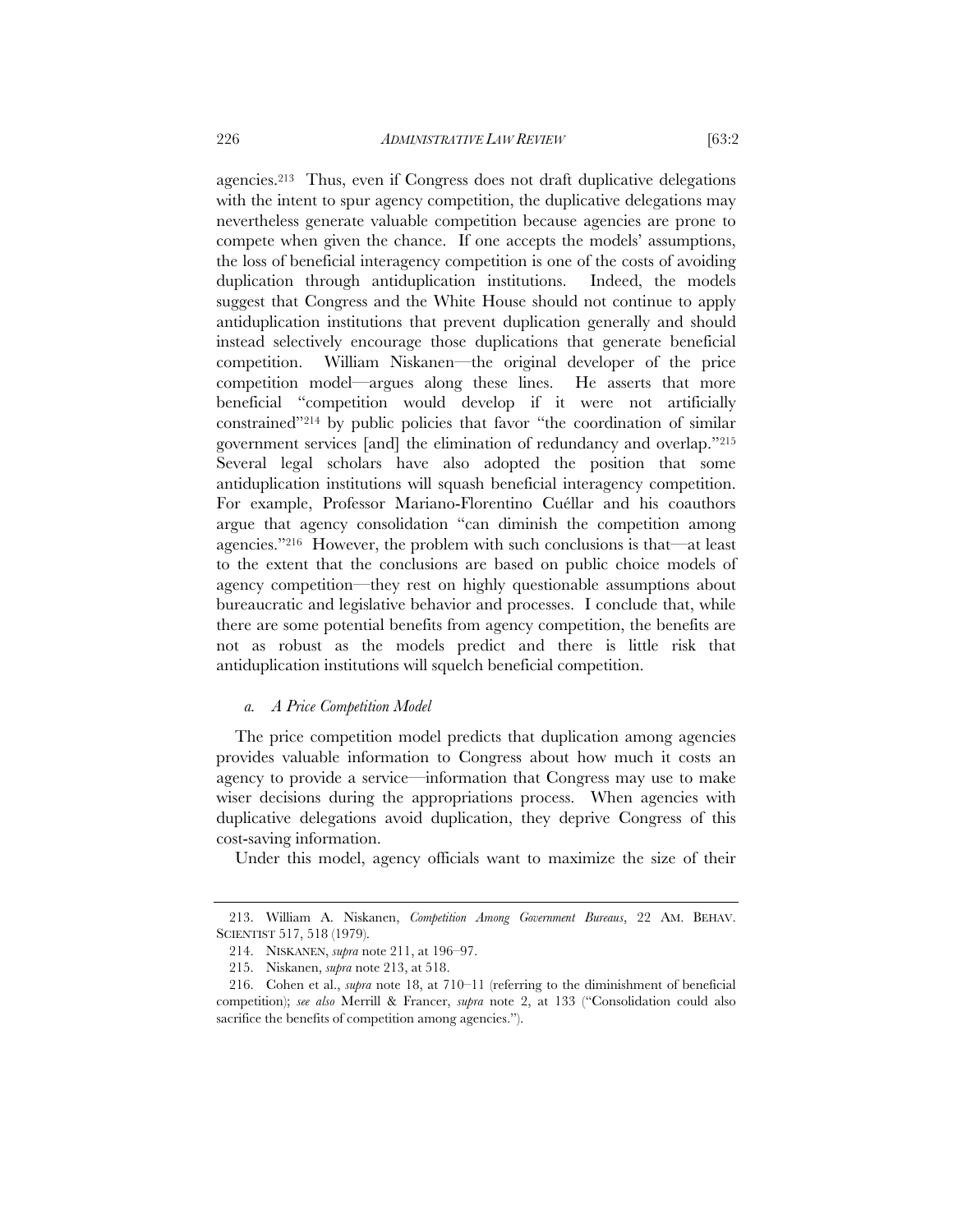budgets.217 Thus, the officials submit budget requests to Congress that are higher than needed to provide their agency's services.<sup>218</sup> Congress is ignorant about the agency's true production costs and ends up approving a budget that is higher than necessary for the agency to efficiently provide its services—thus wasting taxpayer dollars.<sup>219</sup> The price competition model suggests that Congress may constrain an agency's highball budgetary requests by having two or more agencies provide duplicative services and

submit funding requests for those services. This budgetary "competition among bureaus provides the [congressional] review committee a contemporary basis for comparison, making it easier to recognize unusually efficient or inefficient performance and to reward or penalize bureaus on this basis."220 The price competition model predicts that these rewards and penalties—likely coming in the form of bigger budgets or expanded powers—will drive the competing agencies to become more efficient, thus saving taxpayer dollars.

Normatively, if the potential cost savings from competition are high enough, then Congress and the White House may want to relax the antiduplication institutions that push agencies to coordinate and avoid duplication. Instead, Congress and the White House may want to encourage more duplication that generates competition.

The problem with drawing this conclusion from the price competition model is that the model rests on several faulty assumptions about executive and legislative behavior and processes. First, the model assumes that bureaucrats are budget maximizers. But there is little reason to assume that bureaucrats care a lot about budgets because an agency's budget has no bearing on bureaucrats' salaries or working conditions. Indeed, bureaucrats may have a number of preferences that are uncorrelated or negatively correlated with the size of their agencies' budgets.221 Second, the model assumes that agencies have the upper hand in budget negotiations with Congress—a highly dubious assumption given how much power Congress wields over agencies and given the evidence that congressional

 <sup>217.</sup> NISKANEN, *supra* note 211, at 36–42.

<sup>218</sup>*. Id.* at 155–68.

<sup>219</sup>*. Id.*

<sup>220</sup>*. Id.* at 160.

<sup>221</sup>*. See* Daryl J. Levinson, *Empire-Building Government in Constitutional Law*, 118 HARV. L. REV. 915, 932–33 (2005) [hereinafter Levinson, *Empire-Building*] (noting how bureaucrats may be motivated by self-interests that are contrary to the agency's purpose); *see also* Daryl J. Levinson, *Making Government Pay: Markets, Politics, and the Allocation of Constitutional Costs*, 67 U. CHI. L. REV. 345, 382–83 (2000) (explaining how bureaucrats may select more expensive means to accomplish their tasks to use up the budget and decrease their workloads).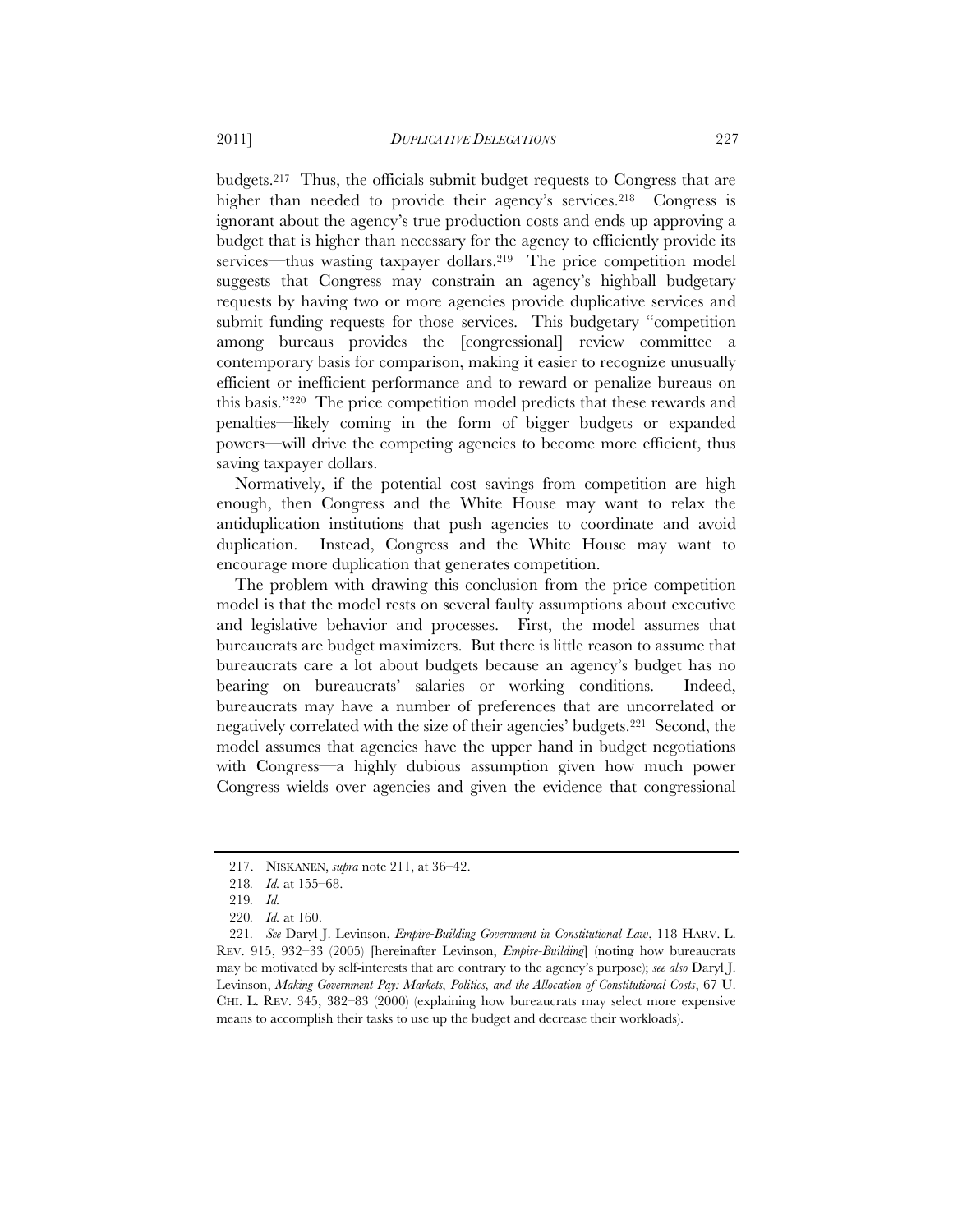committees are often stingy and push back on budget requests.222 Third, the model assumes that price competition is the only tool available for Congress to learn about agencies' costs. However, Congress has other ways of learning about agencies' costs that are more cost-effective than price competition. Most obviously, Congress has tasked the Congressional Budget Office with providing "information and estimates required for the Congressional budget process."223 Thus, before signing off on agencies' budgets, Congress has in hand its own estimates of the agencies' costs. Moreover, Congress may retrieve additional information on agencies' costs by ordering the Government Accountability Office to audit agencies. Finally, the model ignores the role that the White House plays in the budgeting process. Before agencies' budget requests go to Congress, they are screened by OMB.224 Because the White House may push back on agencies' budget requests, the requests are often lower than the model assumes by the time they reach Congress.

Overall, it is highly questionable whether duplication among agencies leads to the sort of beneficial agency competition that the model predicts. It is plausible that duplication reveals some valuable information to Congress. But in the end, it appears that competition is not a cost-effective way for Congress to gain information about agencies' costs, given the high price of agency duplication. Thus, price competition is not a compelling reason for Congress and the White House to relax the application of antiduplication institutions.

#### *b. A Jurisdictional Competition Model*

The jurisdictional competition model of agency competition takes a view of the bureaucratic battlefield that goes beyond the appropriations process. The model suggests that having two agencies with duplicative delegations compete by performing the same tasks is beneficial because it allows Congress to compare the agencies' performances and ensure that agencies are acting in line with congressional preferences.

Under the jurisdictional competition model, agency officials want to expand their agencies' power and jurisdiction.225 Two agencies with

<sup>222</sup>*. See* Rudolph G. Penner, *The Congress and Statistics*, CHANCE, Fall 2003, at 54, 56, *available at* http://www.urban.org/uploadedPDF/1000584\_congress\_and\_stats.pdf.

<sup>223</sup>*. About CBO*, CONG. BUDGET OFFICE, http://www.cbo.gov/aboutcbo/ (last visited May 15, 2011).

<sup>224</sup>*. See The Mission and Structure of the Office of Management and Budget*, OFFICE OF MGMT. & BUDGET, http://www.whitehouse.gov/omb/organization\_mission/ (last visited May 15, 2011) (detailing how OMB clears all bills that agencies send to Congress).

<sup>225</sup>*. See* ANTHONY DOWNS, INSIDE BUREAUCRACY 16–18 (1967) (exploring why agencies inherently seek to expand).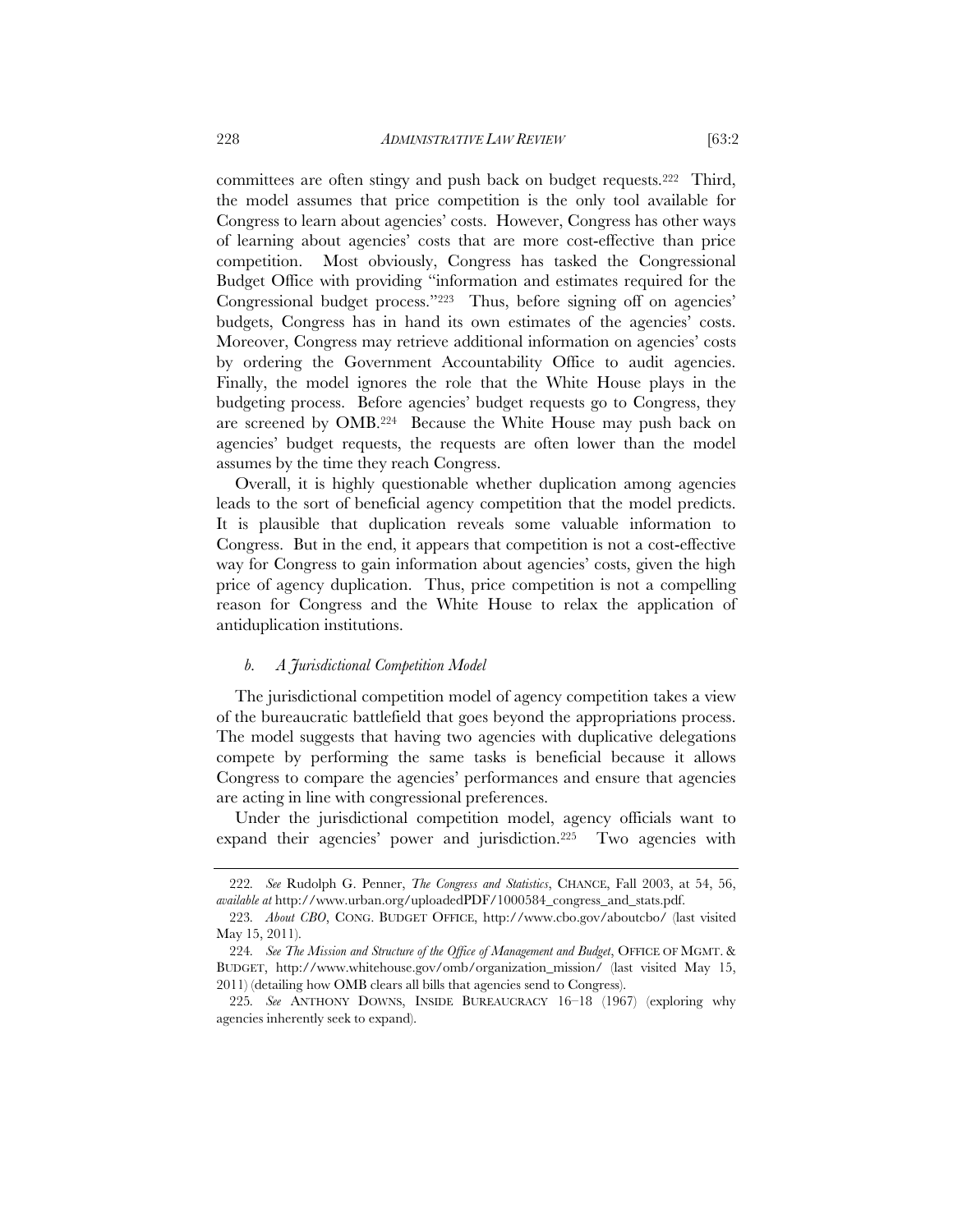jurisdiction to perform the same tasks will compete for sole control of those tasks by trying to outperform each other.226 Their performances are monitored and judged by Congress. Congress rewards the agency whose regulatory output is closer to Congress's preferences and punishes the agency whose performance is seen as lacking.227 Rewards may include increased budgets and expanded jurisdiction; punishments may include decreased budgets and diminished jurisdiction. Here, the competition ensures that agencies will act according to Congress's wishes. In particular, if Congress cares about efficiency, then competition will drive the agencies to become more efficient.228 The corollary point is that in the absence of competition, agencies will waste their resources.229 Professor Jacob Gersen embraces this basic model of agency competition when he argues, "Giving authority to multiple agencies and allowing them to compete against each other can bring policy closer to the preferences of Congress than would delegation to a single agent."230

But again, there are several problems with drawing these conclusions from the jurisdictional competition model. First, there is little reason to assume that removing institutions that influence agencies to coordinate and avoid duplication will actually produce robust agency competition. The reason is that although agency officials may want more power and jurisdiction, they may also want any number of things that would lead them to avoid competing with other agencies' officials. For example, officials may want to minimize their public failures—and thus avoid tasks that they cannot expertly perform or that come with a high risk of failure.231 They may want to maximize their leisure time—and thus abdicate tasks instead of taking on new ones.232 They may want to maximize their competence at

 <sup>226.</sup> BENDOR, *supra* note 40, at 55–56 (emphasizing that agencies will fight one another for jurisdiction).

<sup>227</sup>*. See* Gersen, *supra* note 18, at 212–13 (stating that Congress can effectively take advantage of agency knowledge by threatening an agency with jurisdictional loss for failing to invest in expertise); O'Connell, *supra* note 17, at 1704; Ting, *supra* note 38, at 287 (asserting that principals can lead agents to compete against one another with relative ease when redundancy exists).

<sup>228</sup>*. See* DOWNS, *supra* note 225, at 200 ("When faced by a threat from functional competitors, a bureau is likely both to invent better ways of performing its functions and to attack its competitors.").

<sup>229</sup>*. See id.* (explaining that agencies not facing competition must "continue to look busy" during slow periods so Congress will not cut its size or importance).

 <sup>230.</sup> Gersen, *supra* note 18, at 212.

<sup>231</sup>*. See* C.F. LARRY HEIMANN, ACCEPTABLE RISKS 18 (1997) (asserting that the "cardinal rule" governing agency activity is avoiding visible failures).

<sup>232</sup>*. See* Levinson, *Empire-Building*, *supra* note 221, at 933 (describing this subset of bureaucrats as "stereotypical").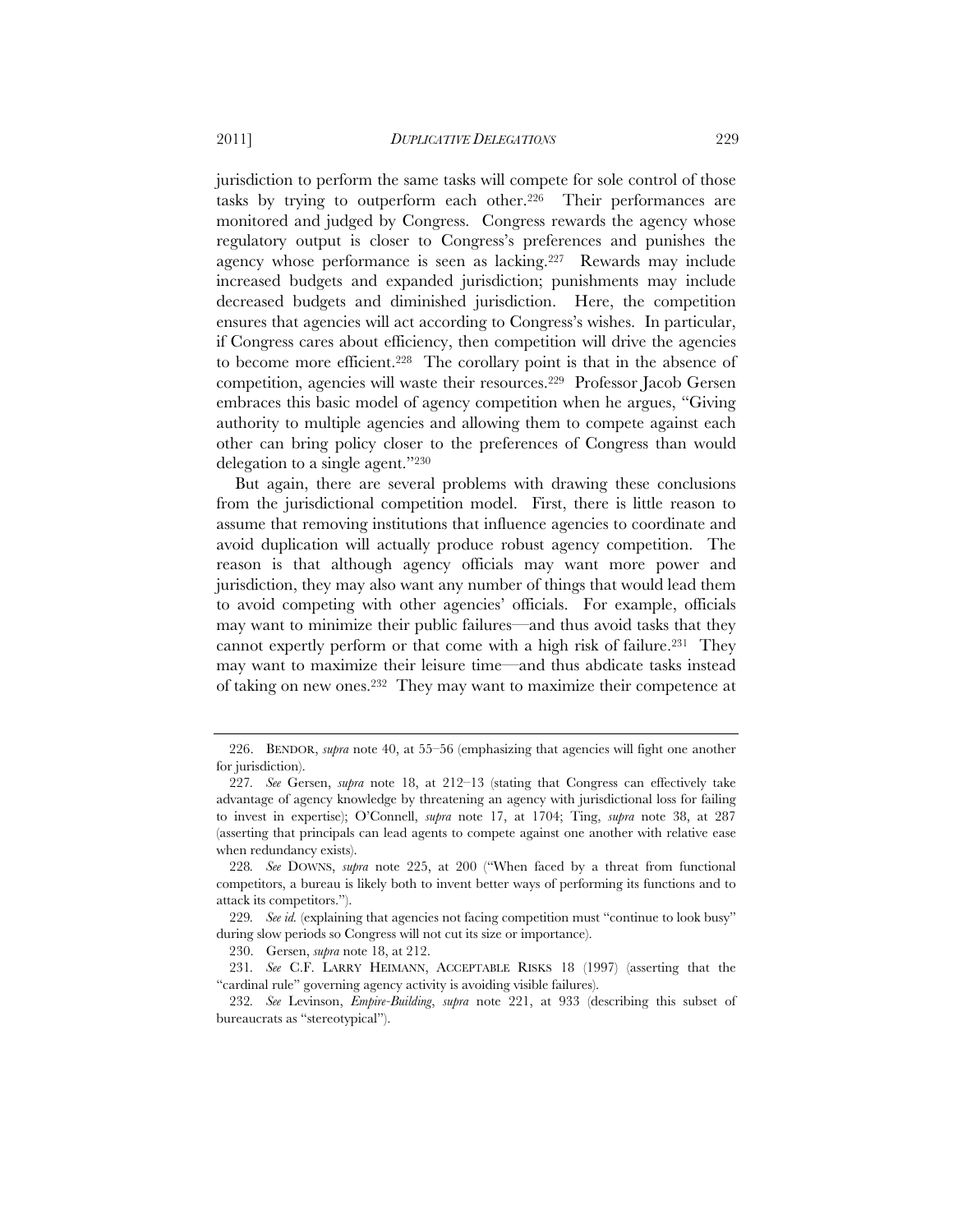work—and thus focus on expertly performing only a small core set of traditional tasks.233 They may want a quiet life with settled, unvarying long-term assignments. Or they may want to maintain a pleasant work environment—and thus avoid antagonizing other bureaucrats and agencies by trying to take over their tasks. Overall, there are a number of preferences that bureaucrats may have. The most that can be claimed about bureaucrats as competitive expansionists is that some bureaucrats some of the time may want to expand the size and power of their agency.

Second, even if agencies were motivated to compete with each other, it is questionable whether congressional oversight is set up to properly encourage and reward efficient competition. For agency competition to prove efficient, Congress must monitor the agencies' performances well enough to accurately determine which agency performed more to its liking. However, it is doubtful that Congress invests enough resources in monitoring mundane agency competitions to accurately determine the winner. Much congressional oversight is triggered by public complaints about regulatory failure.234 But in the absence of salient failures, Congress may not pay close enough attention to differences in agencies' everyday performances in order to accurately determine which agency is performing better on a specific regulatory task. Moreover, Congress's accuracy may be further hurt because congressional oversight committees are often biased in favor of the agencies they oversee.<sup>235</sup> That is, in competitions between two agencies under the oversight of two different committees, each committee may push for its agency—regardless of how it performed.

Furthermore, the benefits of jurisdictional competition depend on Congress rewarding agencies that perform well and penalizing those that do not. But Congress may reward agencies that are seen as having failed if rewards are understood to mean bigger budgets and more power because Congress may believe that it is better to give the agencies more resources so they can prevent future failures instead of punishing them for past failures. Consider that the House recently proposed new powers for

<sup>233</sup>*. See* WILSON, *supra* note 153, at 181–82 (discussing by way of example USDA's distaste for the food stamp program).

<sup>234</sup>*. See* Mathew D. McCubbins et al., *Administrative Procedures as Instruments of Political Control*, 3 J.L. ECON. & ORG. 243, 274 (1987) (explaining that administrative procedures allow the public to voice its displeasures with agency policies before those agencies have fully committed to them); Mathew D. McCubbins & Thomas Schwartz, *Congressional Oversight Overlooked: Police Patrols versus Fire Alarms*, 28 AM. J. POL. SCI. 165, 176 (1984) (arguing that Congress benefits by allowing the public to pull the "fire alarm" when agencies fail to comply with Congress's objectives).

<sup>235</sup>*. See generally* DeShazo & Freeman, *supra* note 41 (positing that committee agencies may favor those agencies that allow them to "further their own interests").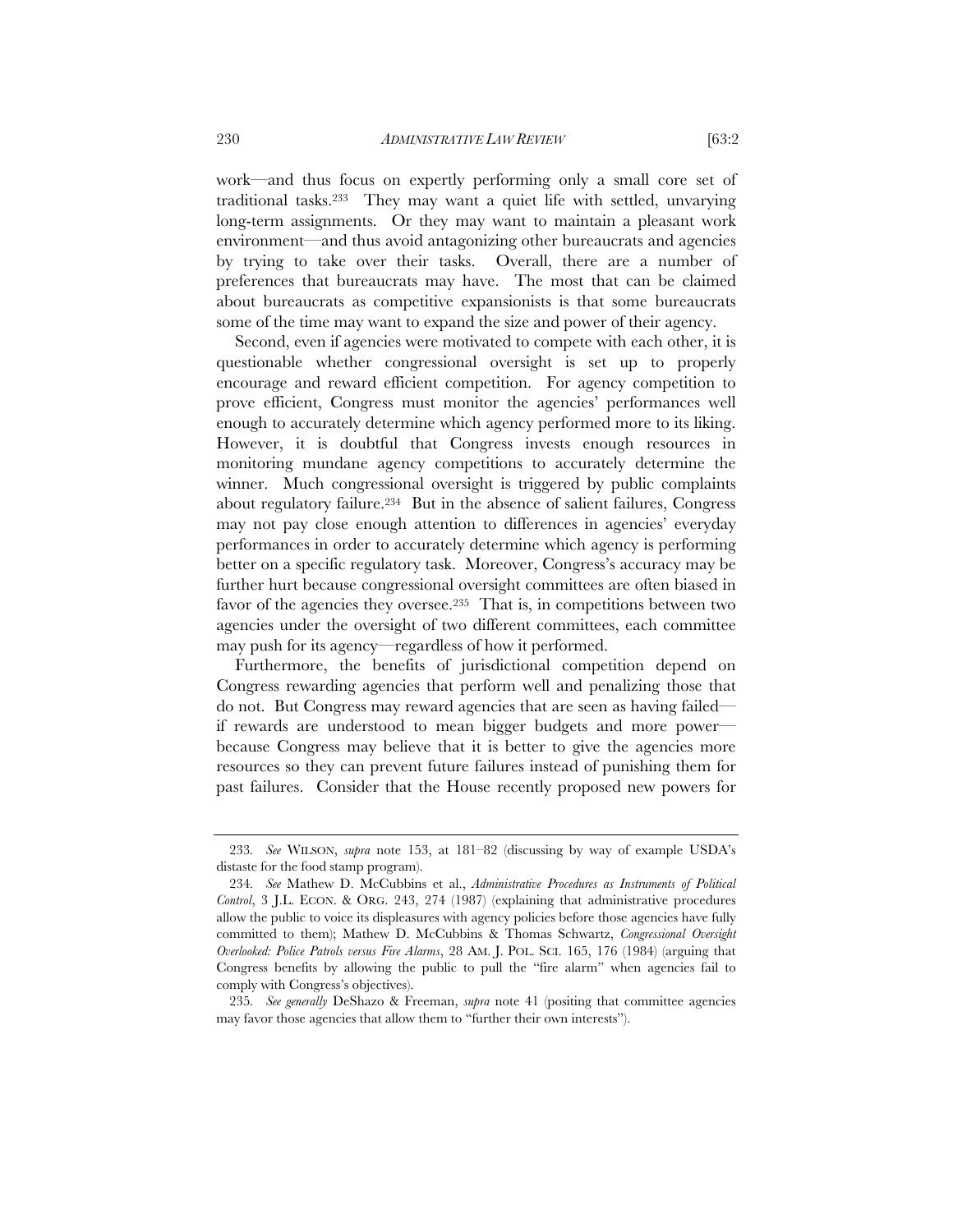the FDA after it was blamed for failing to prevent food-borne illnesses instead of granting those powers to other agencies such as the USDA.236 Similarly, Congress expanded the powers of the Federal Reserve after if was blamed for contributing to the collapse of the entire U.S. economy, despite calls for Congress to punish the agency by shifting some of its jurisdiction and power to other agencies.<sup>237</sup> Such rewards for regulatory failure do not induce the kind of competitive efficiencies envisioned by the jurisdictional competition model. Overall, it is far from certain that congressional oversight is set up for agency competitions.

Finally, even if changing agencies' incentives would produce robust competition that was accurately monitored and rewarded by Congress, it remains questionable whether such direct competition is cost-effective. Indirect competition may produce much of the benefit of direct competition but without the costs of duplication and interagency conflict.238 By indirect competition, I mean agencies' competition for jurisdiction and power that does not entail duplication and head-to-head competition over the exact same tasks. Consider that a single agency performing a task still faces pressure from the possibility that, if it does not perform the task to the legislators' liking, Congress may replace it with another agency. An agency does not need to witness another agency performing the same task to know that its congressional bosses will look elsewhere if they are not happy with the agency's performance.

Overall, jurisdictional competition among agencies with duplicative delegations is generally not cost-effective. The jurisdictional competition model provides little justification for Congress and the White House to reform their antiduplication efforts to focus more on promoting competition than reducing duplication.

#### *C. Implications for Separation of Powers*

In the previous two sections, I analyzed duplicative delegations with reference to normative theories and models of interagency duplication. In this section, I analyze duplicative delegations with reference to constitutional separation of powers. In particular, I examine how duplicative delegations alter the balance of powers by affording the Executive significantly more discretion than it usually has to determine

<sup>236</sup>*. See generally* Food Safety Enhancement Act of 2009, H.R. 2749, 111th Cong. (2009) (granting the FDA authority to cancel or suspend the registration of facilities that manufacture, process, pack, or hold food).

<sup>237</sup>*. See* Enhancing Financial Institution Safety and Soundness Act of 2010, Pub. L. No. 111-203, § 312(b)(1)(A), 124 Stat. 1520, 1521 (2010).

<sup>238</sup>*. See* Ting, *supra* note 38.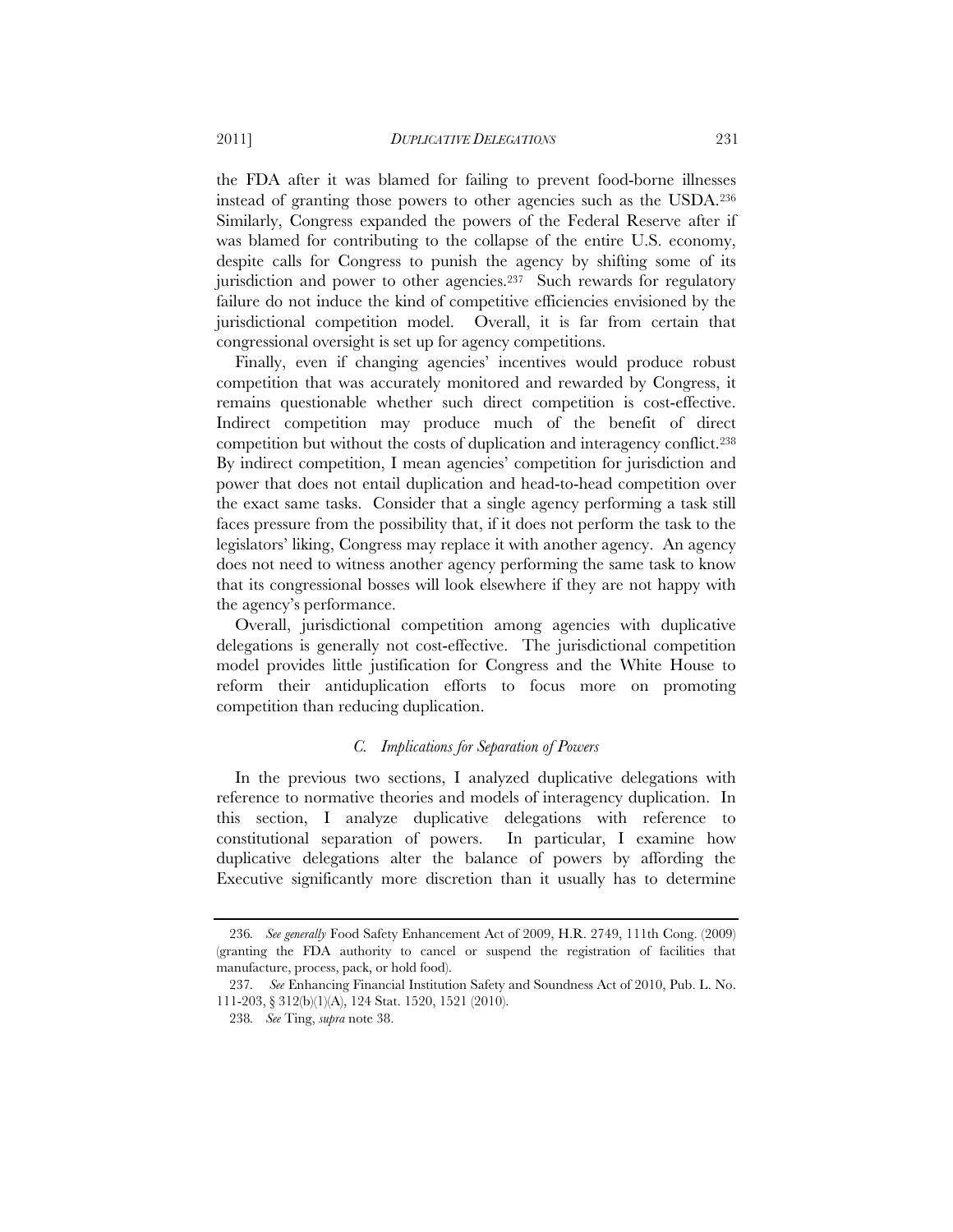which agency performs a task.

When Congress delegates to a single agency, the President must act through that particular agency.239 By contrast, when Congress delegates authority directly to the President, the President may retain that authority or subdelegate it to the inferior executive officer or agency of his choosing under his subdelegation powers.240 There are significant benefits to according the President maximum discretion to empower agencies as he sees fit, but there are significant costs too—in particular the risk of arbitrary decisionmaking and abuse of power. As it turns out, duplicative delegations provide the Executive a level of discretion to allocate responsibilities among agencies that is less than the discretion accorded through delegation to the President but greater than the discretion accorded when Congress clearly delegates to a specific agency. With duplicative delegations, the Executive has discretion to select which agency should perform which tasks. But that discretion is limited to the few agencies with duplicative delegations and to the set of tasks covered by those delegations. This intermediate level of discretion captures some of the key benefits of delegating directly to the President but with fewer costs. Indeed, although duplicative delegations are largely unintended and incidental creations, the intermediate level of discretion they afford the Executive has proven beneficial in some regulatory contexts.

Significant trade-offs come from delegation to the President. First, delegation to the President may enhance democratic accountability by linking the exercise of administrative power to the office of the President, who is of course a nationally elected figure.<sup>241</sup> However, when Congress delegates to the President, Congress may then take a more laissez-faire

<sup>239</sup>*. See* Kagan, *supra* note 110, at 2329 (explaining that when Congress delegates authority to an administrative official, it deprives the President of delegating that authority to the agency of his choice). Some have suggested that, under one reading of the Constitution, the President has the power to strip an agency of its congressionally delegated authority and reassign the authority to another agency. *See* Harold J. Krent, *The Sometimes Unitary Executive: Presidential Practice Throughout History*, 25 CONST. COMMENT. 489, 503 (2009) (reading proponents of a strong unitary Executive as appearing to support this proposition). However, this strong view of presidential power is not the dominant one. For the purposes of this Article, I will adopt the majority and most legally defensible position and assume that Congress's choice to delegate to a particular agency forces the President to act through that agency.

 <sup>240. 3</sup> U.S.C. §§ 301–303 (2006) (authorizing the President "to designate and empower the head of any department or agency," contingent on appointment by the Senate, to fulfill "any function which is vested in the President by law").

<sup>241</sup>*. See* Kagan, *supra* note 110, at 2331–32 (identifying two reasons for increased accountability: (1) enhanced public transparency, and (2) improved bureaucratic responsiveness to the public by establishing an electoral link).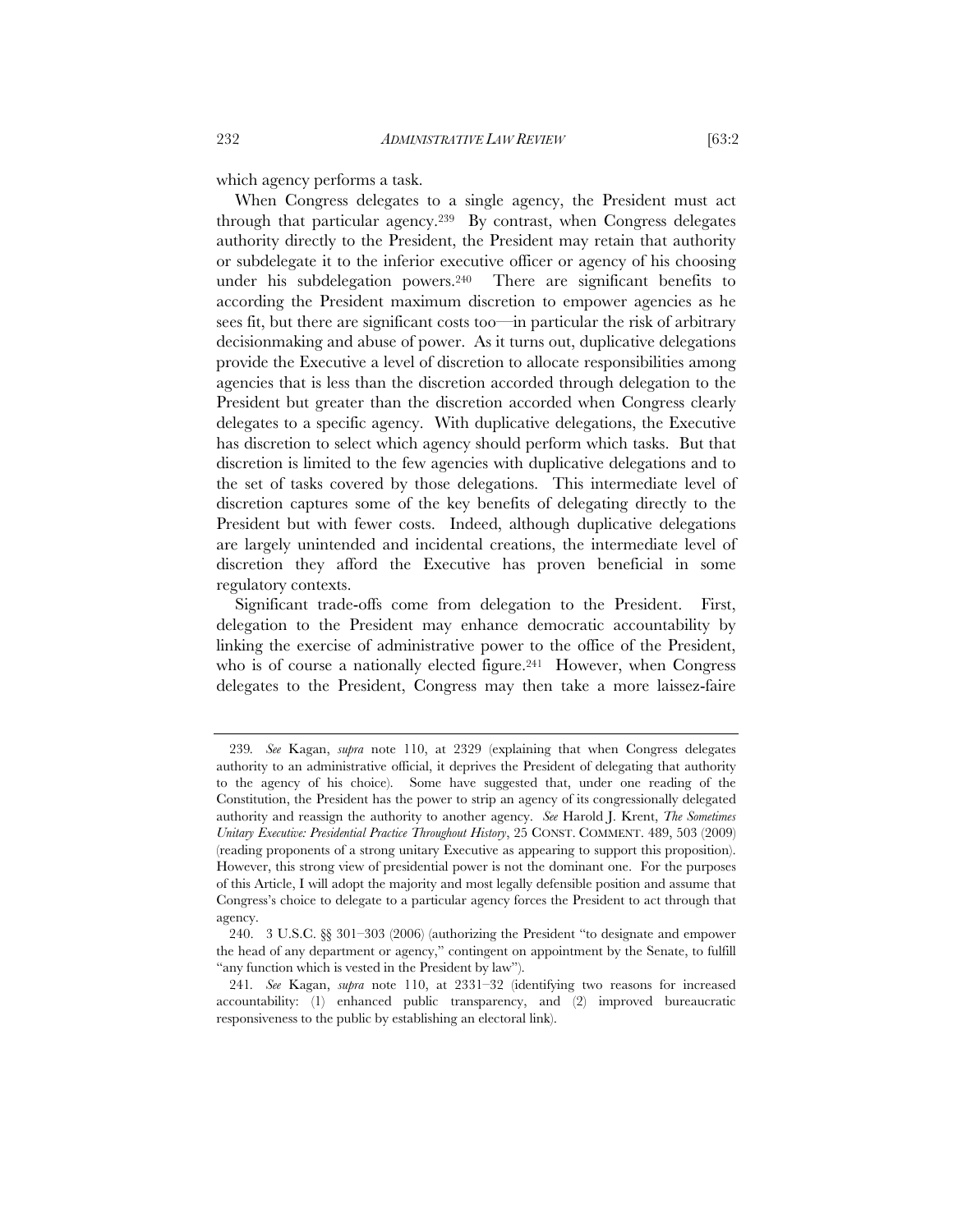approach to oversight—perhaps feeling that agencies acting under presidential delegations instead of congressional delegations are the responsibility of the President. If this is right, then delegation to the President sacrifices some of the benefits of interbranch oversight that come from our constitutional separation of powers. Thus, as a result of delegation to the President, accountability is strengthened because of a connection to the President, but accountability is hurt because congressional oversight of unelected bureaucrats may decrease.

Second, by virtue of his position atop the Executive hierarchy, the President is better situated than Congress to assign tasks to inferior executive agencies in ways that foster a coherent and efficiently hierarchical administrative structure. Delegation directly to the President exploits this comparative advantage.242 However, delegation to the President also diminishes congressional input into the important question of which agency should regulate. It matters which agency regulates. Different agencies have different expertise and interests and will thus regulate in different ways. When the President alone decides which agency should act, the public is deprived of Congress's views on the matter—views that may reflect majority preferences.243 Thus, as a result of delegation to the President, the decision about which agency should regulate is improved because of the President's comparative advantage in making such decisions, but the decision is hurt because of the loss of congressional input.

Third, delegation to the President accords the President flexibility to respond to fast-changing or new regulatory problems by assigning oversight to the agency with the greatest expertise and ability to adapt to the new problem without the lengthy delays that come from the congressional process. However, delegation to the President also enables arbitrary decisionmaking by the President.244 Different agencies have different

<sup>242</sup>*. See* ARNOLD, *supra* note 58, at 17 (describing two theorists' views within the emerging field of public administration that the Executive should have primary administrative delegation authority).

<sup>243</sup>*. See* Steven P. Croley, *Theories of Regulation: Incorporating the Administrative Process*, 98 COLUM. L. REV. 1, 59–60 (1998) (explaining how demands from interest groups cause legislators in Congress to make compromises, althought it is debatable whether the outcome truly reflects the general public's interests); Thomas O. McGarity, *Presidential Control of Regulatory Agency Decisionmaking*, 36 AM. U. L. REV. 443, 451, 456–57 (1987) (claiming that "accountability is attenuated, not enhanced," when presidential intervention controls administrative decisionmaking).

<sup>244</sup>*. See* Bressman, *supra* note 196, at 525 (noting that the Supreme Court in *Schechter Poultry* and *Panama Refining* invalidated large delegations to the President because they increased "the possibility of arbitrary action to unacceptable levels"); Kevin M. Stack, *The President's Statutory Powers to Administer the Laws*, 106 COLUM. L. REV. 263, 269 (2006) (describing consequences of congressional delegations to the President, including the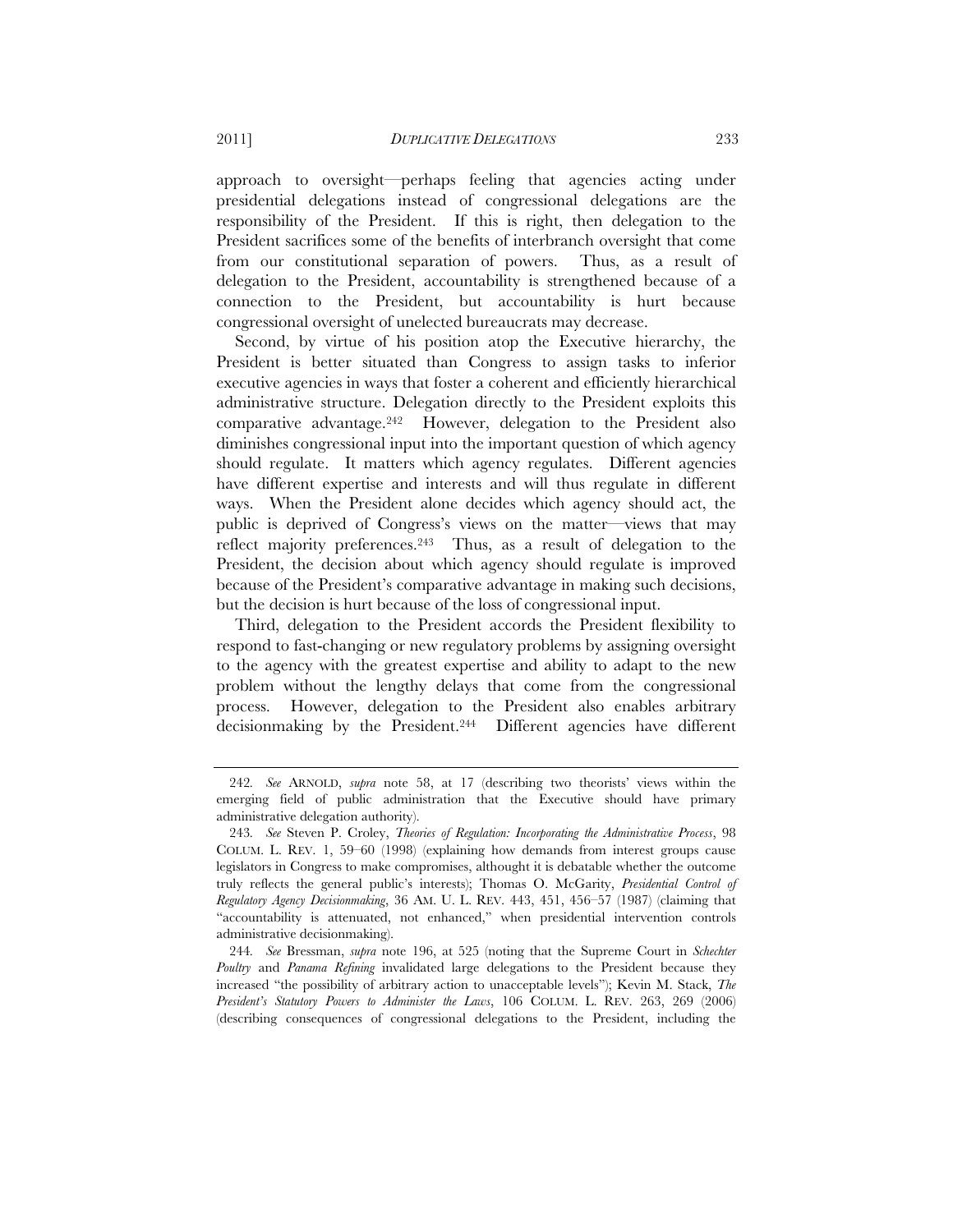interests and internal decisionmaking processes, which will yield different policy outcomes. From the array of agency decisionmaking processes to choose from, the President may select an agency for arbitrary reasons. Moreover, the Supreme Court has held that the APA does not apply to the President.<sup>245</sup> Therefore, when Congress delegates to the President, it enables the President to ignore the procedural constraints of the APA although the APA would apply if the President subdelegated authority to an agency. Ultimately, as a result of delegation to the President, the President is free to respond to changes in the regulatory environment by quickly shifting responsibility among agencies, but this time-saving benefit comes with the risk of arbitrary decisionmaking by the President.

In short, when Congress delegates to the President, it gives the President maximum discretion to decide which agencies should perform which tasks. This discretion comes with significant benefits and costs. As it turns out, duplicative delegations provide the Executive an intermediate level of discretion that captures some of these key benefits but with fewer costs.

Duplicative delegations provide a menu of agencies from which the President may select which agencies should perform which tasks—assuming the President cares enough about the regulatory matter at hand to become involved instead of leaving it to the agencies to divide tasks among themselves. This discretion allows the President to organize the relationship among agencies with duplicative delegations in a coherent and efficient manner. It affords the President flexibility to shift responsibility among agencies in response to changes in the regulatory environment. And, it enhances accountability by linking the agencies' responsibilities to the President.

At the same time, the President's discretion is subject to significant constraints. The President's decision set is limited to only those agencies with duplicative delegations and to only those tasks that fall under these delegations. Thus, the President cannot comprehensively reorganize the allocation of regulatory tasks without congressional approval. The President cannot act himself, and thus the APA will apply to whichever agencies the President decides should act. Moreover, congressional oversight committees remain invested in the balance of powers among agencies with duplicative delegations—thus retaining the benefits of interbranch oversight. Indeed, Congress has on occasion blocked agreements among agencies with duplicative delegations that it disliked.246

This intermediate level of executive discretion afforded by duplicative

possibility of unilateral presidential action).

<sup>245.</sup> Franklin v. Massachusetts, 505 U.S. 788, 800–01 (1992).

<sup>246</sup>*. See infra* notes 272–75 & accompanying text.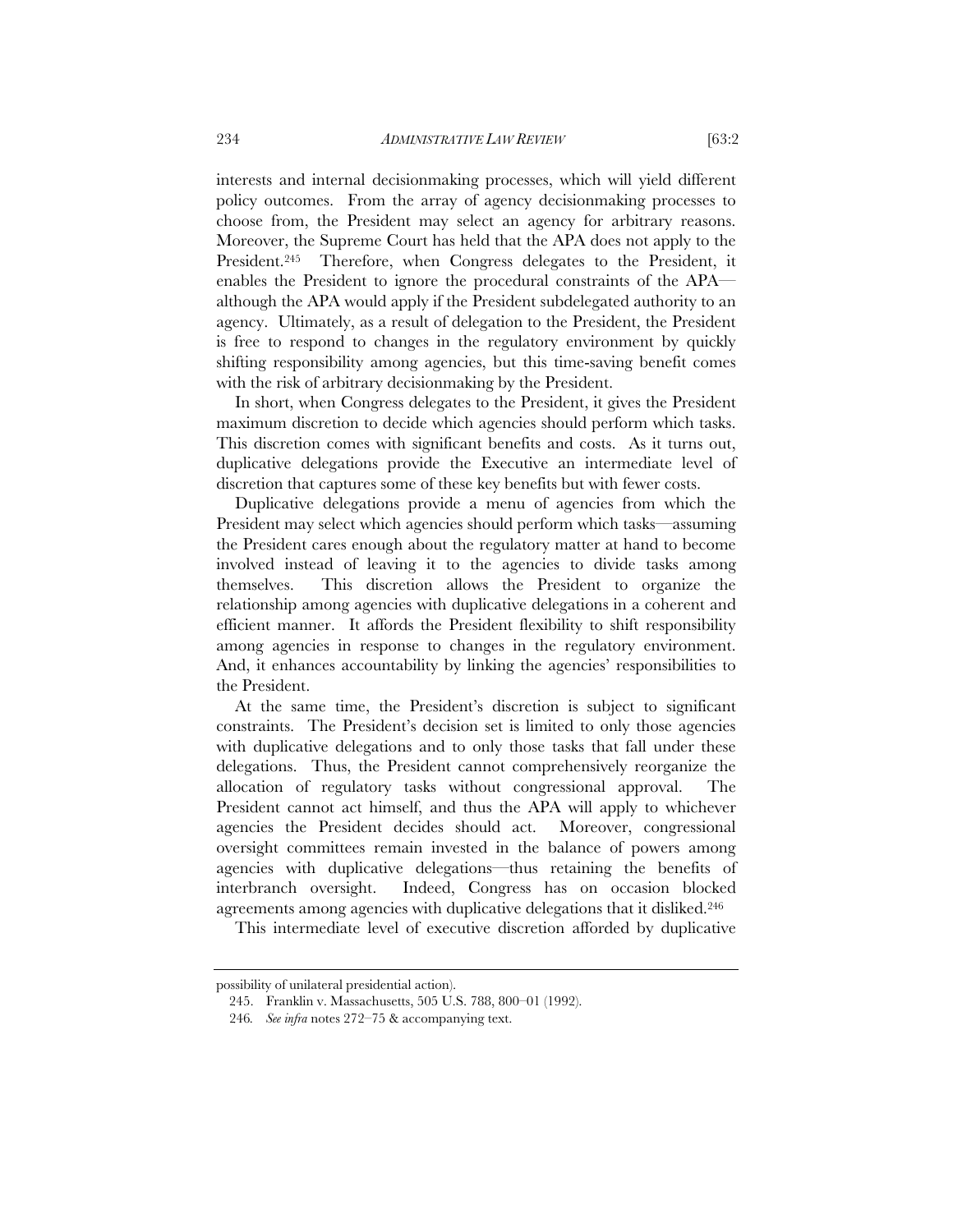delegations has proven beneficial on some occasions. Consider the regulation of surface mining. In response to recent studies showing the adverse and irreversible environmental impact of surface mining, the Obama Administration decided to develop new regulatory guidelines to minimize environmental harms from such mining operations.247 Both Interior's Office of Surface Mining (OSM) and the EPA have authority to regulate the environmental impact of surface mining.248 In the past, OSM has been the primary federal agency in charge of developing best management practices for surface mining. However, OSM has come under fire for its lax and inept enforcement of environmental regulations.<sup>249</sup> Thus, the Obama Administration chose the EPA and not OSM to take the lead in developing and enforcing new best management practices for surface mining operations.<sup>250</sup> In short, duplicative delegations between two agencies enabled the Executive to rely on one agency when the other agency may not have been up to the task at hand.

The level of executive discretion resulting from duplicative delegations also proved beneficial when the spread of GMOs in the 1980s created significant regulatory problems. The regulatory problems called for the expertise of the FDA, EPA, and USDA, but the decades-old authorizing statutes for those agencies provided little guidance on how to divide the tasks confronting them.251 However, duplicative delegations in those statutes enabled the White House to craft a coordinated framework for the regulation of GMOs that allocated regulatory responsibility to each agency based on its expertise and capabilities. The White House was able to craft such a resolution faster than new legislation assigning roles to the agencies could have been passed by Congress. As the introduction to the coordinated framework acknowledges, dividing responsibilities among the agencies under their existing statutes provided "more immediate regulatory

 <sup>247.</sup> MEMORANDUM OF UNDERSTANDING AMONG THE U.S. DEPARTMENT OF THE ARMY, U.S. DEPARTMENT OF THE INTERIOR, AND U.S. ENVIRONMENTAL PROTECTION AGENCY (June 11, 2009), http://www.osmre.gov/resources/ref/mou/ASCM061109.pdf.

 <sup>248.</sup> The Office of Surface Mining (OSM) has authority under the Surface Mining and Control Reclamation Act. 30 U.S.C. §§ 1201–1328 (2006). The EPA has authority under the Clean Water Act. 33 U.S.C. §§ 1251–1376 (2006).

<sup>249</sup>*. See, e.g.*, Ken Ward, Jr., *OSM "At a Crossroads," Rahall Says*, CHARLESTON GAZETTE & DAILY MAIL, Apr. 12, 2009, at B1.

<sup>250</sup>*. See* Complaint at 37, Nat'l Mining Ass'n v. Jackson, No. 1:10-cv-01220 (D.D.C. July 20, 2010) (alleging that the EPA's rejections of existing practices and implementations of new ones that are not evaluated by OSM "invade and disrupt" Congress's authority).

<sup>251</sup>*. See* Gregory N. Mandel, *Gaps, Inexperience, Inconsistencies, and Overlaps: Crisis in the Regulation of Genetically Modified Plants and Animals*, 45 WM. & MARY L. REV. 2167 (2004) (arguing that the regulatory system has failed to efficiently adapt to advances in biotechnology).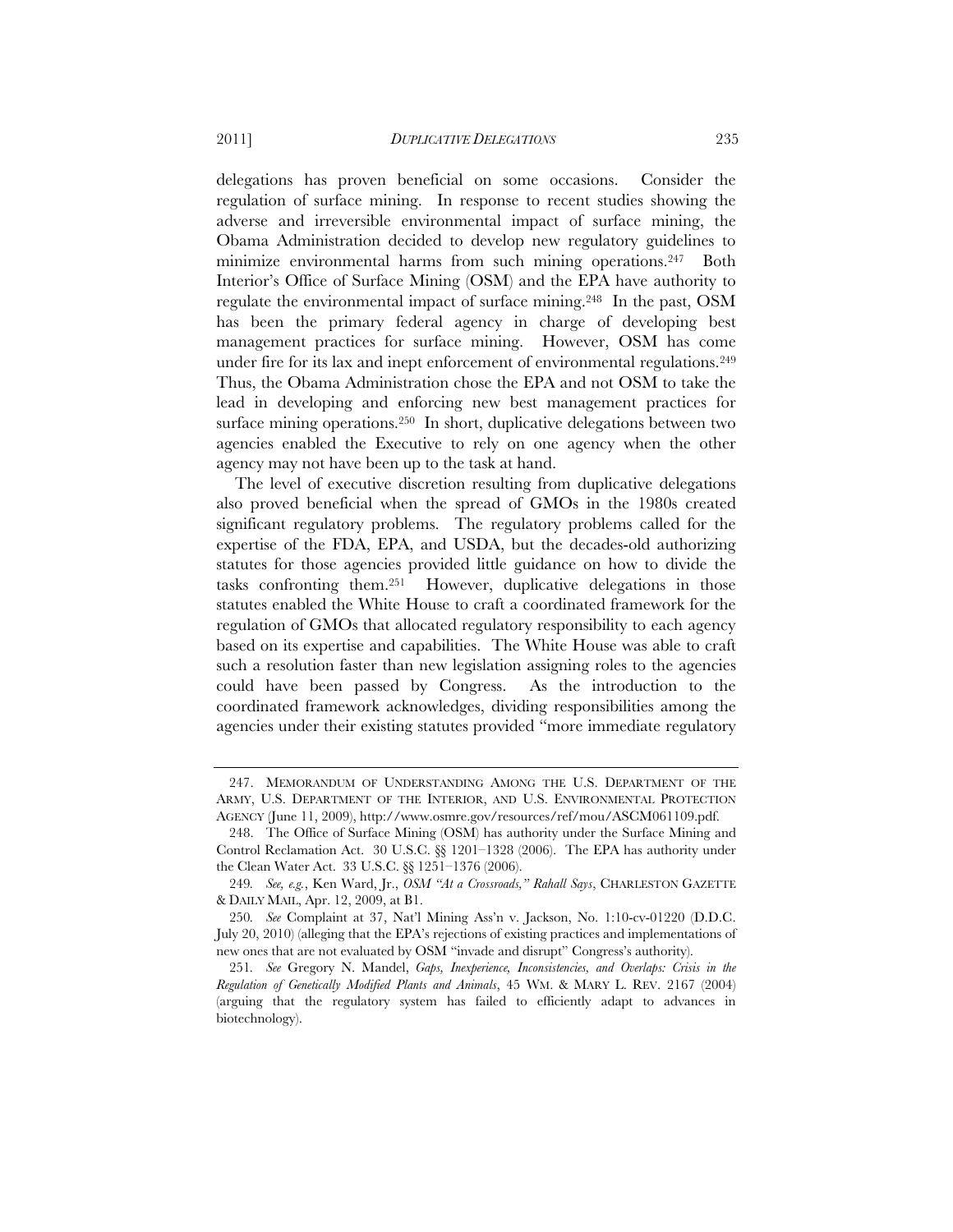protection and certainty for the industry than possible with the implementation of new legislation."252 In short, duplicative delegations enabled the Executive to quickly craft a relatively coherent approach to a new, important technology that implicated multiple agencies' expertise.

Ultimately, duplicative delegations afford the Executive an intermediate level of discretion to choose among agencies when assigning tasks. This discretion is sometimes beneficial. This is not to say that Congress should purposefully create duplicative delegations. If Congress wants the Executive to have some discretion in this regard, it can clearly and expressly provide the Executive with a choice of specified agencies—thus reducing the *ex post* coordination and review costs that come from the ambiguity of duplicative delegations. Indeed, Congress has granted the Executive such discretion on occasion. For example, Congress has established, "Either the Secretary of Agriculture or the Secretary of Energy may be the Secretary concerned in the case of any biomass energy project" that has certain specified characteristics.253 But even when Congress does not set out with the goal of granting the Executive some discretion to determine which agency regulates, it often does so anyway by unintentionally or incidentally creating duplicative delegations. These duplicative delegations generate their share of *ex post* coordination and review costs. But they also provide the Executive a level of discretion that turns out to be beneficial when one agency is not up to the task at hand or when a relatively rapid regulatory response is needed.

#### *D. Implications for Statutory Interpretation*

In this section, I build on the analysis in the previous section by offering a separation of powers based argument for how courts should reconcile duplicative delegations. In particular, I propose an interpretive default rule under which courts would defer to executive arrangements reconciling duplicative delegations.

Recall that duplicative delegations cases arise either in suits challenging an agency action on the grounds that Congress wanted another agency to exercise jurisdiction, or in suits to compel agency action when the agency argues that another agency has jurisdiction. These cases often require courts to reconcile one agency's governing statute with another agency's governing statute to determine whether both or only one (and if so, which one) of the agencies has authority to regulate. Under *Chevron*, an agency has interpretive authority over silences and ambiguities in its own

 <sup>252.</sup> Coordinated Framework for Regulation of Biotechnology, 51 Fed. Reg. 23,302, 23,303 (June 26, 1986).

<sup>253. 42</sup> U.S.C. § 8812(a)(2)(A) (2006).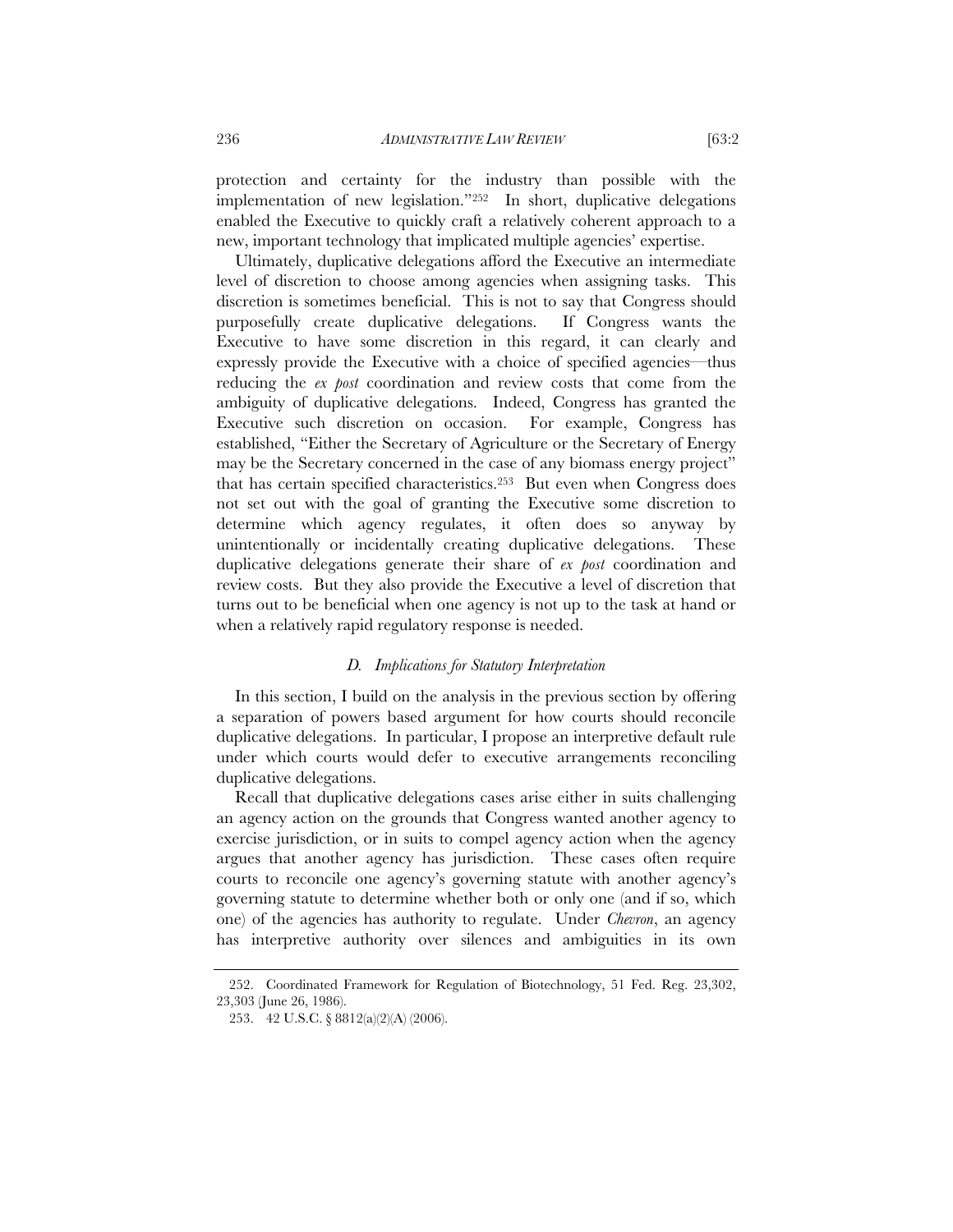authorizing statutes, and courts must defer to the agency's interpretations as long as they are reasonable.<sup>254</sup> However, "an agency decision is not entitled to such deference when it interprets another agency's statute or

resolves a conflict between its own statute and the statute of another agency."255 The question becomes, in duplicative delegations cases in which only one agency is a party, how should courts reconcile the duplicative delegations if the views of the agency at bar are not entitled to deference?

Some courts in duplicative delegations cases have looked to executive arrangements—such as interagency agreements and understandings between the agencies involved—and then accorded some deference to the agencies' collective position on how to reconcile the duplicative delegations (as opposed to the position of the single agency at bar). For example, when an advocacy group challenged a USDA regulation on the grounds that jurisdiction belonged to the FDA, not the USDA, the D.C. Circuit observed that "the two agencies are in agreement on the question now before us, and that agreement in itself is highly significant."256 Similarly, when a regulated entity challenged an action by FERC on the grounds that the Securities and Exchange Commission (SEC) had exclusive jurisdiction over the matter, the Supreme Court gave some weight to the fact that the "longtime understanding and practice" of the agencies supported the FERC's exercise of jurisdiction.257

However, other courts have refused to give weight to interagency arrangements. For example, consider the Seventh Circuit's treatment of an interagency agreement between the SEC and the Commodities Futures Trading Commission (CFTC). As the court stated, "The CFTC regulates futures and options on futures, [while] the SEC regulates securities and options on securities."258 Some new financial options can reasonably be characterized as either options on futures or options on securities, and thus either the CFTC or SEC can reasonably assert authority over these instruments.259 In one case involving such a hybrid financial instrument,

 <sup>254.</sup> Chevron U.S.A. Inc. v. Natural Res. Def. Council, Inc., 467 U.S. 837 (1984); *see also* Jacob E. Gersen & Adrian Vermeule, Chevron *as a Voting Rule*, 116 YALE L.J. 676, 689 (2007) (describing *Chevron*'s "global default rule").

 <sup>255.</sup> Dep't of the Navy v. Fed. Labor Relations Auth., 836 F.2d 1409, 1410 (3d Cir. 1988); *see also* N.J. Air Nat'l Guard v. Fed. Labor Relations Auth., 677 F.2d 276, 281 n.6 (3d Cir. 1982).

<sup>256.</sup> Pub. Citizen v. Foreman, 631 F.2d 969, 975–76 (D.C. Cir. 1980).

<sup>257.</sup> Arcadia v. Ohio Power Co., 498 U.S. 73, 80 (1990).

<sup>258.</sup> Chi. Mercantile Exch. v. SEC, 883 F.2d 537, 539 (7th Cir. 1989).

<sup>259</sup>*. See id.* at 539–48 (holding that the instrument in this case, the index participation, is subject to the jurisdiction of the Commodities and Futures Trading Commission, not the SEC).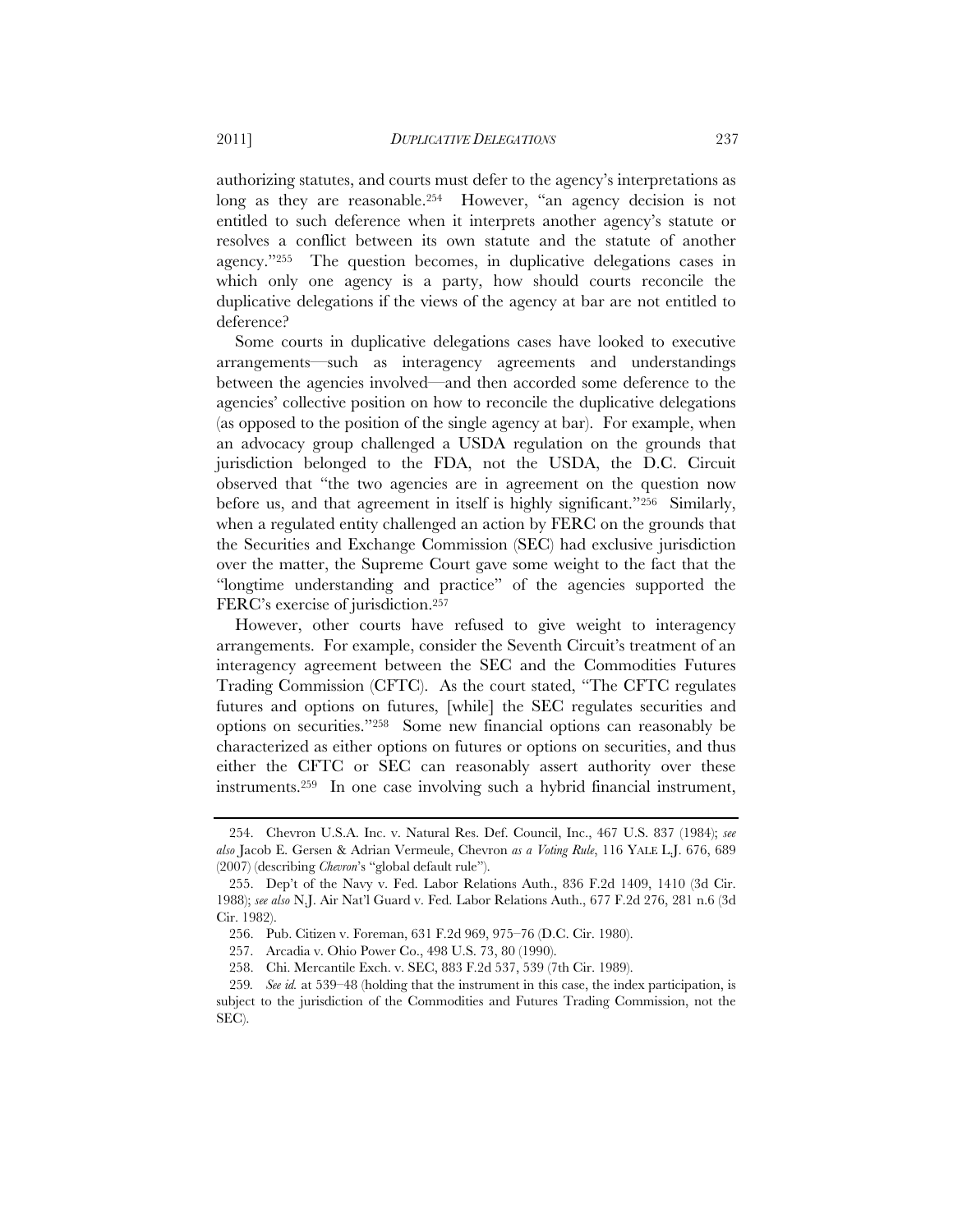the two agencies had entered into an agreement that allocated authority to the SEC.260 However, when the question of which agency had jurisdiction arose before the Seventh Circuit, the court refused to defer to the terms of the interagency agreement and, after independently reviewing the facts and the agencies' statutes, decided that the CFTC had jurisdiction.261 The court explained that it ignored the interagency agreement because "the two agencies cannot thereby enlarge or relinquish their statutory jurisdictions."262 However, the dissenting judge chastised the court for ignoring the agreement and thereby "frustrat[ing] the efforts of the concerned regulatory agencies at compromise."263

Similarly, the Tenth Circuit declined to defer to an interagency agreement that switched jurisdiction over a facility from the Mining Safety and Health Administration (MSHA) to OSHA.264 MSHA has jurisdiction over mining facilities, while OSHA has jurisdiction over most other workplaces.265 The facility in question performed both mining and nonmining functions. The agencies' statutes are ambiguous as to which agency should exercise jurisdiction over such hybrid facilities.266 The jurisdictional question arose in court after the facility challenged fines levied against it on the grounds that MSHA had exclusive jurisdiction and had improperly ceded its authority to OSHA.267 The Tenth Circuit declined to defer to the agreement transferring oversight responsibility because the court was troubled by the "laissez-faire view regarding agency modification of legislatively invested authority."268

I suggest that these courts are misguided in failing to defer. As an interpretive default rule, courts should extend some deference to executive arrangements reconciling duplicative delegations. Existing doctrine is clear that, when statutes are ambiguous or silent regarding *how* an agency should regulate, then courts should defer to the Executive's decision about *how* to regulate.269 The rationale behind such deference is that the Executive is better suited than the Judiciary to make technical and policy judgments about *how* to regulate.<sup>270</sup> The default rule I propose extends this same

<sup>260.</sup> Chi. Bd. of Trade v. SEC, 677 F.2d 1137, 1142 n.8 (7th Cir. 1982).

<sup>261</sup>*. Id.* 

<sup>262</sup>*. Id.*

<sup>263</sup>*. Id.* at 1184 (Cudahy, J., dissenting).

<sup>264.</sup> United States v. Agronics, Inc., 164 F.3d 1343, 1344 (10th Cir. 1999).

<sup>265</sup>*. See id.* at 1344 n.3.

<sup>266.</sup> Brief of Appellee at 13–14, United States v. Agronics, Inc., 164 F.3d 1343 (10th Cir. 1999) (No. 94-2258).

<sup>267</sup>*. Agronics*, 164 F.3d at 1343–44.

<sup>268</sup>*. Id.* at 1344.

 <sup>269.</sup> *See* Chevron U.S.A. Inc. v. Natural Res. Def. Council, Inc., 467 U.S. 837 (1984).

<sup>270</sup>*. See* David B. Spence & Frank Cross, *A Public Choice Case for the Administrative State*, 89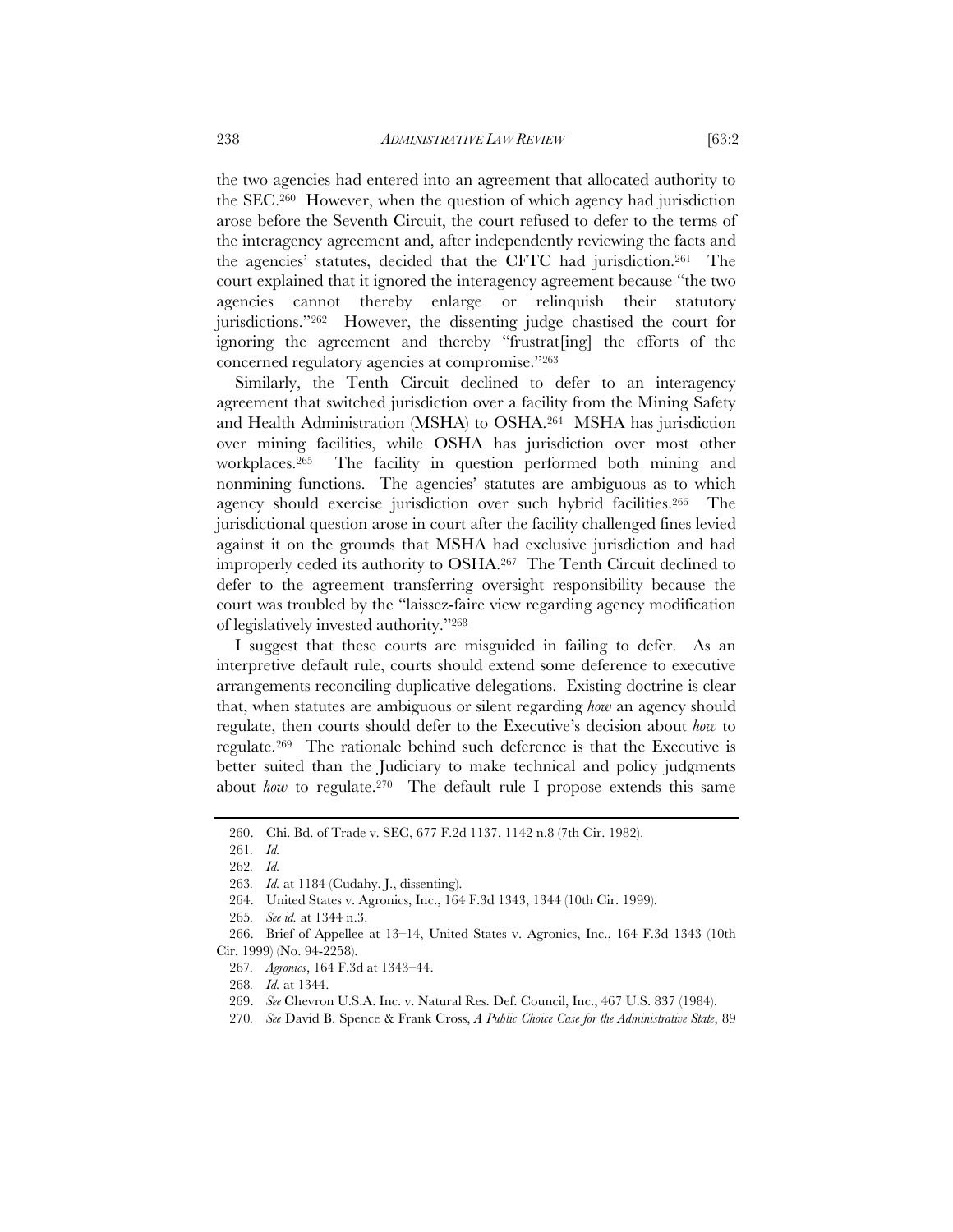rationale to the question about *which* agency regulates. When statutes are ambiguous about *which* agency with duplicative delegations should regulate, courts should defer to the executive arrangements. The Executive is better at allocating tasks among agencies based on a comparison of the agencies' technical expertise and policy interests. That is, courts should not apply deference rules that distinguish between decisions about *how* to regulate and decisions about *which* agency regulates.

Different agencies have different technical expertise and policy interests, and thus different agencies will perform the same tasks differently. The decision about which agency should regulate revolves around these differences in expertise and interests. Thus, just as technical and policy considerations inform decisions about how an agency regulates, they also inform decisions about which agency regulates. And just as the Executive is better than the Judiciary at making the technical and policy judgments to decide how to regulate, the Executive is also better at making the technical and policy judgments to decide which agency should regulate. Thus, at least on these grounds, courts should not distinguish between the two kinds of decisions when doling out judicial deference.

From a separation of powers perspective, there is also little appreciable difference between the two kinds of decisions. Congress can oversee decisions about which agency regulates as well as oversee decisions about how an agency regulates. Thus, courts need not withhold deference on questions of which agency regulates in order to protect legislative interests.

Just as Congress constrains an agency's ability to determine how to regulate through *ex post* monitoring, Congress has several tools at its disposal if it is unhappy with the division of responsibilities among agencies with duplicative delegations. Congress may simply pressure agency officials in public hearings or behind closed doors.271 More definitively, it may amend the duplicative delegations to clearly allocate authority among agencies as it sees fit. Indeed, the mere threat of amending agencies' delegations may prove enough to push agencies with duplicative delegations to divide tasks among themselves according to Congress's liking. But Congress often does not need to act to ensure that agencies with duplicative delegations consider congressional preferences when they decide which tasks to abdicate. Agency abdication and interagency arrangements all take place in the shadow of congressional oversight.

GEO. L.J. 97, 106–12 (2000) (recognizing that voter participation is best achieved by delegating power to elected officials). *See generally* ADRIAN VERMEULE, JUDGING UNDER UNCERTAINTY 183 (2006) (asserting that judges should not attempt to fill in gaps when statutes are ambiguous or vague but should defer to agency interpretations).

<sup>271</sup>*. See* Beermann, *supra* note 74, at 121–22 (describing formal and informal methods that Congress employs to oversee the execution of laws).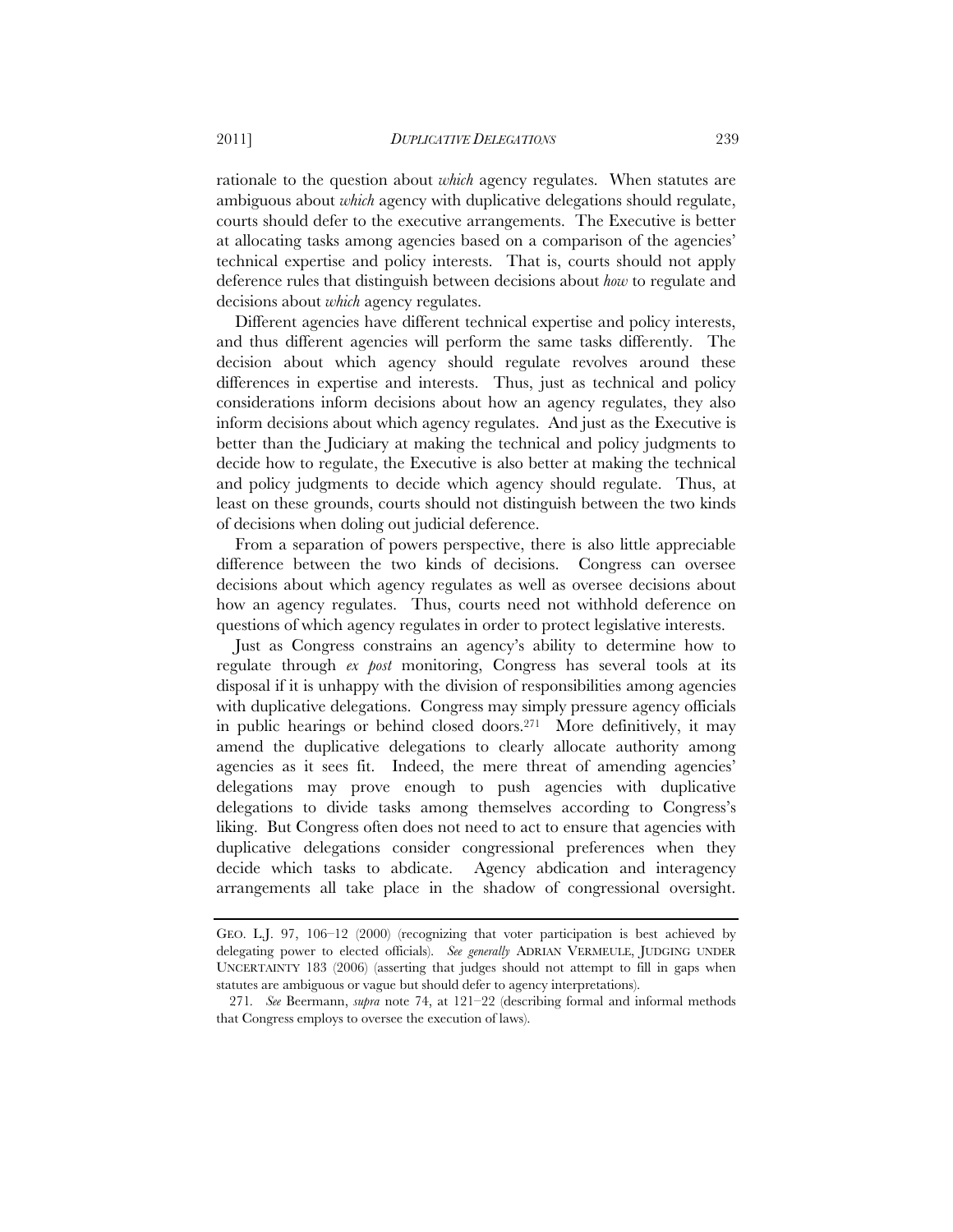Agency officials know that if powerful legislators disagree with the agencies' decisions—and care enough about the regulatory problem at hand—the legislators will reverse the bureaucrats. Thus, executive agencies with duplicative delegations are likely to consider congressional preferences when they divide up tasks.

However, if Congress dislikes the agencies' allocations of tasks on a salient issue, Congress may block the agreement. Consider the fate of a 2002 agreement between the Federal Trade Commission (FTC) and DOJ. The two agencies both have authority to review proposed mergers, <sup>272</sup> and in 2002 they crafted an accord dividing up their merger responsibilities.273 However, strong opposition from one senator, Ernest Hollings, who was displeased with the interagency accord, was enough to force the agencies to repudiate their agreement.274 Such congressional involvement appears rare, though. Congress is more likely to accept or at least acquiesce in interagency arrangements than to scuttle them. But the possibility of congressional opposition is nonetheless real and forces agency officials to consider legislative preferences when they decide how to divide tasks among themselves. Indeed, in the merger example, the then-chairman of the FTC testified that he knew that Senator Hollings would oppose the accord, but he had contact with other legislators whose support he believed would outweigh Hollings's opposition.275 His calculation was wrong, but his testimony nevertheless illustrates that agencies with duplicative delegations consider congressional preferences when they divide regulatory tasks.

Overall, there is no reason to assume that the risk of agency action departing from congressional preferences is any greater for questions about which agency regulates than for questions about how an agency regulates. Indeed, the presence of multiple agencies may produce information—such as an interagency agreement—that alerts Congress to what agencies are doing and thus makes Congress's *ex post* monitoring job easier than when only one agency is involved in a regulatory matter. Thus, to protect legislative interests courts should not withhold deference on questions of which agency regulates.

Moreover, courts need not withhold deference in order to guard against

<sup>272. 15</sup> U.S.C. §§ 18–18a (2006).

<sup>273</sup>*. See* TIMOTHY J. MURIS, COMMENTS ON THE FTC–DOJ CLEARANCE PROCESS: BEFORE THE ANTITRUST MODERNIZATION COMMISSION 9–10 (2005), http://govinfo.library.unt.edu/amc/commission\_hearings/pdf/Muris\_Statement.pdf (describing how the agencies divided up responsibilities so that each agency could focus on

its area of expertise). 274*. Id.* at 17–18.

<sup>275</sup>*. Id.*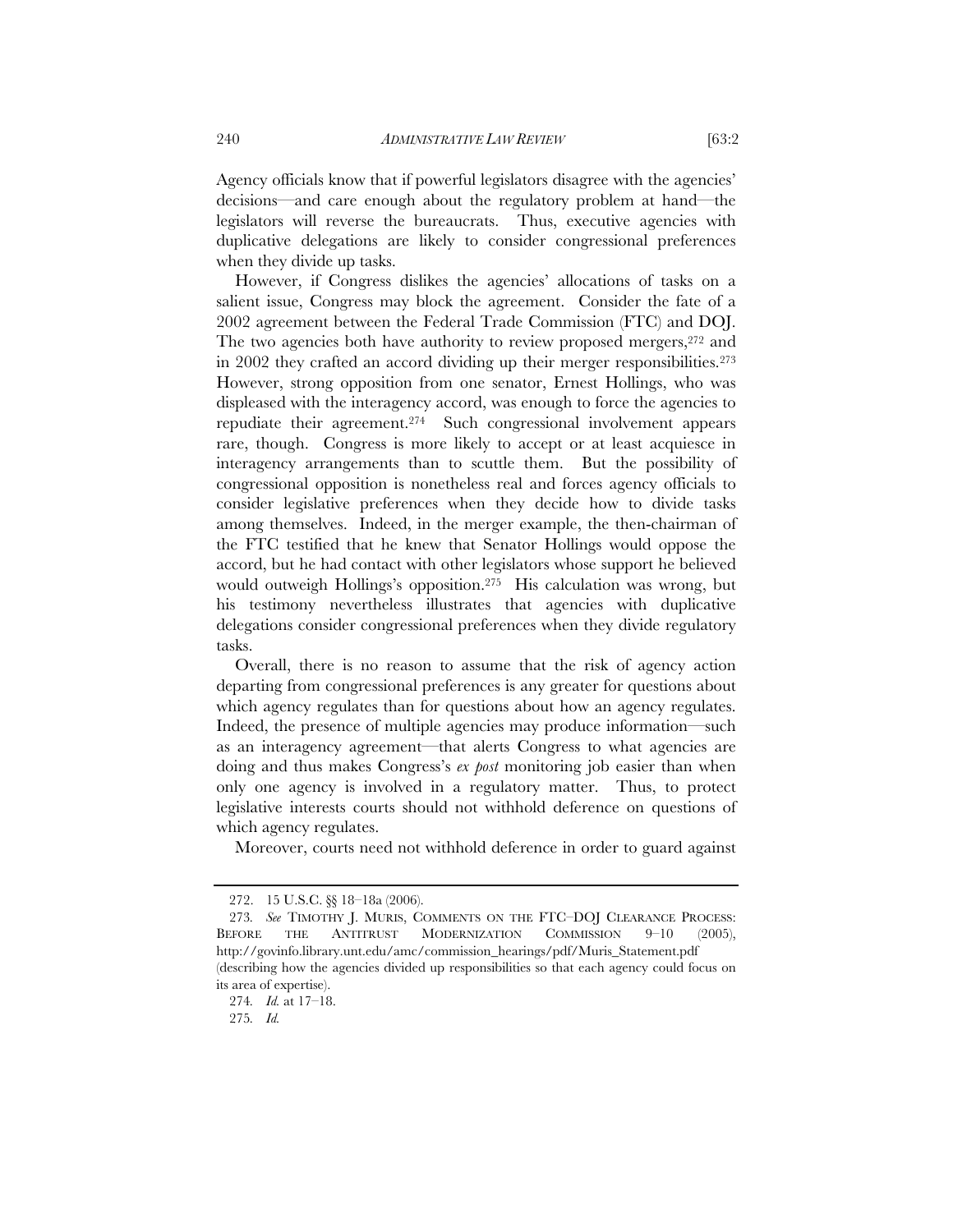agency expansionism. In duplicative delegations cases in which the agencies are in agreement—the set of cases for which the proposed default rule would apply—the fact of the agencies' agreement suggests that there is a low risk of improper expansionism. With an agreement, it is less likely that one agency is improperly impinging on the power of the other agency. It is more likely that the agencies are trying to avoid interagency duplication and conflict by setting agreeable jurisdictional metes and bounds according to the kind of technical and policy considerations worthy of judicial deference.

Finally, there is precedent for the Judiciary adopting presumptions that allow the Executive discretion to select which agencies should perform which tasks. A line of Supreme Court cases beginning before the Civil War repeatedly held that the President and agency heads have inherent authority to subdelegate authority vested in them to subordinate agencies and officers of their choosing.276 In these cases, the power to subdelegate was presumed when Congress was silent on whether subdelegation was allowed.277 Moreover, when subordinate officers carried out their superiors' duties, the fact of subdelegation was presumed even if there was no evidence that the President or agency head had formally or in writing subdelegated authority.<sup>278</sup> These presumed powers of the President and agency heads to subdelegate to the subordinate agency and officers of their choosing became so uncontroversial a topic that subdelegation is no longer discussed in administrative law treatises and casebooks as it once was.279 Indeed, much of the common law of subdelegation was later codified in the Presidential Subdelegation Act of 1950,<sup>280</sup> and there was no debate about

 <sup>276.</sup> For cases presuming presidential subdelegation power, see *Wolsey v. Chapman*, 101 U.S. 755 (1879), *United States v. Eliason*, 41 U.S. (16 Pet.) 291 (1842), and *Wilcox v. Jackson*, 38 U.S. (13 Pet.) 498 (1839). *But see* Runkle v. United States, 122 U.S. 543, 560–61 (1887) (invalidating court martial by Secretary of War on grounds that action required presidential approval). For cases presuming agency heads' power to subdelegate, see *Parish v. United States*, 100 U.S. 500 (1879), and *McCollum v. United States*, 17 Ct. Cl. 92 (1881).

<sup>277</sup>*. See* Jerry L. Mashaw, *Recovering American Administrative Law: Federalist Foundations, 1787–1801*, 115 YALE L.J. 1256, 1301 (2006) (noting that Congress presumes the President's subdelegation authority because it cannot expect the President to carry out personally every grant of authority); *see also* Jerry L. Mashaw & Avi Perry, *Administrative Statutory Interpretation in the Antebellum Republic*, 2009 MICH. ST. L. REV. 7, 28 (2009) (discussing how Congress did not expect the President to "oversee the various and sundry details of the growing administrative state").

<sup>278</sup>*. See Wilcox*, 38 U.S. at 513 (Secretary of War as subdelegate); *Parish*, 100 U.S. at 504–05 (Surgeon–General as subdelegate).

<sup>279</sup>*. See* Thomas W. Merrill, *Rethinking Article I, Section 1: From Nondelegation to Exclusive Delegation*, 104 COLUM. L. REV. 2097, 2175 n.305 (2004) (noting that attorneys no longer challenge subdelegation power in federal courts) (citation omitted).

<sup>280. 3</sup> U.S.C. §§ 301–303 (2006).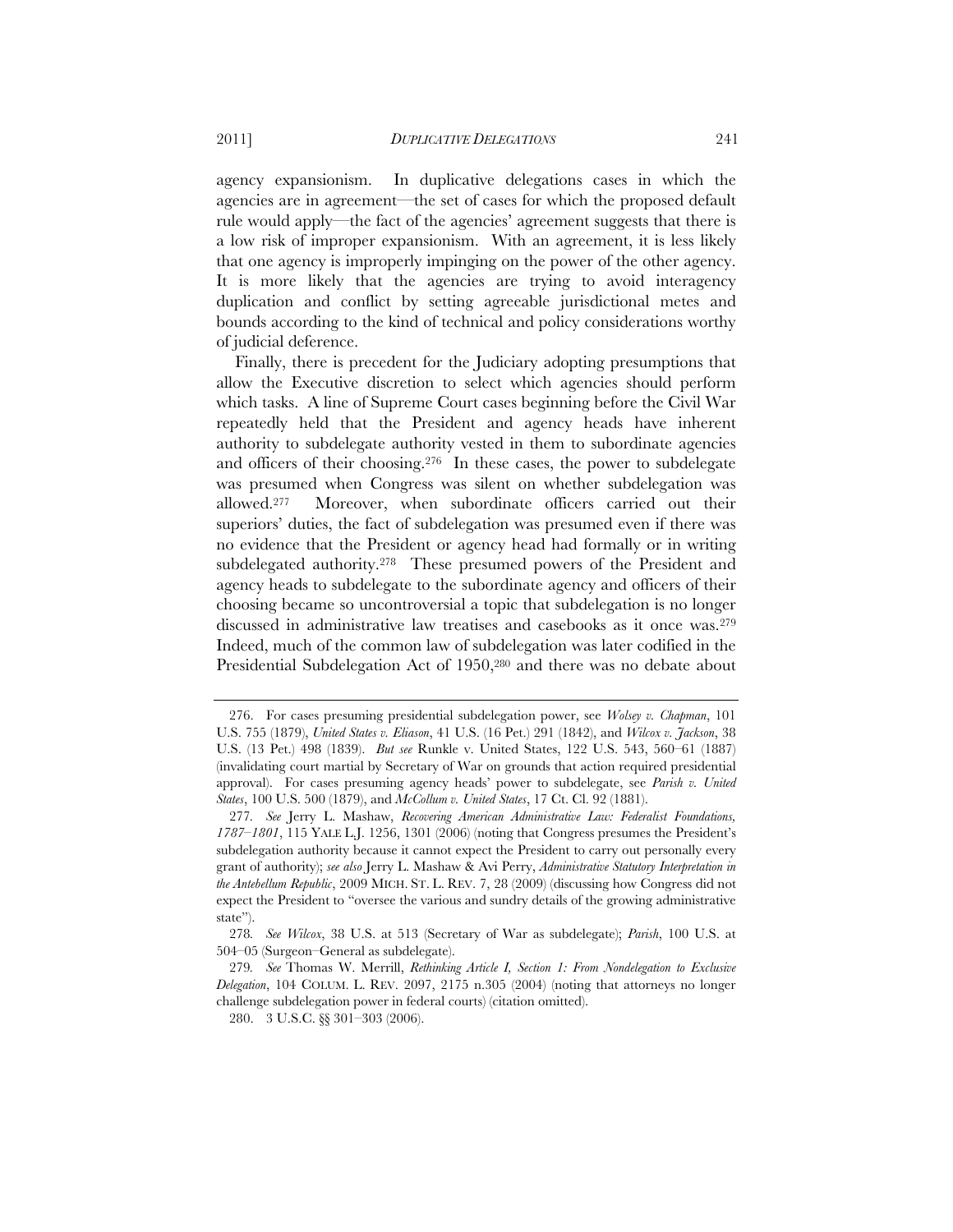whether the Act was on constitutionally shaky ground for granting the Executive too much discretion.281

Ultimately, the basis for the common law subdelegation power was a presumed congressional intention—because "it is impossible for a single individual to perform in person all the duties imposed on him by his office,"282 Congress intends busy Presidents and agency heads to be able to subdelegate their duties.<sup>283</sup> The judicial default rule that stemmed from this presumption was that courts should defer to subordinate executive officers' assertions that superior officers had subdelegated authority to them and that such subdelegation was permissible under the relevant statute. One can derive a similar presumption of congressional intent for duplicative delegations that is also based on administrative necessity: because it is impossible for Congress to avoid drafting duplicative delegations *ex ante*, Congress intends agencies with duplicative delegations to clarify jurisdictional bounds among themselves *ex post*. The judicial default rule that stems from this presumption is the one I propose: Courts should defer to interagency arrangements reconciling duplicative delegations.

The analogy between duplicative delegations and subdelegations is not perfect, though. The two concepts are distinct in at least two important ways. First, subdelegations involve vertical transfers of power from within the executive hierarchy, while duplicative delegations involve horizontal transactions by separate agencies in the Executive Branch. This distinction may prove important as a doctrinal matter. Several years ago, the D.C. Circuit struck down a subdelegation from the Federal Communications Commission to state regulators on the grounds that "subdelegation to a subordinate federal officer or agency is presumptively permissible," but added, "There is no such presumption covering subdelegations to outside parties."284 This ruling suggests at least the possibility that horizontal subdelegations among agencies are impermissible. However, even if there is a restriction on horizontal subdelegations, it would not affect duplicative delegation cases. In duplicative delegations cases, agencies act under authority delegated by Congress (or subdelegated by their superiors) and not under any authority received through horizontal transfers among agencies. Second, as discussed earlier, the President's subdelegation power

<sup>281</sup>*. See* Eric A. Posner & Adrian Vermeule, *Nondelegation: A Post-Mortem*, 70 U. CHI. L. REV. 1331, 1335 (2003) (positing that the Subdelegation Act has never been found unconstitutional "even though it authorizes executive delegations that lack any intelligible principle").

<sup>282</sup>*. Parish*, 100 U.S. at 504.

<sup>283</sup>*. See* Mashaw & Perry, *supra* note 277, at 27–28 (explaining that the growth of the administrative state also necessitated and allowed for subdelegation).

<sup>284.</sup> U.S. Telecom Ass'n v. FCC, 359 F.3d 554, 565 (D.C. Cir. 2004).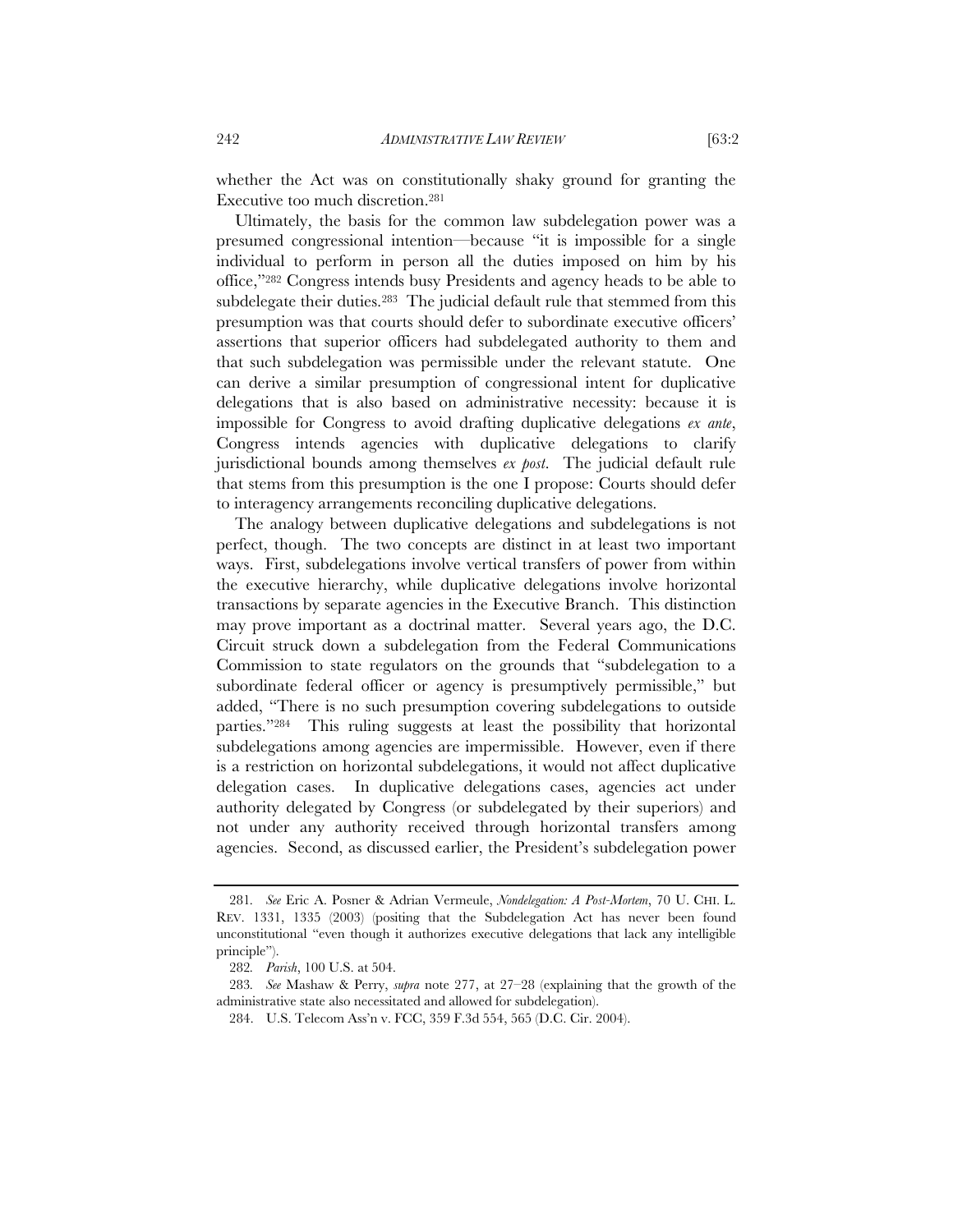allows him to choose from any inferior executive officer or agency; by contrast, with duplicative delegations, the Executive's choice of agency is significantly constrained. This distinction cuts in favor of being less concerned about abuse of discretion in duplicative delegations cases than in subdelegation cases. Overall, despite a few of key differences, the subdelegation jurisprudence is relevant to duplicative delegations cases as precedent for allowing Executive discretion to determine which agencies should perform which tasks.

Ultimately, there is little reason for courts to distinguish between questions about how an agency regulates and questions about which agency regulates. Just as courts defer to executive decisions about how to regulate, they should too defer in duplicative delegations cases to executive arrangements on which agency should regulate.

To be clear, under the default rule I propose, the level of deference accorded to various interagency arrangements would depend on how those arrangements fit into the existing doctrine on the tiers of judicial deference. *Chevron* deference—that is, deference to reasonable agency actions—is often reserved only for agency actions subjected to formal procedures such as notice-and-comment rulemaking.285 The less deferential *Skidmore*  standard—that is, deference based on an agency's "power to persuade"286—may apply to less formal agency actions.287 Thus, under existing doctrine, whether an interagency agreement would receive *Chevron*  or *Skidmore* deference may depend on whether the agreement is subjected to notice-and-comment rulemaking or whether it is merely circulated as a memorandum among the agencies.<sup>288</sup> As for interagency arrangements based on practice and understanding that are not memorialized agreements, the Supreme Court has treated "longstanding practice" by an agency as "persuasive authority,"289 but it has not to my knowledge extended *Chevron* deference to evidence of longstanding practice that had not been subjected to procedural formalities. Thus, under the proposed default rule, evidence of longstanding practice reconciling duplicative delegations would also receive deference for their persuasive powers but

 <sup>285.</sup> United States v. Mead Corp., 533 U.S. 218 (2001). For valuable discussions of *Mead*, see Thomas W. Merrill, *The* Mead *Doctrine: Rules and Standards, Meta-Rules and Meta-Standards*, 54 ADMIN. L. REV. 807 (2002), and Adrian Vermeule, *Introduction:* Mead *in the Trenches*, 71 GEO. WASH. L. REV. 347 (2003).

 <sup>286.</sup> Skidmore v. Swift & Co., 323 U.S. 134, 140 (1944).

<sup>287</sup>*. Mead*, 533 U.S. at 234–35.

<sup>288</sup>*. See* Coeur Alaska, Inc. v. Se. Alaska Conservation Council, 129 S. Ct. 2458, 2473 (2009) (granting a "measure of deference" to an internal EPA memo not subject to formal rulemaking).

<sup>289</sup>*. See* Steadman v. SEC, 450 U.S. 91, 103–04 (1981).